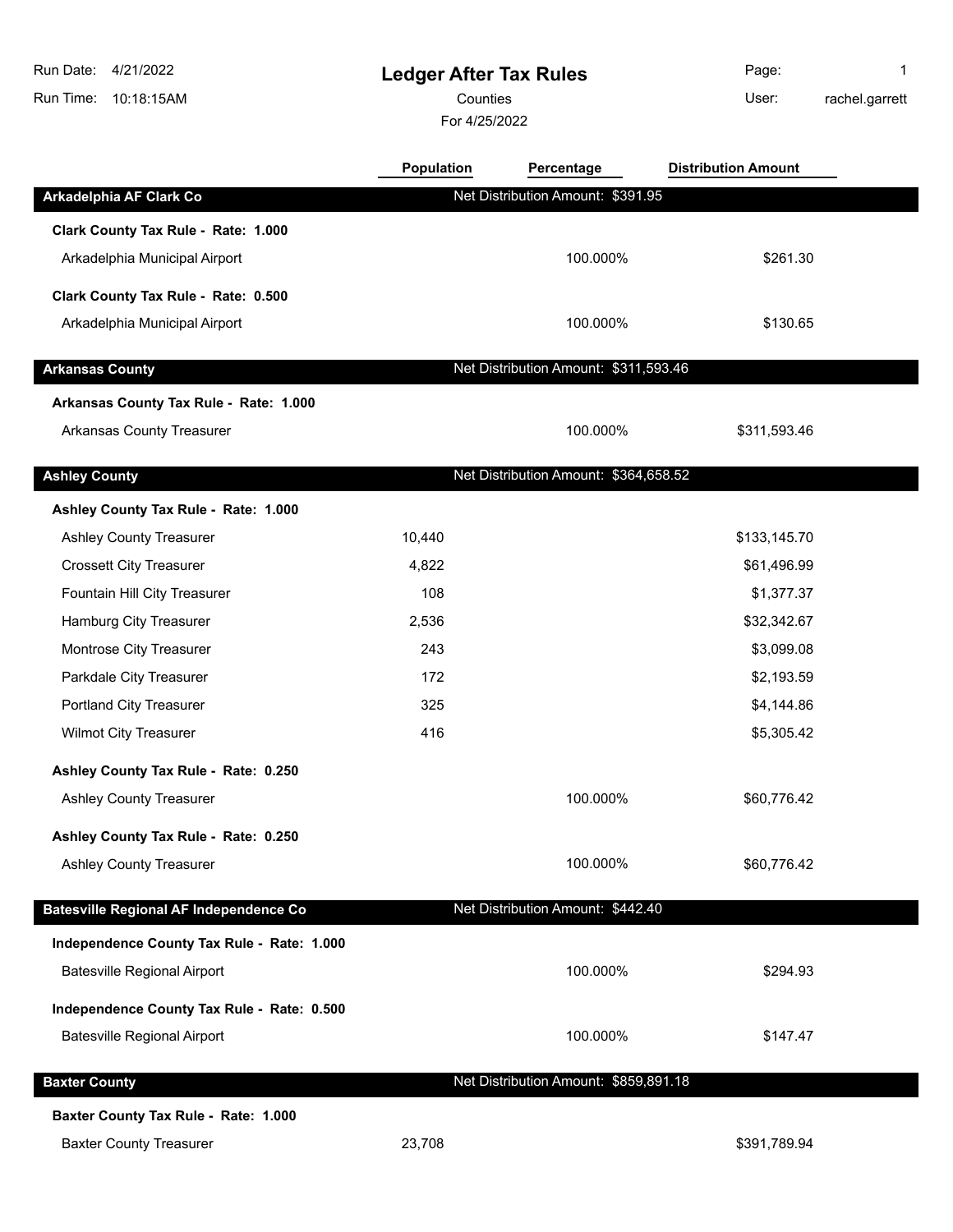# **Ledger After Tax Rules**

For 4/25/2022 Counties **User:** 

Page: 2 rachel.garrett

|                                      | <b>Population</b> | Percentage | <b>Distribution Amount</b> |
|--------------------------------------|-------------------|------------|----------------------------|
| <b>Big Flat City Treasurer</b>       | 88                |            | \$1,454.26                 |
| <b>Briarcliff City Treasurer</b>     | 236               |            | \$3,900.05                 |
| <b>Cotter City Treasurer</b>         | 886               |            | \$14,641.72                |
| <b>Gassville City Treasurer</b>      | 2,171             |            | \$35,877.17                |
| Lakeview City Treasurer              | 775               |            | \$12,807.37                |
| Mountain Home City Treasurer         | 12,825            |            | \$211,941.37               |
| Norfork City Treasurer               | 465               |            | \$7,684.42                 |
| Salesville City Treasurer            | 473               |            | \$7,816.64                 |
| Baxter County Tax Rule - Rate: 0.250 |                   |            |                            |

Baxter County Treasurer 100.000% \$171,978.24

#### **Benton County Benton County Net Distribution Amount: \$5,632,518.43**

| Benton County Tax Rule - Rate: 1.000  |        |                |
|---------------------------------------|--------|----------------|
| Avoca City Treasurer                  | 487    | \$9,647.27     |
| Bella Vista City Treasurer            | 30,104 | \$596,347.71   |
| <b>Benton County Treasurer</b>        | 44,795 | \$887,370.31   |
| <b>Bentonville City Treasurer</b>     | 54,164 | \$1,072,966.30 |
| <b>Bethel Heights City Treasurer</b>  |        | \$0.00         |
| Cave Springs City Treasurer           | 5,495  | \$108,853.66   |
| Centerton City Treasurer              | 17,792 | \$352,452.12   |
| Decatur City Treasurer                | 1,773  | \$35,122.39    |
| Elm Springs City Treasurer            | 465    | \$9,211.46     |
| <b>Garfield City Treasurer</b>        | 593    | \$11,747.08    |
| <b>Gateway City Treasurer</b>         | 436    | \$8,636.98     |
| Gentry City Treasurer                 | 3,790  | \$75,078.32    |
| <b>Gravette City Treasurer</b>        | 3,547  | \$70,264.59    |
| <b>Highfill City Treasurer</b>        | 1,587  | \$31,437.81    |
| Little Flock City Treasurer           | 3,055  | \$60,518.28    |
| Lowell City Treasurer                 | 9,839  | \$194,906.50   |
| Pea Ridge City Treasurer              | 6,559  | \$129,931.06   |
| Rogers City Treasurer                 | 69,908 | \$1,384,848.39 |
| Siloam Springs City Treasurer         | 17,287 | \$342,448.28   |
| Springdale City Treasurer             | 12,093 | \$239,557.30   |
| Springtown City Treasurer             | 83     | \$1,644.20     |
| <b>Sulphur Springs City Treasurer</b> | 481    | \$9,528.42     |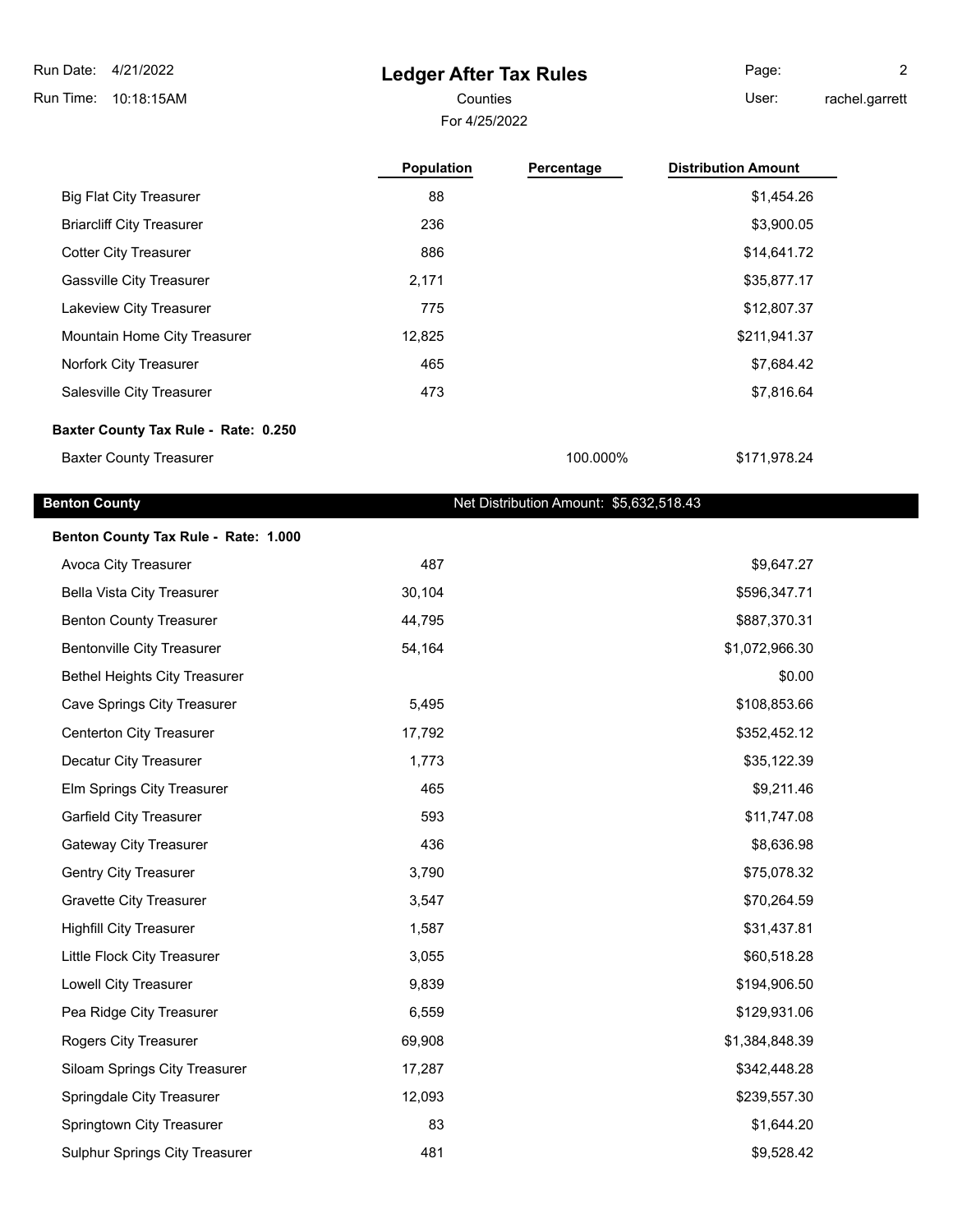| Run Date:           | 4/21/2022                                             | <b>Ledger After Tax Rules</b> |                                       | Page:                      | 3              |
|---------------------|-------------------------------------------------------|-------------------------------|---------------------------------------|----------------------------|----------------|
| Run Time:           | 10:18:15AM                                            | Counties                      |                                       | User:                      | rachel.garrett |
|                     |                                                       | For 4/25/2022                 |                                       |                            |                |
|                     |                                                       | <b>Population</b>             | Percentage                            | <b>Distribution Amount</b> |                |
|                     | <b>Benton County Special Aviation</b>                 |                               | Net Distribution Amount: \$11,419.19  |                            |                |
|                     | Benton County Special Aviation Tax Rule - Rate: 1.000 |                               |                                       |                            |                |
|                     | Northwest Arkansas Regional Airport                   |                               | 100.000%                              | \$11,419.19                |                |
|                     |                                                       |                               |                                       |                            |                |
|                     | <b>Bentonville AF Benton Co</b>                       |                               | Net Distribution Amount: \$422.02     |                            |                |
|                     | Benton County Tax Rule - Rate: 1.000                  |                               |                                       |                            |                |
|                     | Bentonville Municipal Airport                         |                               | 100.000%                              | \$422.02                   |                |
|                     | <b>Billy Free Memorial AF Desha Co</b>                |                               | Net Distribution Amount: \$35.90      |                            |                |
|                     |                                                       |                               |                                       |                            |                |
|                     | Desha County Tax Rule - Rate: 1.000                   |                               |                                       |                            |                |
|                     | <b>Billy Free Memorial Airport</b>                    |                               | 100.000%                              | \$23.93                    |                |
|                     | Desha County Tax Rule - Rate: 0.500                   |                               |                                       |                            |                |
|                     | <b>Billy Free Memorial Airport</b>                    |                               | 100.000%                              | \$11.97                    |                |
|                     | <b>Blytheville AF Mississippi Co</b>                  |                               | Net Distribution Amount: \$599.94     |                            |                |
|                     | Mississippi County Tax Rule - Rate: 1.000             |                               |                                       |                            |                |
|                     | <b>Blytheville Municipal Airport</b>                  |                               | 100.000%                              | \$239.98                   |                |
|                     |                                                       |                               |                                       |                            |                |
|                     | Mississippi County Tax Rule - Rate: 0.250             |                               |                                       |                            |                |
|                     | <b>Blytheville Municipal Airport</b>                  |                               | 100.000%                              | \$59.99                    |                |
|                     | Mississippi County Tax Rule - Rate: 0.250             |                               |                                       |                            |                |
|                     | <b>Blytheville Municipal Airport</b>                  |                               | 50.000%                               | \$30.00                    |                |
|                     | <b>Blytheville Municipal Airport</b>                  |                               | 50.000%                               | \$29.99                    |                |
|                     | Mississippi County Tax Rule - Rate: 0.500             |                               |                                       |                            |                |
|                     | <b>Blytheville Municipal Airport</b>                  |                               | 100.000%                              | \$119.99                   |                |
|                     | Mississippi County Tax Rule - Rate: 0.500             |                               |                                       |                            |                |
|                     | <b>Blytheville Municipal Airport</b>                  |                               | 100.000%                              | \$119.99                   |                |
|                     |                                                       |                               |                                       |                            |                |
| <b>Boone County</b> |                                                       |                               | Net Distribution Amount: \$738,882.04 |                            |                |
|                     | Boone County Tax Rule - Rate: 1.000                   |                               |                                       |                            |                |
|                     | Alpena City Treasurer                                 | 290                           |                                       | \$4,586.75                 |                |
|                     | <b>Bellefonte City Treasurer</b>                      | 411                           |                                       | \$6,500.53                 |                |
|                     | <b>Bergman City Treasurer</b>                         | 426                           |                                       | \$6,737.78                 |                |
|                     | <b>Boone County Treasurer</b>                         | 21,553                        |                                       | \$340,890.47               |                |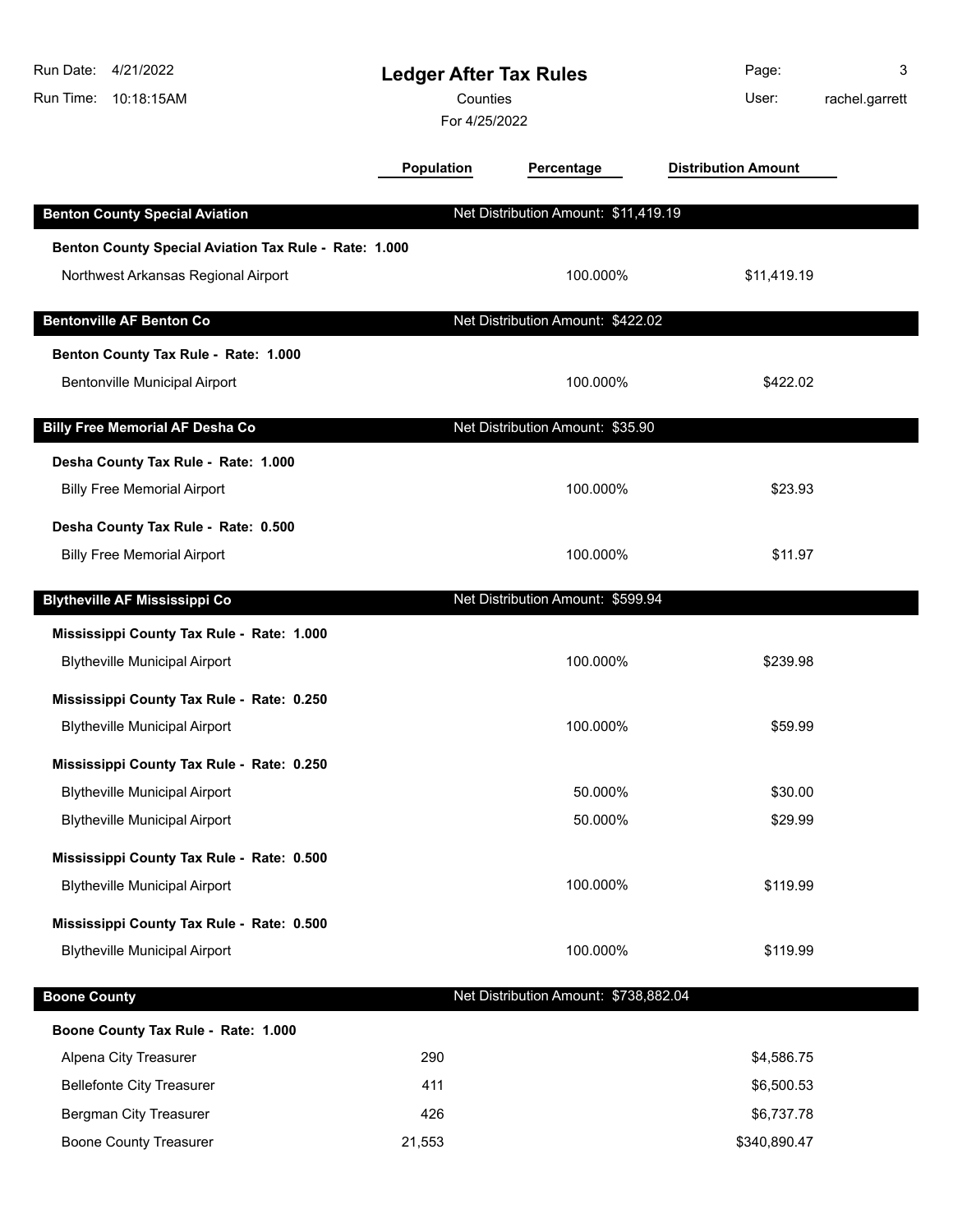# **Ledger After Tax Rules**

For 4/25/2022

Counties **User:** Page: 4

rachel.garrett

| 757<br>Diamond City Treasurer<br>\$11,973.00<br>Everton City Treasurer<br>104<br>\$1,644.90<br>Harrison City Treasurer<br>13,069<br>\$206,704.29<br>274<br>Lead Hill City Treasurer<br>\$4,333.69<br>128<br>Omaha City Treasurer<br>\$2,024.50<br>South Lead Hill City Treasurer<br>86<br>\$1,360.21<br>Valley Springs City Treasurer<br>183<br>\$2,894.40<br>92<br>Zinc City Treasurer<br>\$1,455.11<br>100.000%<br><b>Boone County Treasurer</b><br>\$147,776.41<br>Net Distribution Amount: \$90.23<br>100.000%<br><b>Boone County Airport</b><br>\$72.18<br>100.000%<br><b>Boone County Airport</b><br>\$18.05<br>Net Distribution Amount: \$221,203.03<br>87<br>\$912.50<br><b>Banks City Treasurer</b><br><b>Bradley County Treasurer</b><br>4,480<br>\$46,988.60<br>Hermitage City Treasurer<br>525<br>\$5,506.48<br>Warren City Treasurer<br>5,453<br>\$57,193.94<br>100.000%<br>\$110,601.51<br><b>Bradley County Treasurer</b><br>Net Distribution Amount: \$224,032.73<br><b>Calhoun County Treasurer</b><br>2,959<br>\$55,953.82<br>Hampton City Treasurer<br>1,181<br>\$22,332.36<br>210<br>\$3,971.04<br><b>Harrell City Treasurer</b><br>339<br>\$6,410.39<br>Thornton City Treasurer<br><b>Tinsman City Treasurer</b><br>50<br>\$945.48 |                                       | Population | Percentage | <b>Distribution Amount</b> |
|---------------------------------------------------------------------------------------------------------------------------------------------------------------------------------------------------------------------------------------------------------------------------------------------------------------------------------------------------------------------------------------------------------------------------------------------------------------------------------------------------------------------------------------------------------------------------------------------------------------------------------------------------------------------------------------------------------------------------------------------------------------------------------------------------------------------------------------------------------------------------------------------------------------------------------------------------------------------------------------------------------------------------------------------------------------------------------------------------------------------------------------------------------------------------------------------------------------------------------------------------------|---------------------------------------|------------|------------|----------------------------|
|                                                                                                                                                                                                                                                                                                                                                                                                                                                                                                                                                                                                                                                                                                                                                                                                                                                                                                                                                                                                                                                                                                                                                                                                                                                         |                                       |            |            |                            |
|                                                                                                                                                                                                                                                                                                                                                                                                                                                                                                                                                                                                                                                                                                                                                                                                                                                                                                                                                                                                                                                                                                                                                                                                                                                         |                                       |            |            |                            |
|                                                                                                                                                                                                                                                                                                                                                                                                                                                                                                                                                                                                                                                                                                                                                                                                                                                                                                                                                                                                                                                                                                                                                                                                                                                         |                                       |            |            |                            |
|                                                                                                                                                                                                                                                                                                                                                                                                                                                                                                                                                                                                                                                                                                                                                                                                                                                                                                                                                                                                                                                                                                                                                                                                                                                         |                                       |            |            |                            |
|                                                                                                                                                                                                                                                                                                                                                                                                                                                                                                                                                                                                                                                                                                                                                                                                                                                                                                                                                                                                                                                                                                                                                                                                                                                         |                                       |            |            |                            |
|                                                                                                                                                                                                                                                                                                                                                                                                                                                                                                                                                                                                                                                                                                                                                                                                                                                                                                                                                                                                                                                                                                                                                                                                                                                         |                                       |            |            |                            |
|                                                                                                                                                                                                                                                                                                                                                                                                                                                                                                                                                                                                                                                                                                                                                                                                                                                                                                                                                                                                                                                                                                                                                                                                                                                         |                                       |            |            |                            |
|                                                                                                                                                                                                                                                                                                                                                                                                                                                                                                                                                                                                                                                                                                                                                                                                                                                                                                                                                                                                                                                                                                                                                                                                                                                         |                                       |            |            |                            |
|                                                                                                                                                                                                                                                                                                                                                                                                                                                                                                                                                                                                                                                                                                                                                                                                                                                                                                                                                                                                                                                                                                                                                                                                                                                         | Boone County Tax Rule - Rate: 0.250   |            |            |                            |
|                                                                                                                                                                                                                                                                                                                                                                                                                                                                                                                                                                                                                                                                                                                                                                                                                                                                                                                                                                                                                                                                                                                                                                                                                                                         |                                       |            |            |                            |
|                                                                                                                                                                                                                                                                                                                                                                                                                                                                                                                                                                                                                                                                                                                                                                                                                                                                                                                                                                                                                                                                                                                                                                                                                                                         | <b>Boone County AF Co</b>             |            |            |                            |
|                                                                                                                                                                                                                                                                                                                                                                                                                                                                                                                                                                                                                                                                                                                                                                                                                                                                                                                                                                                                                                                                                                                                                                                                                                                         | Boone County Tax Rule - Rate: 1.000   |            |            |                            |
|                                                                                                                                                                                                                                                                                                                                                                                                                                                                                                                                                                                                                                                                                                                                                                                                                                                                                                                                                                                                                                                                                                                                                                                                                                                         |                                       |            |            |                            |
|                                                                                                                                                                                                                                                                                                                                                                                                                                                                                                                                                                                                                                                                                                                                                                                                                                                                                                                                                                                                                                                                                                                                                                                                                                                         | Boone County Tax Rule - Rate: 0.250   |            |            |                            |
|                                                                                                                                                                                                                                                                                                                                                                                                                                                                                                                                                                                                                                                                                                                                                                                                                                                                                                                                                                                                                                                                                                                                                                                                                                                         |                                       |            |            |                            |
|                                                                                                                                                                                                                                                                                                                                                                                                                                                                                                                                                                                                                                                                                                                                                                                                                                                                                                                                                                                                                                                                                                                                                                                                                                                         | <b>Bradley County</b>                 |            |            |                            |
|                                                                                                                                                                                                                                                                                                                                                                                                                                                                                                                                                                                                                                                                                                                                                                                                                                                                                                                                                                                                                                                                                                                                                                                                                                                         | Bradley County Tax Rule - Rate: 1.000 |            |            |                            |
|                                                                                                                                                                                                                                                                                                                                                                                                                                                                                                                                                                                                                                                                                                                                                                                                                                                                                                                                                                                                                                                                                                                                                                                                                                                         |                                       |            |            |                            |
|                                                                                                                                                                                                                                                                                                                                                                                                                                                                                                                                                                                                                                                                                                                                                                                                                                                                                                                                                                                                                                                                                                                                                                                                                                                         |                                       |            |            |                            |
|                                                                                                                                                                                                                                                                                                                                                                                                                                                                                                                                                                                                                                                                                                                                                                                                                                                                                                                                                                                                                                                                                                                                                                                                                                                         |                                       |            |            |                            |
|                                                                                                                                                                                                                                                                                                                                                                                                                                                                                                                                                                                                                                                                                                                                                                                                                                                                                                                                                                                                                                                                                                                                                                                                                                                         |                                       |            |            |                            |
|                                                                                                                                                                                                                                                                                                                                                                                                                                                                                                                                                                                                                                                                                                                                                                                                                                                                                                                                                                                                                                                                                                                                                                                                                                                         | Bradley County Tax Rule - Rate: 1.000 |            |            |                            |
|                                                                                                                                                                                                                                                                                                                                                                                                                                                                                                                                                                                                                                                                                                                                                                                                                                                                                                                                                                                                                                                                                                                                                                                                                                                         |                                       |            |            |                            |
|                                                                                                                                                                                                                                                                                                                                                                                                                                                                                                                                                                                                                                                                                                                                                                                                                                                                                                                                                                                                                                                                                                                                                                                                                                                         | <b>Calhoun County</b>                 |            |            |                            |
|                                                                                                                                                                                                                                                                                                                                                                                                                                                                                                                                                                                                                                                                                                                                                                                                                                                                                                                                                                                                                                                                                                                                                                                                                                                         | Calhoun County Tax Rule - Rate: 1.000 |            |            |                            |
|                                                                                                                                                                                                                                                                                                                                                                                                                                                                                                                                                                                                                                                                                                                                                                                                                                                                                                                                                                                                                                                                                                                                                                                                                                                         |                                       |            |            |                            |
|                                                                                                                                                                                                                                                                                                                                                                                                                                                                                                                                                                                                                                                                                                                                                                                                                                                                                                                                                                                                                                                                                                                                                                                                                                                         |                                       |            |            |                            |
|                                                                                                                                                                                                                                                                                                                                                                                                                                                                                                                                                                                                                                                                                                                                                                                                                                                                                                                                                                                                                                                                                                                                                                                                                                                         |                                       |            |            |                            |
|                                                                                                                                                                                                                                                                                                                                                                                                                                                                                                                                                                                                                                                                                                                                                                                                                                                                                                                                                                                                                                                                                                                                                                                                                                                         |                                       |            |            |                            |
|                                                                                                                                                                                                                                                                                                                                                                                                                                                                                                                                                                                                                                                                                                                                                                                                                                                                                                                                                                                                                                                                                                                                                                                                                                                         |                                       |            |            |                            |

**Calhoun County Tax Rule - Rate: 0.500**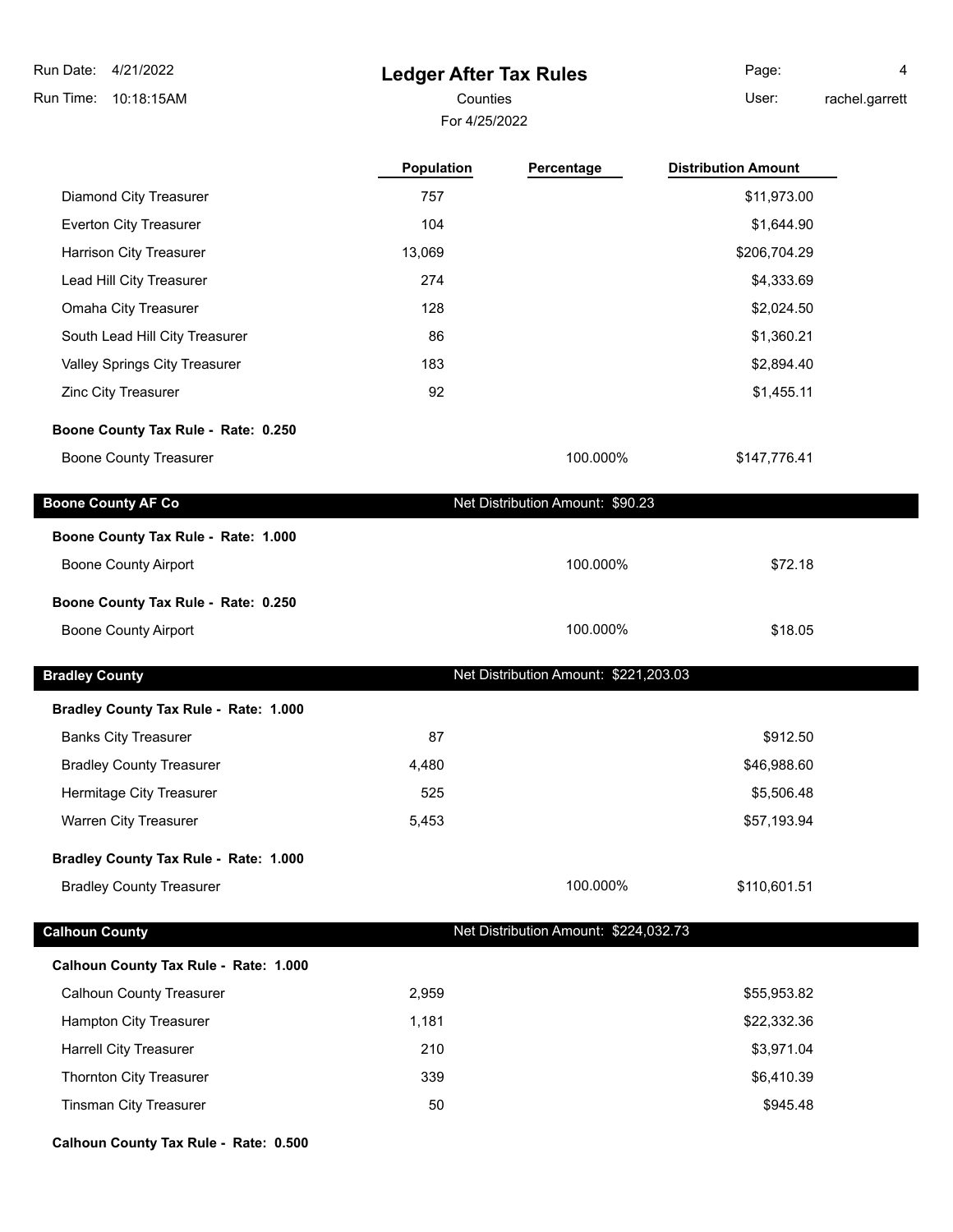| 4/21/2022<br>Run Date:                            | <b>Ledger After Tax Rules</b> |                                       | Page:                      | 5              |
|---------------------------------------------------|-------------------------------|---------------------------------------|----------------------------|----------------|
| Run Time:<br>10:18:15AM                           | Counties<br>For 4/25/2022     |                                       | User:                      | rachel.garrett |
|                                                   | Population                    | Percentage                            | <b>Distribution Amount</b> |                |
| <b>Calhoun County Treasurer</b>                   |                               | 100.000%                              | \$44,806.55                |                |
| Calhoun County Tax Rule - Rate: 1.000             |                               |                                       |                            |                |
| <b>Calhoun County Treasurer</b>                   | 2,959                         |                                       | \$55,953.82                |                |
| Hampton City Treasurer                            | 1,181                         |                                       | \$22,332.36                |                |
| <b>Harrell City Treasurer</b>                     | 210                           |                                       | \$3,971.04                 |                |
| Thornton City Treasurer                           | 339                           |                                       | \$6,410.39                 |                |
| <b>Tinsman City Treasurer</b>                     | 50                            |                                       | \$945.48                   |                |
| <b>Carlisle AF Lonoke Co</b>                      |                               | Net Distribution Amount: \$224.92     |                            |                |
| Lonoke County Tax Rule - Rate: 1.000              |                               |                                       |                            |                |
| Lonoke County Treasurer                           |                               | 100.000%                              | \$149.95                   |                |
| Lonoke County Tax Rule - Rate: 0.500              |                               |                                       |                            |                |
| Carlisle Municipal Airport                        |                               | 100.000%                              | \$74.97                    |                |
| <b>Carroll County</b>                             |                               | Net Distribution Amount: \$199,950.56 |                            |                |
| Carroll County Tax Rule - 26-74-401 - Rate: 0.500 |                               |                                       |                            |                |
| <b>Beaver City Treasurer</b>                      | 67                            |                                       | \$474.05                   |                |
| <b>Blue Eye City Treasurer</b>                    | 46                            |                                       | \$325.47                   |                |
| <b>Carroll County Treasurer</b>                   | 25,748                        |                                       | \$182,177.18               |                |
| Holiday Island City Treasurer                     | 2,399                         |                                       | \$16,973.86                |                |
| <b>Chicot County</b>                              |                               | Net Distribution Amount: \$223,812.04 |                            |                |
| Chicot County Tax Rule - Rate: 1.000              |                               |                                       |                            |                |
| <b>Chicot County Treasurer</b>                    | 4,394                         |                                       | \$48,169.58                |                |
| Dermott City Treasurer                            | 2,021                         |                                       | \$22,155.37                |                |
| <b>Eudora City Treasurer</b>                      | 1,728                         |                                       | \$18,943.34                |                |
| Lake Village City Treasurer                       | 2,065                         |                                       | \$22,637.73                |                |
| Chicot County Tax Rule - Rate: 1.000              |                               |                                       |                            |                |
| <b>Chicot County Treasurer</b>                    |                               | 100.000%                              | \$111,906.02               |                |
| <b>Clark County</b>                               |                               | Net Distribution Amount: \$515,226.21 |                            |                |
| Clark County Tax Rule - Rate: 1.000               |                               |                                       |                            |                |
| <b>Clark County Treasurer</b>                     |                               | 100.000%                              | \$343,484.14               |                |

**Clark County - Rate: 0.500**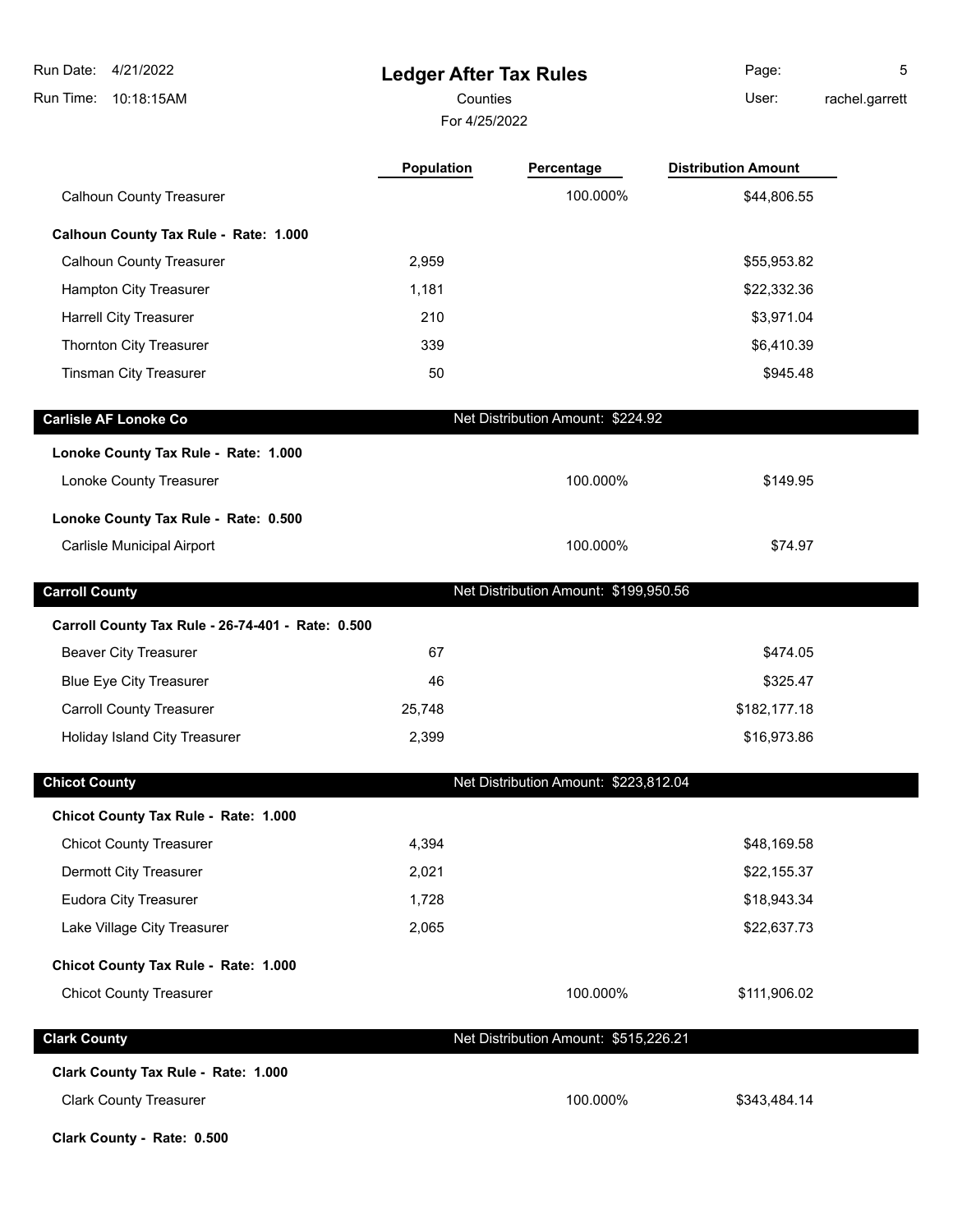| Run Date:<br>4/21/2022<br>Run Time:<br>10:18:15AM | <b>Ledger After Tax Rules</b><br>Counties<br>For 4/25/2022 |                                       | Page:<br>User:             | 6<br>rachel.garrett |
|---------------------------------------------------|------------------------------------------------------------|---------------------------------------|----------------------------|---------------------|
|                                                   | Population                                                 | Percentage                            | <b>Distribution Amount</b> |                     |
| <b>Clark County Treasurer</b>                     |                                                            | 100.000%                              | \$171,742.07               |                     |
| <b>Clarksville AF Johnson Co</b>                  |                                                            | Net Distribution Amount: \$47.54      |                            |                     |
| Johnson County Tax Rule - Rate: 1.000             |                                                            |                                       |                            |                     |
| <b>Clarksville Airport Commission</b>             |                                                            | 100.000%                              | \$47.54                    |                     |
| <b>Clay County</b>                                |                                                            | Net Distribution Amount: \$182,932.43 |                            |                     |
| Clay County Tax Rule - 26-74-401 - Rate: 0.500    |                                                            |                                       |                            |                     |
| <b>Clay County Treasurer</b>                      | 13,349                                                     |                                       | \$55,936.53                |                     |
| Datto City Treasurer                              | 65                                                         |                                       | \$272.37                   |                     |
| <b>Greenway City Treasurer</b>                    | 174                                                        |                                       | \$729.12                   |                     |
| Knobel City Treasurer                             | 147                                                        |                                       | \$615.98                   |                     |
| <b>McDougal City Treasurer</b>                    | 134                                                        |                                       | \$561.50                   |                     |
| Nimmons City Treasurer                            | 69                                                         |                                       | \$289.13                   |                     |
| Peach Orchard City Treasurer                      | 105                                                        |                                       | \$439.98                   |                     |
| <b>Pollard City Treasurer</b>                     | 193                                                        |                                       | \$808.73                   |                     |
| St. Francis City Treasurer                        | 218                                                        |                                       | \$913.49                   |                     |
| <b>Success City Treasurer</b>                     | 98                                                         |                                       | \$410.65                   |                     |
| Clay County Tax Rule - Rate: 1.000                |                                                            |                                       |                            |                     |
| <b>Clay County Treasurer</b>                      | 4,638                                                      |                                       | \$38,869.37                |                     |
| <b>Corning City Treasurer</b>                     | 3,227                                                      |                                       | \$27,044.30                |                     |
| Datto City Treasurer                              | 65                                                         |                                       | \$544.74                   |                     |
| <b>Greenway City Treasurer</b>                    | 174                                                        |                                       | \$1,458.23                 |                     |
| Knobel City Treasurer                             | 147                                                        |                                       | \$1,231.95                 |                     |
| <b>McDougal City Treasurer</b>                    | 134                                                        |                                       | \$1,123.00                 |                     |
| Nimmons City Treasurer                            | 69                                                         |                                       | \$578.26                   |                     |
| Peach Orchard City Treasurer                      | 105                                                        |                                       | \$879.97                   |                     |
| <b>Piggott City Treasurer</b>                     | 3,622                                                      |                                       | \$30,354.65                |                     |
| <b>Pollard City Treasurer</b>                     | 193                                                        |                                       | \$1,617.46                 |                     |
| <b>Rector City Treasurer</b>                      | 1,862                                                      |                                       | \$15,604.74                |                     |
| St. Francis City Treasurer                        | 218                                                        |                                       | \$1,826.98                 |                     |
| <b>Success City Treasurer</b>                     | 98                                                         |                                       | \$821.30                   |                     |
|                                                   |                                                            |                                       |                            |                     |

**Cleburne County Cleburne County Cleburne County Net Distribution Amount: \$569,294.96** 

**Cleburne County Tax Rule - Rate: 1.000**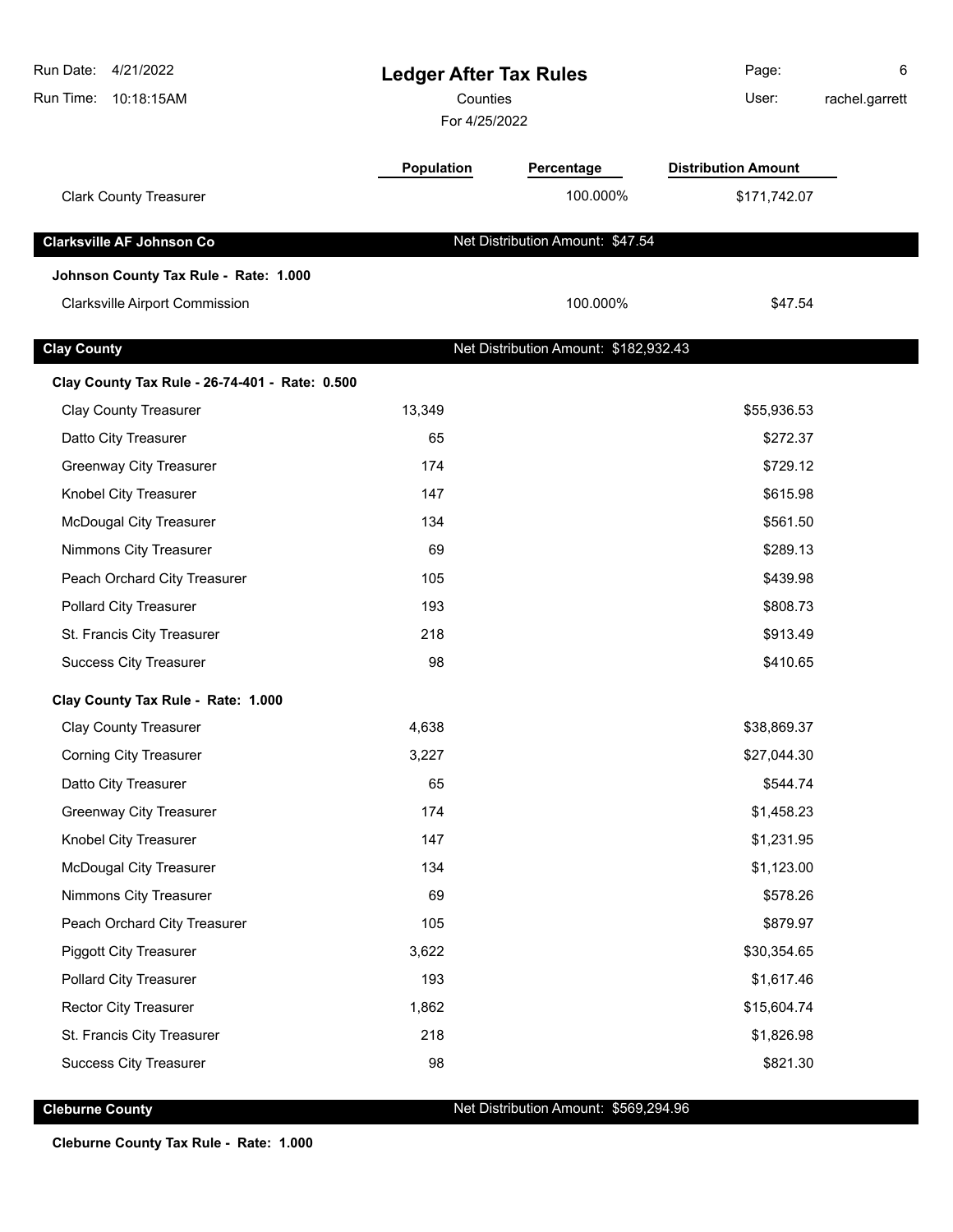# **Ledger After Tax Rules**

For 4/25/2022

Counties **User:** Page: 7

rachel.garrett

|                                         | Population | Percentage                            | <b>Distribution Amount</b> |
|-----------------------------------------|------------|---------------------------------------|----------------------------|
| <b>Cleburne County Treasurer</b>        | 15,796     |                                       | \$223,944.69               |
| <b>Concord City Treasurer</b>           | 190        |                                       | \$2,693.69                 |
| Fairfield Bay City Treasurer            | 161        |                                       | \$2,282.55                 |
| <b>Greers Ferry City Treasurer</b>      | 821        |                                       | \$11,639.57                |
| Heber Springs City Treasurer            | 6,969      |                                       | \$98,801.63                |
| <b>Higden City Treasurer</b>            | 114        |                                       | \$1,616.21                 |
| Quitman City Treasurer                  | 660        |                                       | \$9,357.02                 |
| Cleburne County Tax Rule - Rate: 0.500  |            |                                       |                            |
| <b>Cleburne County Treasurer</b>        |            | 100.000%                              | \$175,167.68               |
| Cleburne County Tax Rule - Rate: 0.130  |            |                                       |                            |
| <b>Cleburne County Treasurer</b>        |            | 100.000%                              | \$43,791.92                |
| <b>Cleveland County</b>                 |            | Net Distribution Amount: \$183,957.26 |                            |
| Cleveland County Tax Rule - Rate: 1.000 |            |                                       |                            |
| <b>Cleveland County Treasurer</b>       | 6,236      |                                       | \$46,751.19                |
| Kingsland City Treasurer                | 347        |                                       | \$2,601.45                 |
| <b>Rison City Treasurer</b>             | 967        |                                       | \$7,249.59                 |
| Cleveland County Tax Rule - Rate: 0.250 |            |                                       |                            |
| <b>Cleveland County Treasurer</b>       |            | 100.000%                              | \$14,150.56                |
|                                         |            |                                       |                            |
| Cleveland County Tax Rule - Rate: 2.000 |            |                                       |                            |
| <b>Cleveland County Treasurer</b>       |            | 100.000%                              | \$113,204.47               |
| <b>Clinton AF Van Buren Co</b>          |            | Net Distribution Amount: \$25.22      |                            |
| Van Buren County Tax Rule - Rate: 1.000 |            |                                       |                            |
| <b>Clinton Municipal Airport</b>        |            | 100.000%                              | \$16.81                    |
| Van Buren County Tax Rule - Rate: 0.500 |            |                                       |                            |
| <b>Clinton Municipal Airport</b>        |            | 100.000%                              | \$8.41                     |
|                                         |            |                                       |                            |
| <b>Columbia County</b>                  |            | Net Distribution Amount: \$547,799.07 |                            |
| Columbia County Tax Rule - Rate: 1.000  |            |                                       |                            |
| <b>Columbia County Treasurer</b>        |            | 100.000%                              | \$365,199.38               |
| Columbia County Tax Rule - Rate: 0.500  |            |                                       |                            |
| <b>Columbia County Treasurer</b>        |            | 66.667%                               | \$121,733.19               |
|                                         |            |                                       |                            |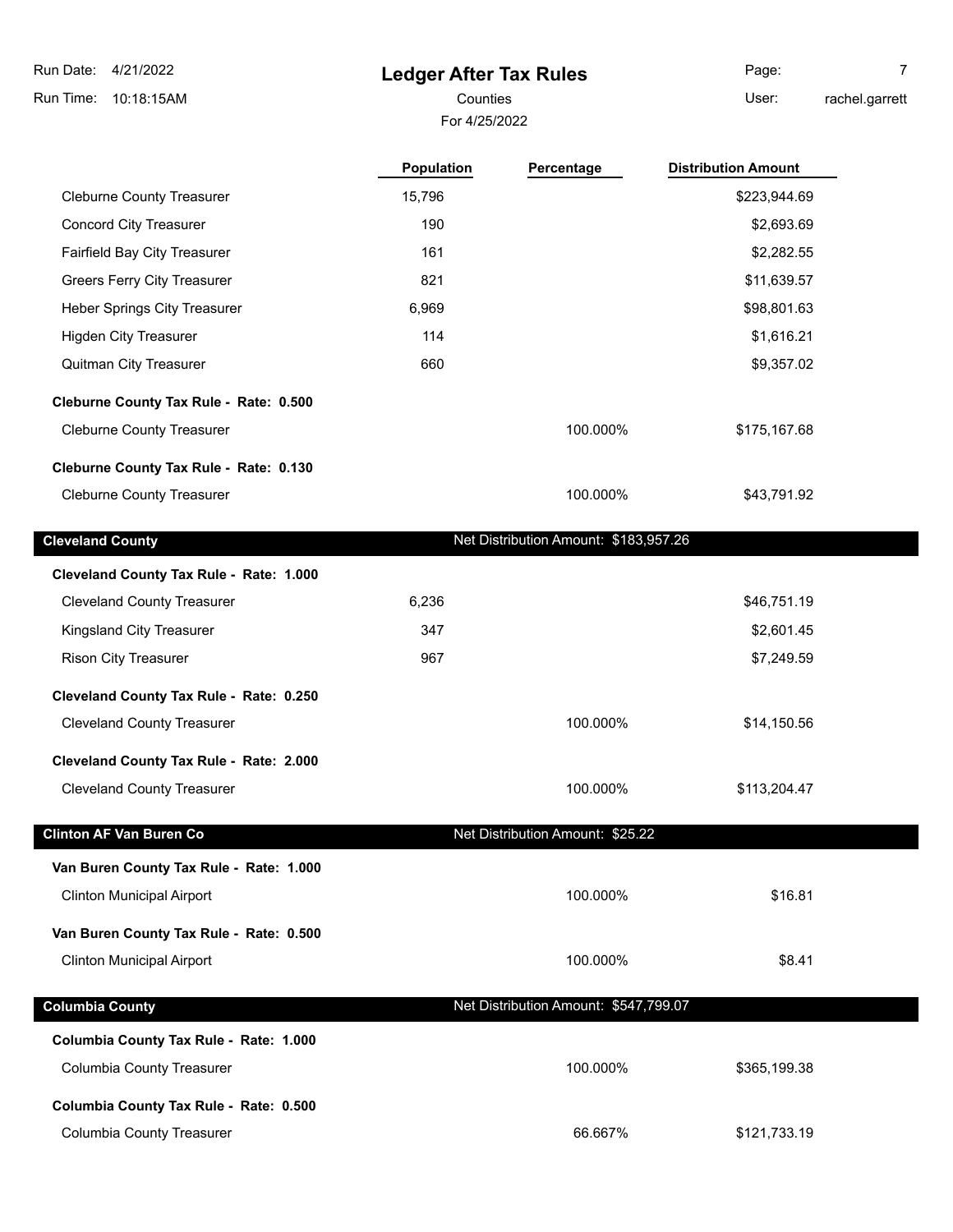**Ledger After Tax Rules** Run Time: 10:18:15AM Run Date: 4/21/2022 For 4/25/2022 Counties **Counties** User: Page: 8 rachel.garrett **Population Percentage Distribution Amount** 33.333% \$60,866.50 Columbia County Treasurer 1992 10:00 10:00 10:00 10:00 10:00 10:00 10:00 10:00 10:00 10:00 10:00 10:00 10:00 1 Emerson City Treasurer 293 **\$782.15** \$782.15 Magnolia City Treasurer 11,162 \$29,796.58 McNeil City Treasurer 381 \$1,017.07 Taylor City Treasurer 679 \$1,545.62 Waldo City Treasurer 1,151 \$3,072.56 **Conway County** County **Conway County** Conway County **Net Distribution Amount:** \$510,257.01 **Conway County Tax Rule - Rate: 1.000** Conway County Treasurer 11,978 \$168,597.18 Menifee City Treasurer 274 **274** \$3,856.71 Morrilton City Treasurer 1988 1992 1992 1993 1994 16:38 Oppelo City Treasurer **6. The Studies of the City Treasurer 1237** \$10,373.69 Plumerville City Treasurer 1988 and 1992 and 1994 and 1994 and 1997 and 1998 and 1998 and 1998 and 1998 and 19 **Conway County Tax Rule - Rate: 0.250** Conway County Treasurer 100.000% \$72,893.86 **Conway County Tax Rule - Rate: 0.250** Conway County Treasurer 100.000% \$72,893.86 **Conway County Tax Rule - Rate: 0.250** Conway County Treasurer 100.000% \$72,893.86 **Corning AF Clay Co Net Distribution Amount: \$87.32 Clay County Tax Rule 26-74-401 - Rate: 0.500** Corning Municipal Airport 100.000% \$29.11 **Clay County Tax Rule - Rate: 1.000** Corning Municipal Airport 100.000% \$58.21 **Craighead County** Craighead County **Net Distribution Amount: \$2,020,237.06 Craighead County Tax Rule - Rate: 1.000**

Bay City Treasurer **1,876** \$34,072.92 Black Oak City Treasurer 233 \$4,231.87 Bono City Treasurer 2,409 \$43,753.55 Brookland City Treasurer and the state of the 4,064 \$73,812.55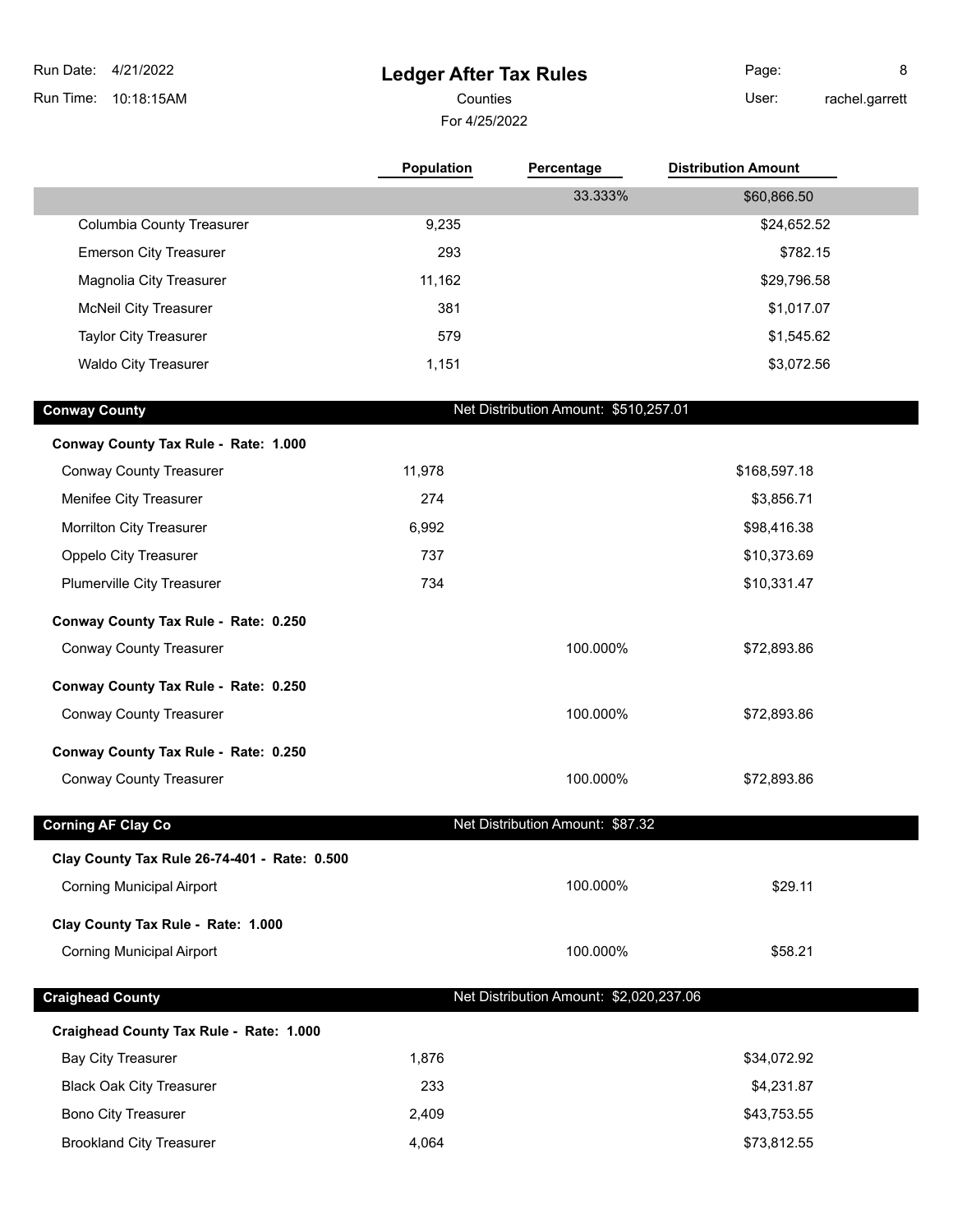# **Ledger After Tax Rules**

Page: 9

Counties **User:** 

rachel.garrett

For 4/25/2022

|                                        | <b>Population</b> | Percentage                            | <b>Distribution Amount</b> |
|----------------------------------------|-------------------|---------------------------------------|----------------------------|
| Caraway City Treasurer                 | 1,133             |                                       | \$20,578.15                |
| Cash City Treasurer                    | 280               |                                       | \$5,085.51                 |
| <b>Craighead County Treasurer</b>      | 18,715            |                                       | \$339,911.86               |
| <b>Egypt City Treasurer</b>            | 113               |                                       | \$2,052.37                 |
| Jonesboro City Treasurer               | 78,576            |                                       | \$1,427,139.44             |
| Lake City Treasurer                    | 2,326             |                                       | \$42,246.06                |
| Monette City Treasurer                 | 1,506             |                                       | \$27,352.78                |
| <b>Crawford County</b>                 |                   | Net Distribution Amount: \$915,686.00 |                            |
| Crawford County Tax Rule - Rate: 1.000 |                   |                                       |                            |
| Alma City Treasurer                    | 5,825             |                                       | \$70,960.98                |

| Cedarville City Treasurer              | 1,424  |          | \$17,347.37  |
|----------------------------------------|--------|----------|--------------|
| <b>Chester City Treasurer</b>          | 144    |          | \$1,754.23   |
| <b>Crawford County Treasurer</b>       | 25,544 |          | \$311,180.66 |
| Dyer City Treasurer                    | 772    |          | \$9,404.61   |
| Kibler City Treasurer                  | 1,005  |          | \$12,243.05  |
| Mountainburg City Treasurer            | 528    |          | \$6,432.17   |
| Mulberry City Treasurer                | 1,543  |          | \$18,797.05  |
| Rudy City Treasurer                    | 130    |          | \$1,583.68   |
| Van Buren City Treasurer               | 23,218 |          | \$282,845.00 |
| Crawford County Tax Rule - Rate: 0.250 |        |          |              |
| <b>Crawford County Treasurer</b>       |        | 100.000% | \$183,137.20 |

**Crittenden County** Crittenden County **Crittenden County** 2014 10:342,904 10:456

#### **Crittenden County Tax Rule - Rate: 1.000**

|                                    |       | 50.000% | \$383,687.02 |  |
|------------------------------------|-------|---------|--------------|--|
| Anthonyville City Treasurer        | 135   |         | \$1,214.88   |  |
| <b>Clarkedale City Treasurer</b>   | 336   |         | \$3,023.71   |  |
| Crawfordsville City Treasurer      | 462   |         | \$4,157.60   |  |
| Earle City Treasurer               | 1,831 |         | \$16,477.41  |  |
| <b>Edmondson City Treasurer</b>    | 243   |         | \$2,186.79   |  |
|                                    | 176   |         | \$1,583.85   |  |
| <b>Gilmore City Treasurer</b>      |       | 90.000% | \$1,425.47   |  |
| <b>Crittenden County Treasurer</b> |       | 10.000% | \$158.38     |  |
| Horseshoe Lake City Treasurer      | 264   |         | \$2,375.77   |  |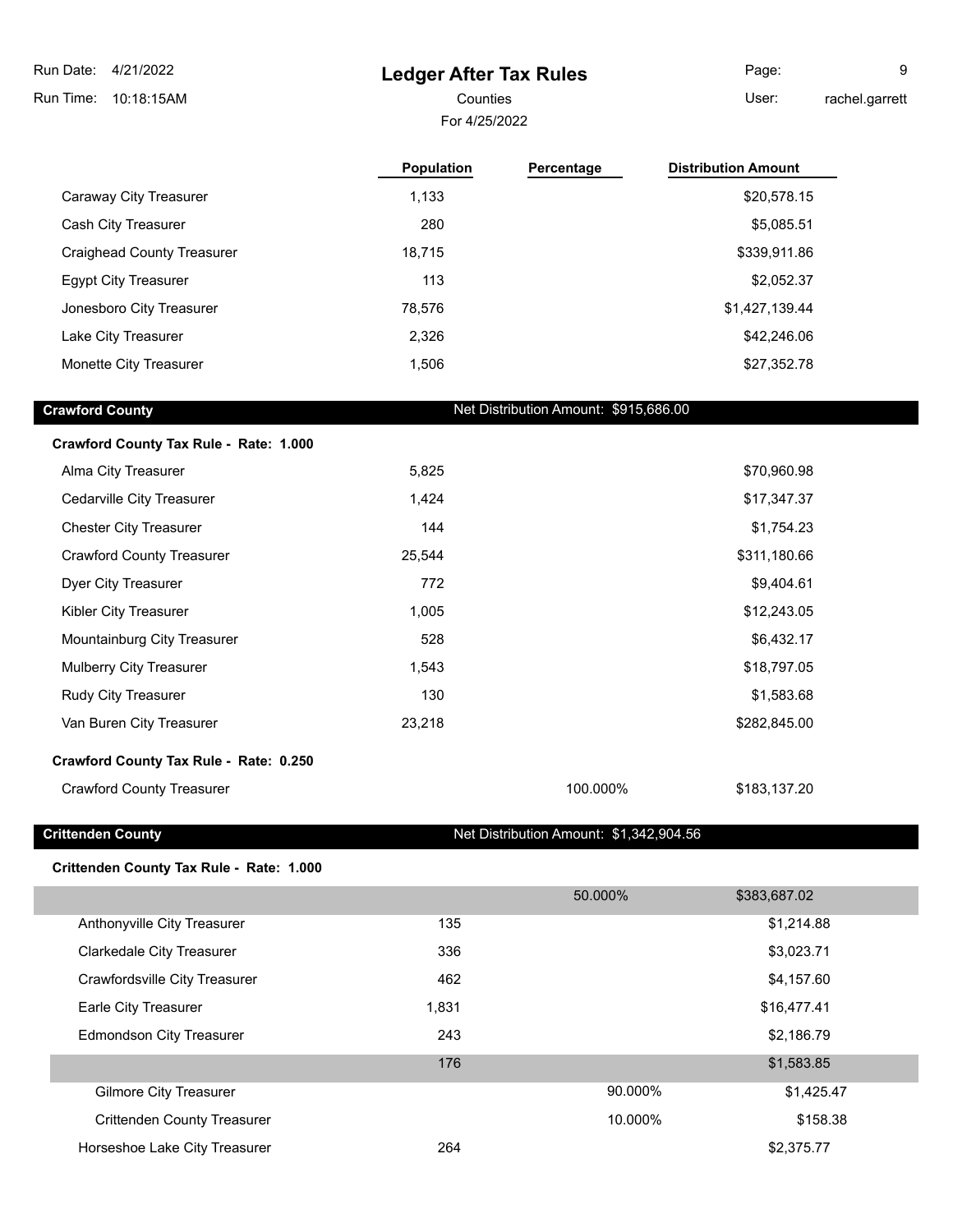#### **Ledger After Tax Rules**

For 4/25/2022

dennette City Treasurer **1998** Superior City Treasurer 1998 Superior 1998 Superior 1998 Superior 1998 Superior 1 Crittenden County Treasurer 10.000% \$106.19

Jericho City Treasurer **6881.92 198 \$881.92 \$881.92** 

Counties User:

**Population Percentage Distribution Amount**

118 \$1,061.90

Page: 10 rachel.garrett

| <b>Marion City Treasurer</b>             | 13,752 |         | \$123,756.07 |
|------------------------------------------|--------|---------|--------------|
|                                          | 184    |         | \$1,655.84   |
| <b>Sunset City Treasurer</b>             |        | 90.000% | \$1,490.26   |
| <b>Crittenden County Treasurer</b>       |        | 10.000% | \$165.58     |
|                                          | 517    |         | \$4,652.55   |
| <b>Turrell City Treasurer</b>            |        | 90.000% | \$4,187.30   |
| <b>Crittenden County Treasurer</b>       |        | 10.000% | \$465.25     |
| West Memphis City Treasurer              | 24.520 |         | \$220,658.73 |
| Crittenden County Treasurer              |        | 50.000% | \$383,687.01 |
| rittenden County Tax Rule - Rate: 0.750. |        |         |              |

#### **Crittenden County Tax Rule - Rate: 0.750**

Crittenden County Treasurer and the state of the state of the 100.000% \$575,530.53

**Cross County Cross County Net Distribution Amount: \$665,668.81** 

| Cross County Tax Rule - Rate: 1.000 |       |                                       |              |  |
|-------------------------------------|-------|---------------------------------------|--------------|--|
| Cherry Valley City Treasurer        | 575   |                                       | \$7,579.55   |  |
| <b>Cross County Treasurer</b>       | 6,922 |                                       | \$91,244.57  |  |
| Hickory Ridge City Treasurer        | 228   |                                       | \$3,005.46   |  |
| Parkin City Treasurer               | 794   |                                       | \$10,466.37  |  |
| Wynne City Treasurer                | 8,314 |                                       | \$109,593.65 |  |
| Cross County Tax Rule - Rate: 1.000 |       |                                       |              |  |
| <b>Cross County Treasurer</b>       |       | 100.000%                              | \$221,889.60 |  |
| Cross County Tax Rule - Rate: 0.130 |       |                                       |              |  |
| <b>Cross County Treasurer</b>       |       | 100.000%                              | \$27,736.20  |  |
| Cross County Tax Rule - Rate: 0.880 |       |                                       |              |  |
| <b>Cross County Treasurer</b>       |       | 100.000%                              | \$194,153.41 |  |
| <b>Dallas County</b>                |       | Net Distribution Amount: \$161,831.19 |              |  |
|                                     |       |                                       |              |  |

# **Dallas County Tax Rule - Rate: 1.000**

Dallas County Treasurer **100.000%** \$80,915.60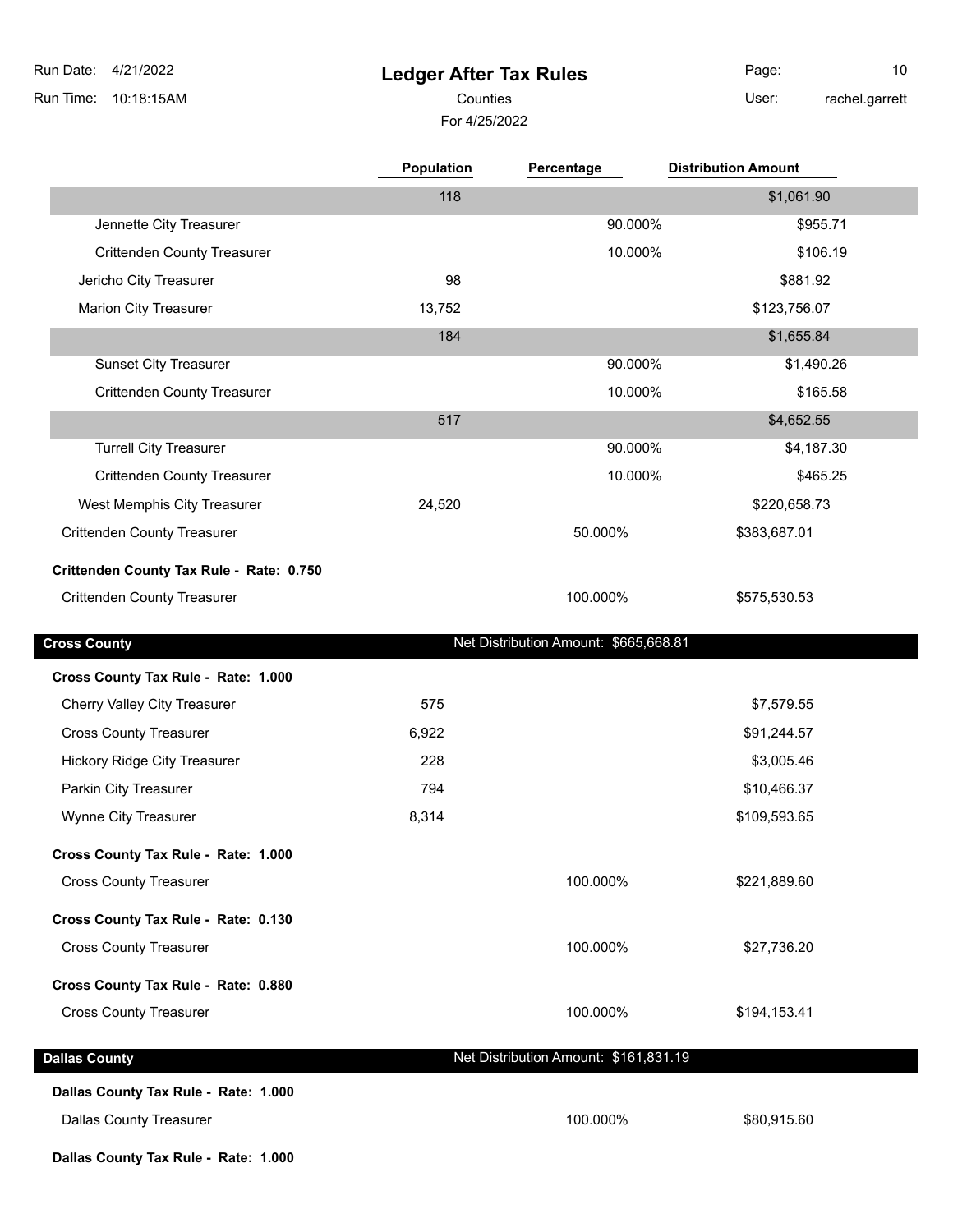| Run Date:<br>4/21/2022<br>Run Time:<br>10:18:15AM |                   | Page:<br><b>Ledger After Tax Rules</b><br>Counties<br>User:<br>For 4/25/2022 |                            | 11<br>rachel.garrett |
|---------------------------------------------------|-------------------|------------------------------------------------------------------------------|----------------------------|----------------------|
|                                                   | <b>Population</b> | Percentage                                                                   | <b>Distribution Amount</b> |                      |
| <b>Dallas County Treasurer</b>                    |                   | 100.000%                                                                     | \$80,915.59                |                      |
| <b>Dennis Cantrell AF Faulkner Co</b>             |                   | Net Distribution Amount: \$389.04                                            |                            |                      |
| Faulkner County Tax Rule - Rate: 0.500            |                   |                                                                              |                            |                      |
| <b>Dennis Cantrell Field</b>                      |                   | 100.000%                                                                     | \$389.04                   |                      |
| <b>Desha County</b>                               |                   | Net Distribution Amount: \$283,150.18                                        |                            |                      |
| Desha County Tax Rule - Rate: 1.000               |                   |                                                                              |                            |                      |
| Arkansas City Treasurer                           | 376               |                                                                              | \$6,228.72                 |                      |
| Desha County Treasurer                            | 2,529             |                                                                              | \$41,894.80                |                      |
| <b>Dumas City Treasurer</b>                       | 4,001             |                                                                              | \$66,279.59                |                      |
| McGehee City Treasurer                            | 3,849             |                                                                              | \$63,761.59                |                      |
| Mitchellville City Treasurer                      | 293               |                                                                              | \$4,853.77                 |                      |
| Reed City Treasurer                               | 130               |                                                                              | \$2,153.55                 |                      |
| <b>Tillar City Treasurer</b>                      | 32                |                                                                              | \$530.10                   |                      |
| <b>Watson City Treasurer</b>                      | 185               |                                                                              | \$3,064.67                 |                      |
| Desha County Tax Rule - Rate: 0.500               |                   |                                                                              |                            |                      |
| Desha County Treasurer                            |                   | 100.000%                                                                     | \$94,383.39                |                      |
| Drake Field AF Washington Co                      |                   | Net Distribution Amount: \$2,224.60                                          |                            |                      |
| Washington County Tax Rule - Rate: 1.000          |                   |                                                                              |                            |                      |
| Fayetteville Drake Field                          |                   | 75.000%                                                                      | \$1,334.76                 |                      |
| Fayetteville Drake Field                          |                   | 25.000%                                                                      | \$444.92                   |                      |
| Washington County Tax Rule - Rate: 0.250          |                   |                                                                              |                            |                      |
| Fayetteville Drake Field                          |                   | 100.000%                                                                     | \$444.92                   |                      |
| <b>Drew County</b>                                |                   | Net Distribution Amount: \$631,023.87                                        |                            |                      |
| Drew County Tax Rule - Rate: 1.000                |                   |                                                                              |                            |                      |
| <b>Drew County Treasurer</b>                      | 8,236             |                                                                              | \$133,131.28               |                      |
| Jerome City Treasurer                             |                   |                                                                              | \$0.00                     |                      |
| Monticello City Treasurer                         | 8,442             |                                                                              | \$136,461.18               |                      |
| <b>Tillar City Treasurer</b>                      | 140               |                                                                              | \$2,263.04                 |                      |
| <b>Wilmar City Treasurer</b>                      | 395               |                                                                              | \$6,385.00                 |                      |
| Winchester City Treasurer                         | 137               |                                                                              | \$2,214.55                 |                      |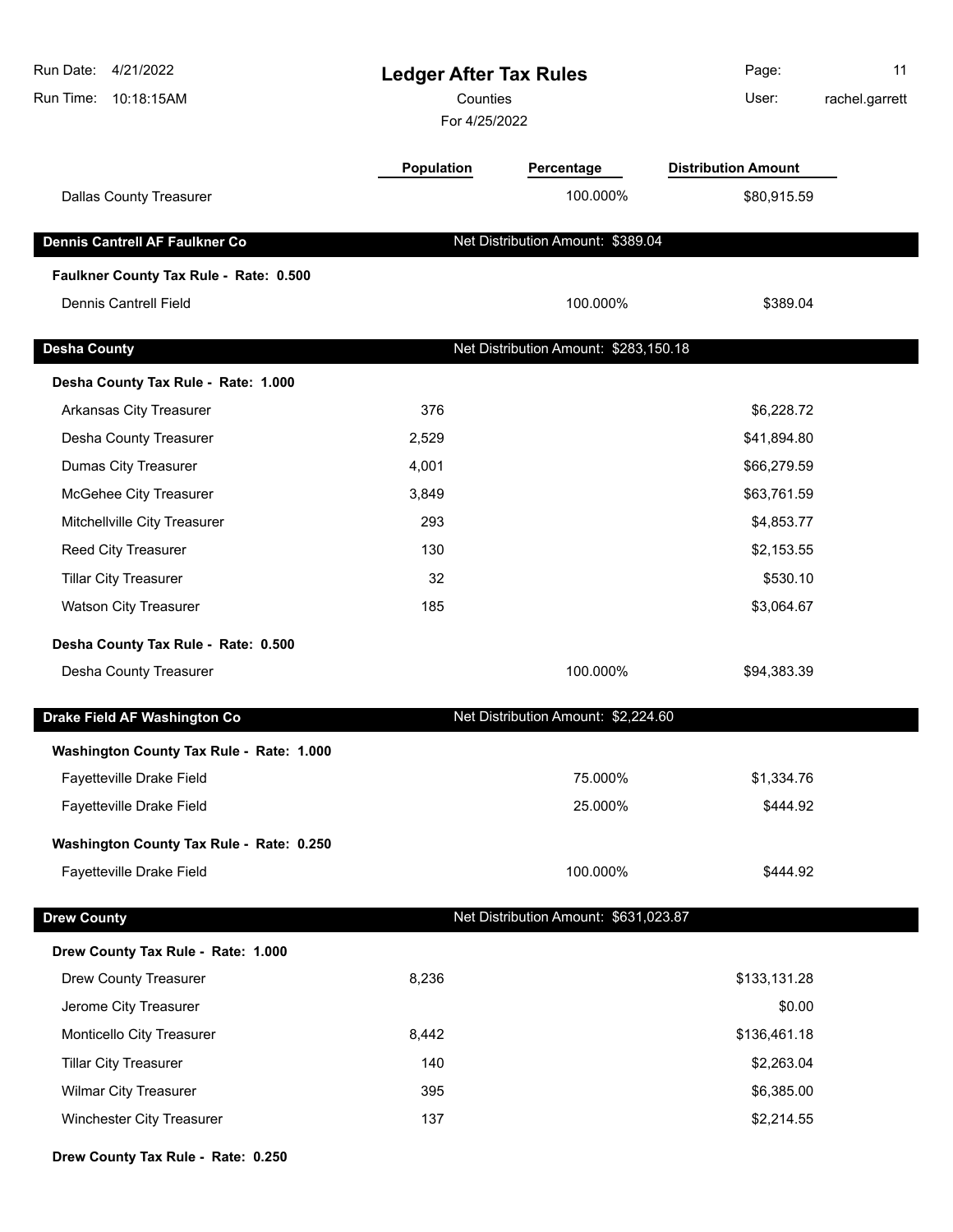| Run Date: 4/21/2022                 | <b>Ledger After Tax Rules</b> |                                     | Page:                      | 12 <sup>2</sup> |
|-------------------------------------|-------------------------------|-------------------------------------|----------------------------|-----------------|
| 10:18:15AM<br>Run Time:             | Counties                      |                                     | User:                      | rachel.garrett  |
|                                     | For 4/25/2022                 |                                     |                            |                 |
|                                     | <b>Population</b>             | Percentage                          | <b>Distribution Amount</b> |                 |
| Drew County Treasurer               |                               | 100.000%                            | \$70,113.76                |                 |
| Drew County Tax Rule - Rate: 1.000  |                               |                                     |                            |                 |
| Drew County Treasurer               |                               | 75.000%                             | \$210,341.30               |                 |
| Drew County Treasurer               |                               | 25.000%                             | \$70,113.76                |                 |
| El Dorado Downtown AF Union Co      |                               | Net Distribution Amount: \$20.37    |                            |                 |
| Union County Tax Rule - Rate: 1.000 |                               |                                     |                            |                 |
| El Dorado Downtown Airport          |                               | 100.000%                            | \$10.19                    |                 |
| Union County Tax Rule - Rate: 1.000 |                               |                                     |                            |                 |
| <b>Calion City Treasurer</b>        |                               | 1.100%                              | \$0.11                     |                 |
| El Dorado City Treasurer            |                               | 52.000%                             | \$5.29                     |                 |
| <b>Felsenthal City Treasurer</b>    |                               | 0.200%                              | \$0.02                     |                 |
| <b>Huttig City Treasurer</b>        |                               | 1.700%                              | \$0.17                     |                 |
| Junction City Treasurer             |                               | 1.400%                              | \$0.14                     |                 |
| Norphlet City Treasurer             |                               | 1.500%                              | \$0.15                     |                 |
| Smackover City Treasurer            |                               | 4.800%                              | \$0.49                     |                 |
| <b>Strong City Treasurer</b>        |                               | 1.300%                              | \$0.13                     |                 |
| El Dorado Downtown Airport          |                               | 36.000%                             | \$3.68                     |                 |
| El Dorado Goodwin AF Union Co       |                               | Net Distribution Amount: \$1,159.35 |                            |                 |
| Union County Tax Rule - Rate: 1.000 |                               |                                     |                            |                 |
| El Dorado Goodwin Field             |                               | 100.000%                            | \$579.68                   |                 |
| Union County Tax Rule - Rate: 1.000 |                               |                                     |                            |                 |
| <b>Calion City Treasurer</b>        |                               | 1.100%                              | \$6.38                     |                 |
| El Dorado City Treasurer            |                               | 52.000%                             | \$301.43                   |                 |
| <b>Felsenthal City Treasurer</b>    |                               | 0.200%                              | \$1.16                     |                 |
| <b>Huttig City Treasurer</b>        |                               | 1.700%                              | \$9.85                     |                 |
| Junction City Treasurer             |                               | 1.400%                              | \$8.12                     |                 |
| Norphlet City Treasurer             |                               | 1.500%                              | \$8.70                     |                 |
| Smackover City Treasurer            |                               | 4.800%                              | \$27.82                    |                 |
| <b>Strong City Treasurer</b>        |                               | 1.300%                              | \$7.54                     |                 |
| El Dorado Goodwin Field             |                               | 36.000%                             | \$208.67                   |                 |

#### **Faulkner County Faulkner County Faulkner County Net Distribution Amount: \$973,794.52**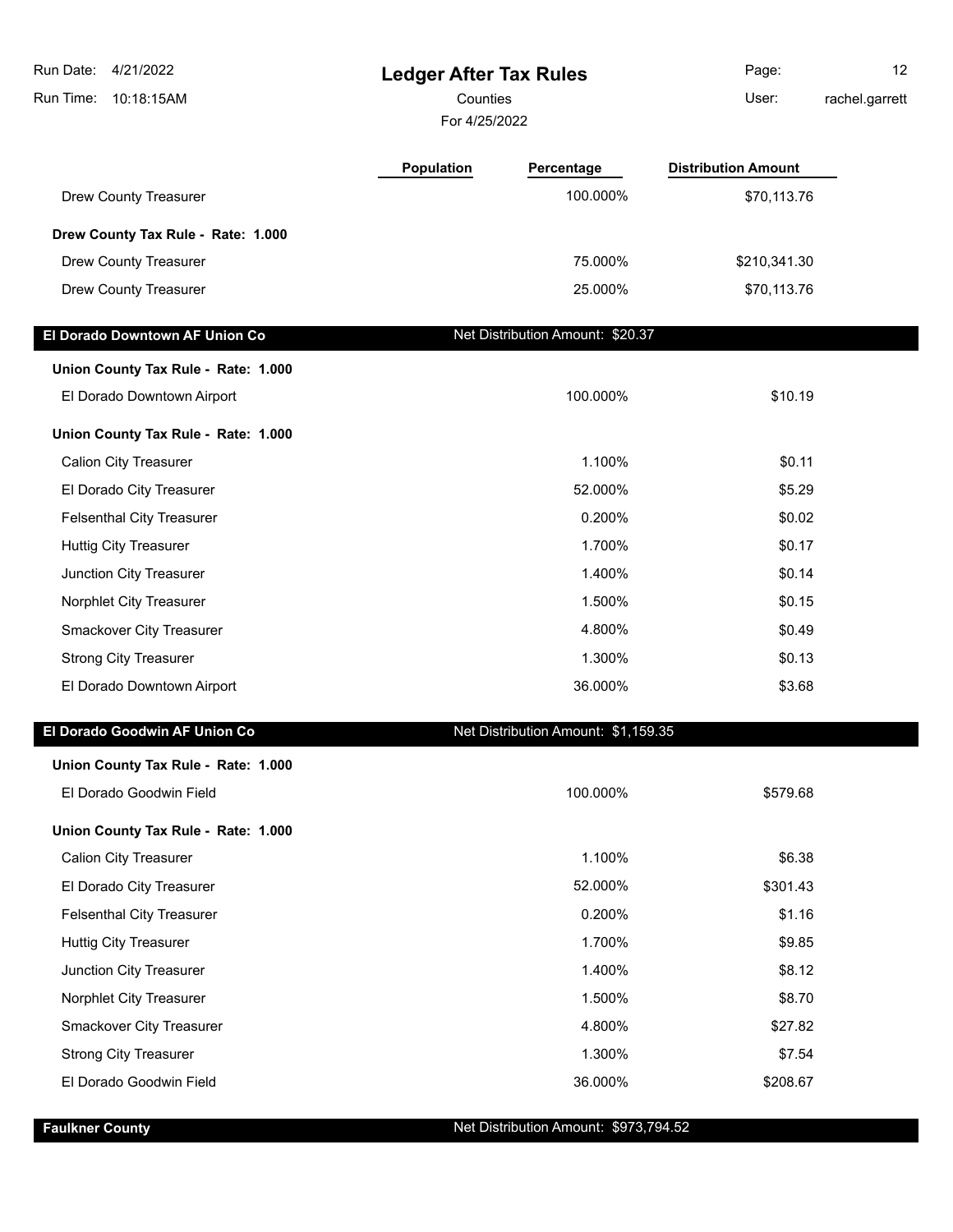| Run Date: 4/21/2022<br>Run Time:<br>10:18:15AM     |                   | <b>Ledger After Tax Rules</b><br>Counties<br>For 4/25/2022 |                            | 13<br>rachel.garrett |
|----------------------------------------------------|-------------------|------------------------------------------------------------|----------------------------|----------------------|
|                                                    | <b>Population</b> | Percentage                                                 | <b>Distribution Amount</b> |                      |
| Faulkner County Tax - 26-74-401 - Rate: 0.500      |                   |                                                            |                            |                      |
| <b>Enola City Treasurer</b>                        | 318               |                                                            | \$2,507.46                 |                      |
| <b>Faulkner County Treasurer</b>                   | 121,091           |                                                            | \$954,815.08               |                      |
| <b>Holland City Treasurer</b>                      | 586               |                                                            | \$4,620.67                 |                      |
| Mount Vernon City Treasurer                        | 144               |                                                            | \$1,135.45                 |                      |
| Twin Groves City Treasurer                         | 317               |                                                            | \$2,499.58                 |                      |
| <b>Wooster City Treasurer</b>                      | 1,042             |                                                            | \$8,216.28                 |                      |
| Fort Smith AF Sebastian Co                         |                   | Net Distribution Amount: \$2,497.22                        |                            |                      |
| Sebastian County Tax Rule - Rate: 1.000            |                   |                                                            |                            |                      |
| Fort Smith Regional Airport                        |                   | 100.000%                                                   | \$2,497.22                 |                      |
| <b>Franklin County</b>                             |                   | Net Distribution Amount: \$356,107.39                      |                            |                      |
| Franklin County Tax Rule - 26-74-401 - Rate: 0.500 |                   |                                                            |                            |                      |
| Denning City Treasurer                             | 200               |                                                            | \$1,041.43                 |                      |
| <b>Franklin County Treasurer</b>                   | 16,897            |                                                            | \$87,985.42                |                      |
| Franklin County Tax Rule - Rate: 0.130             |                   |                                                            |                            |                      |
| Altus City Treasurer                               | 665               |                                                            | \$865.69                   |                      |
| <b>Branch City Treasurer</b>                       | 296               |                                                            | \$385.33                   |                      |
| <b>Charleston City Treasurer</b>                   | 2,588             |                                                            | \$3,369.03                 |                      |
| Denning City Treasurer                             | 200               |                                                            | \$260.36                   |                      |
| Franklin County Treasurer                          | 9,756             |                                                            | \$12,700.27                |                      |
| <b>Ozark City Treasurer</b>                        | 3,542             |                                                            | \$4,610.94                 |                      |
| Wiederkehr Village City Treasurer                  | 50                |                                                            | \$65.09                    |                      |
| Franklin County Tax Rule - Rate: 0.380             |                   |                                                            |                            |                      |
| <b>Franklin County Treasurer</b>                   |                   | 100.000%                                                   | \$66,770.14                |                      |
| Franklin County Tax Rule - Rate: 1.000             |                   |                                                            |                            |                      |
| <b>Altus City Treasurer</b>                        | 665               |                                                            | \$6,925.53                 |                      |
| <b>Branch City Treasurer</b>                       | 296               |                                                            | \$3,082.64                 |                      |
| <b>Charleston City Treasurer</b>                   | 2,588             |                                                            | \$26,952.27                |                      |
| Denning City Treasurer                             | 200               |                                                            | \$2,082.86                 |                      |
| Franklin County Treasurer                          | 9,756             |                                                            | \$101,602.14               |                      |
| <b>Ozark City Treasurer</b>                        | 3,542             |                                                            | \$36,887.53                |                      |
| Wiederkehr Village City Treasurer                  | 50                |                                                            | \$520.72                   |                      |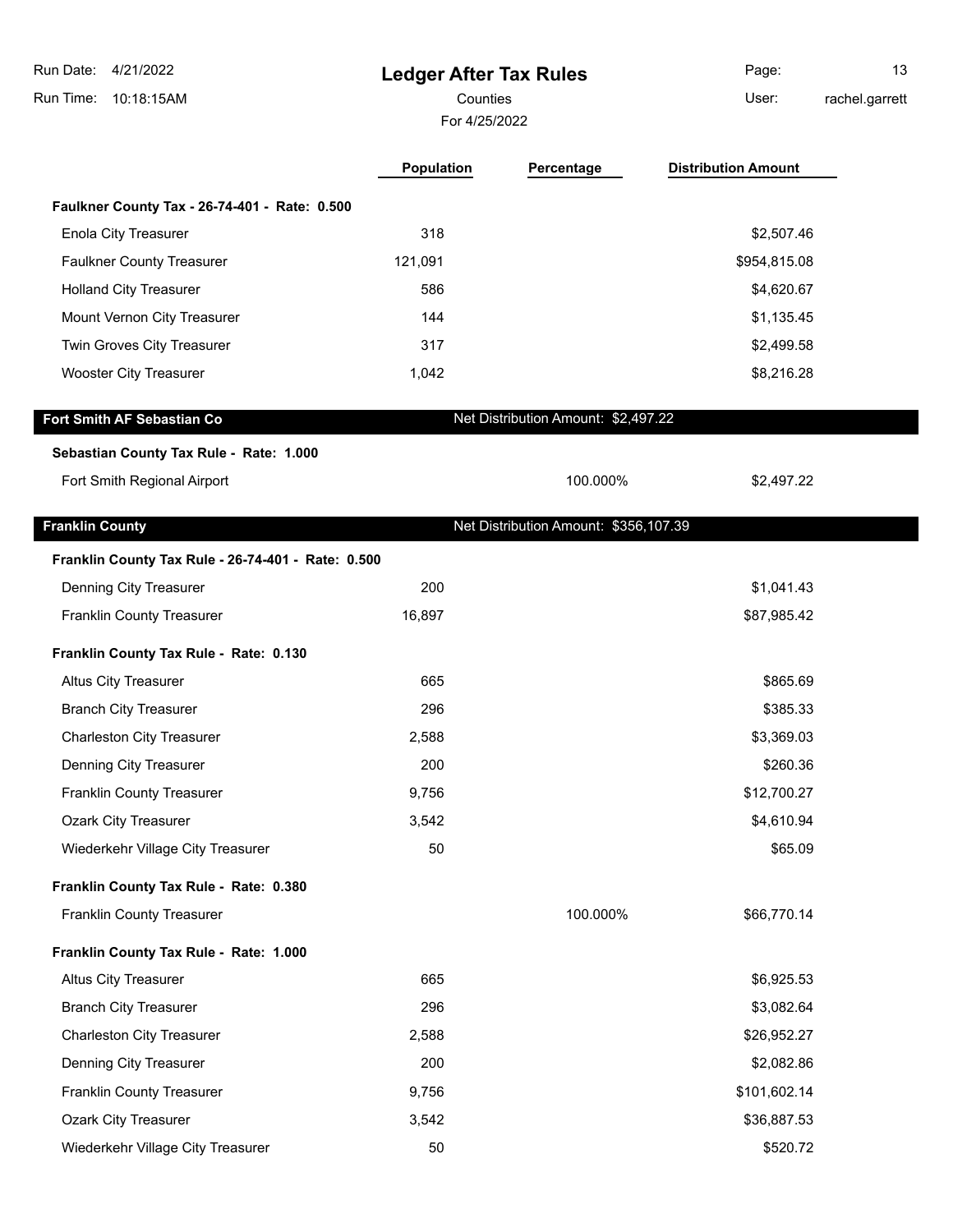| Run Date:<br>4/21/2022<br>10:18:15AM<br>Run Time: | <b>Ledger After Tax Rules</b><br>Counties<br>For 4/25/2022 |                                         | Page:<br>14<br>User:<br>rachel.garrett |
|---------------------------------------------------|------------------------------------------------------------|-----------------------------------------|----------------------------------------|
|                                                   | <b>Population</b>                                          | Percentage                              | <b>Distribution Amount</b>             |
| <b>Fulton County</b>                              |                                                            | Net Distribution Amount: \$276,678.58   |                                        |
| Fulton County Tax Rule - Rate: 0.500              |                                                            |                                         |                                        |
| <b>Fulton County Treasurer</b>                    |                                                            | 100.000%                                | \$46,113.10                            |
| Fulton County Tax Rule - Rate: 0.500              |                                                            |                                         |                                        |
| <b>Fulton County Treasurer</b>                    |                                                            | 100.000%                                | \$46,113.10                            |
| Fulton County Tax Rule - Rate: 1.000              |                                                            |                                         |                                        |
|                                                   |                                                            | 82.500%                                 | \$76,086.61                            |
| Ash Flat City Treasurer                           | 113                                                        |                                         | \$712.03                               |
| Cherokee Village City Treasurer                   | 833                                                        |                                         | \$5,248.87                             |
| <b>Fulton County Treasurer</b>                    | 8,230                                                      |                                         | \$51,858.62                            |
| Hardy City Treasurer                              | 35                                                         |                                         | \$220.54                               |
| Horseshoe Bend City Treasurer                     | 11                                                         |                                         | \$69.31                                |
| Mammoth Spring City Treasurer                     | 929                                                        |                                         | \$5,853.79                             |
| Salem City Treasurer                              | 1,566                                                      |                                         | \$9,867.63                             |
| Viola City Treasurer                              | 358                                                        |                                         | \$2,255.82                             |
| <b>Fulton County Treasurer</b>                    |                                                            | 17.500%                                 | \$16,139.58                            |
| Fulton County Tax Rule - Rate: 1.000              |                                                            |                                         |                                        |
| <b>Fulton County Treasurer</b>                    |                                                            | 100.000%                                | \$92,226.19                            |
| <b>Garland County</b>                             |                                                            | Net Distribution Amount: \$2,908,262.67 |                                        |
| Garland County Tax Rule - 26-74-401 - Rate: 0.500 |                                                            |                                         |                                        |
| Fountain Lake City Treasurer                      | 475                                                        |                                         | \$4,596.48                             |
| <b>Garland County Treasurer</b>                   | 99,017                                                     |                                         | \$958,166.78                           |
| Lonsdale City Treasurer                           | 103                                                        |                                         | \$996.71                               |
| Mountain Pine City Treasurer                      | 585                                                        |                                         | \$5,660.92                             |
| Garland County Tax Rule - Rate: 0.380             |                                                            |                                         |                                        |
| Fountain Lake City Treasurer                      | 475                                                        |                                         | \$3,447.36                             |
| <b>Garland County Treasurer</b>                   | 61,087                                                     |                                         | \$443,344.59                           |
| Hot Springs City Treasurer                        | 37,930                                                     |                                         | \$275,280.50                           |
| Lonsdale City Treasurer                           | 103                                                        |                                         | \$747.53                               |
| Mountain Pine City Treasurer                      | 585                                                        |                                         | \$4,245.69                             |
| Garland County Tax Rule - Rate: 0.630             |                                                            |                                         |                                        |
| <b>Garland County Treasurer</b>                   |                                                            | 100.000%                                | \$1,211,776.11                         |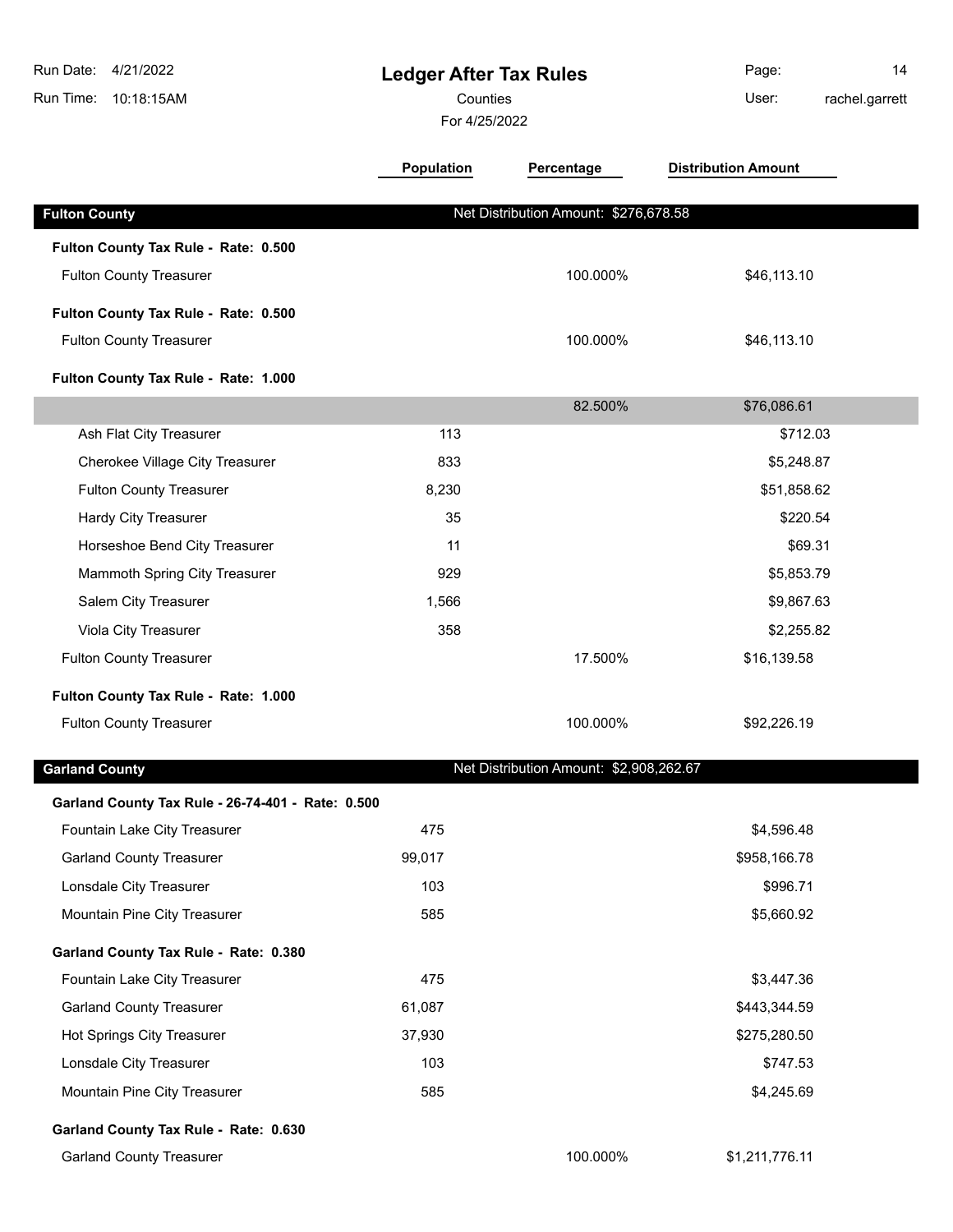| Run Date: 4/21/2022<br>Run Time: 10:18:15AM | <b>Ledger After Tax Rules</b><br>Counties<br>For 4/25/2022 |                                       | Page:<br>User:             | 15<br>rachel.garrett |
|---------------------------------------------|------------------------------------------------------------|---------------------------------------|----------------------------|----------------------|
|                                             | <b>Population</b>                                          | Percentage                            | <b>Distribution Amount</b> |                      |
| <b>Grant County</b>                         |                                                            | Net Distribution Amount: \$299,005.33 |                            |                      |
| Grant County Tax Rule - Rate: 1.000         |                                                            |                                       |                            |                      |
| <b>Grant County Treasurer</b>               |                                                            | 100.000%                              | \$239,204.26               |                      |
| Grant County Tax Rule - Rate: 0.250         |                                                            |                                       |                            |                      |
| <b>Grant County Treasurer</b>               |                                                            | 100.000%                              | \$59,801.07                |                      |
| <b>Greene County</b>                        |                                                            | Net Distribution Amount: \$865,915.58 |                            |                      |
| Greene County Tax Rule - Rate: 1.000        |                                                            |                                       |                            |                      |
| Delaplaine City Treasurer                   | 64                                                         |                                       | \$881.24                   |                      |
| <b>Greene County Treasurer</b>              | 13,401                                                     |                                       | \$184,523.59               |                      |
| Lafe City Treasurer                         | 418                                                        |                                       | \$5,755.60                 |                      |
| Marmaduke City Treasurer                    | 1,212                                                      |                                       | \$16,688.50                |                      |
| Oak Grove Heights City Treasurer            | 1,104                                                      |                                       | \$15,201.41                |                      |
| Paragould City Treasurer                    | 29,537                                                     |                                       | \$406,706.45               |                      |
| Greene County Tax Rule - Rate: 0.380        |                                                            |                                       |                            |                      |
| <b>Greene County Treasurer</b>              |                                                            | 100.000%                              | \$236,158.79               |                      |
| <b>Hempstead County</b>                     |                                                            | Net Distribution Amount: \$870,891.85 |                            |                      |
| Hempstead County Tax Rule - Rate: 1.000     |                                                            |                                       |                            |                      |
| <b>Blevins City Treasurer</b>               | 288                                                        |                                       | \$4,166.74                 |                      |
| <b>Emmet City Treasurer</b>                 | 18                                                         |                                       | \$260.42                   |                      |
| Fulton City Treasurer                       | 115                                                        |                                       | \$1,663.80                 |                      |
| <b>Hempstead County Treasurer</b>           | 10,107                                                     |                                       | \$146,226.49               |                      |
| Hope City Treasurer                         | 8,952                                                      |                                       | \$129,516.14               |                      |
| <b>McCaskill City Treasurer</b>             | 57                                                         |                                       | \$824.67                   |                      |
| McNab City Treasurer                        | 30                                                         |                                       | \$434.04                   |                      |
| Oakhaven City Treasurer                     | 65                                                         |                                       | \$940.41                   |                      |
| Ozan City Treasurer                         | 50                                                         |                                       | \$723.39                   |                      |
| Patmos City Treasurer                       | 57                                                         |                                       | \$824.67                   |                      |
| Perrytown City Treasurer                    | 232                                                        |                                       | \$3,356.54                 |                      |
| <b>Washington City Treasurer</b>            | 94                                                         |                                       | \$1,359.97                 |                      |
| Hempstead County Tax Rule - Rate: 0.500     |                                                            |                                       |                            |                      |
| <b>Hempstead County Treasurer</b>           |                                                            | 100.000%                              | \$145,148.64               |                      |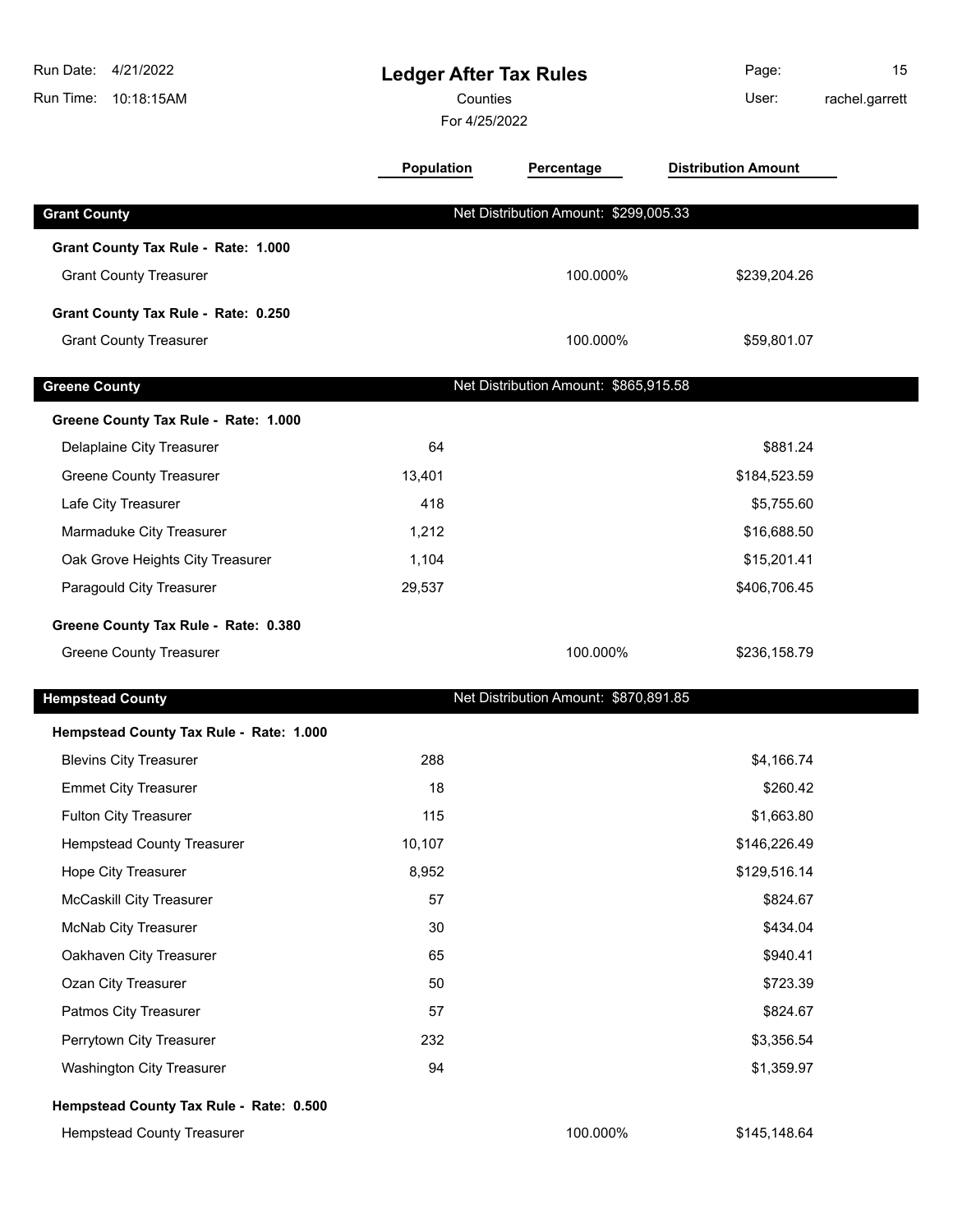| Run Date: 4/21/2022<br>Run Time: 10:18:15AM |            | <b>Ledger After Tax Rules</b><br>Counties<br>For 4/25/2022 |                            | 16<br>rachel.garrett |
|---------------------------------------------|------------|------------------------------------------------------------|----------------------------|----------------------|
|                                             | Population | Percentage                                                 | <b>Distribution Amount</b> |                      |
| Hempstead County Tax Rule - Rate: 0.250     |            |                                                            |                            |                      |
| <b>Hempstead County Treasurer</b>           |            | 100.000%                                                   | \$72,574.32                |                      |
| Hempstead County Tax Rule - Rate: 0.250     |            |                                                            |                            |                      |
| Hempstead County Treasurer                  |            | 100.000%                                                   | \$72,574.32                |                      |
| Hempstead County Tax Rule - Rate: 1.000     |            |                                                            |                            |                      |
| <b>Hempstead County Treasurer</b>           |            | 100.000%                                                   | \$290,297.29               |                      |
|                                             |            |                                                            |                            |                      |
| <b>Hot Spring County</b>                    |            | Net Distribution Amount: \$586,772.64                      |                            |                      |
| Hot Spring County Tax Rule - Rate: 0.500    |            |                                                            |                            |                      |
| Hot Spring County Treasurer                 |            | 100.000%                                                   | \$195,590.88               |                      |
| Hot Spring County Tax Rule - Rate: 1.000    |            |                                                            |                            |                      |
| Donaldson City Treasurer                    | 275        |                                                            | \$3,255.90                 |                      |
| Friendship City Treasurer                   | 158        |                                                            | \$1,870.66                 |                      |
| Hot Spring County Treasurer                 | 20,430     |                                                            | \$241,883.88               |                      |
| Malvern City Treasurer                      | 10,867     |                                                            | \$128,661.39               |                      |
| Midway City Treasurer                       | 377        |                                                            | \$4,463.54                 |                      |
| Perla City Treasurer                        | 257        |                                                            | \$3,042.79                 |                      |
| Rockport City Treasurer                     | 676        |                                                            | \$8,003.60                 |                      |
| <b>Hot Springs AF Garland Co</b>            |            | Net Distribution Amount: \$1,514.43                        |                            |                      |
| Garland County Tax Rule - Rate: 0.500       |            |                                                            |                            |                      |
| Hot Springs Memorial Airport                |            | 100.000%                                                   | \$504.81                   |                      |
| Garland County Tax Rule - Rate: 0.380       |            |                                                            |                            |                      |
| Fountain Lake City Treasurer                |            |                                                            | \$0.00                     |                      |
| Hot Springs Memorial Airport                |            | 100.000%                                                   | \$378.61                   |                      |
| Hot Springs City Treasurer                  |            |                                                            | \$0.00                     |                      |
| Lonsdale City Treasurer                     |            |                                                            | \$0.00                     |                      |
| Mountain Pine City Treasurer                |            |                                                            | \$0.00                     |                      |
| Garland County Tax Rule - Rate: 0.630       |            |                                                            |                            |                      |
| Hot Springs Memorial Airport                |            | 100.000%                                                   | \$631.01                   |                      |
| <b>Howard County</b>                        |            | Net Distribution Amount: \$569,575.38                      |                            |                      |

**Howard County Tax Rule - Rate: 1.000**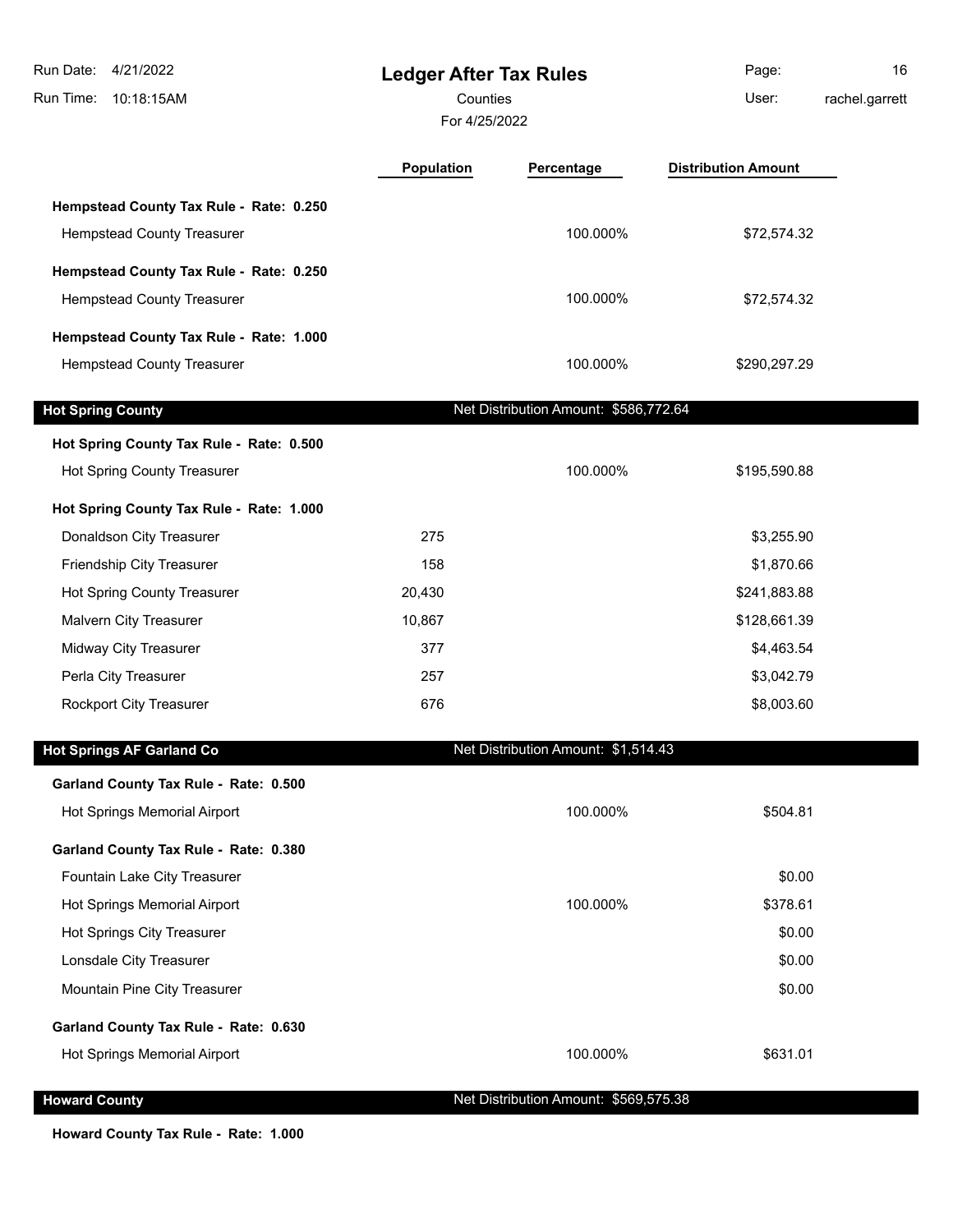# **Ledger After Tax Rules**

For 4/25/2022

Counties **User:** Page: 17 rachel.garrett

|                                            | <b>Population</b> | Percentage                            | <b>Distribution Amount</b> |
|--------------------------------------------|-------------------|---------------------------------------|----------------------------|
| <b>Dierks City Treasurer</b>               | 916               |                                       | \$14,839.29                |
| <b>Howard County Treasurer</b>             | 6,446             |                                       | \$104,425.87               |
| Mineral Springs City Treasurer             | 1,085             |                                       | \$17,577.11                |
| Nashville City Treasurer                   | 4,153             |                                       | \$67,279.03                |
| <b>Tollette City Treasurer</b>             | 185               |                                       | \$2,997.02                 |
| Howard County Tax Rule - Rate: 0.250       |                   |                                       |                            |
| <b>Howard County Treasurer</b>             |                   | 100.000%                              | \$51,779.58                |
| Howard County Tax Rule - Rate: 0.250       |                   |                                       |                            |
| <b>Dierks City Treasurer</b>               | 916               |                                       | \$3,709.82                 |
| <b>Howard County Treasurer</b>             | 6,446             |                                       | \$26,106.47                |
| Mineral Springs City Treasurer             | 1,085             |                                       | \$4,394.28                 |
| Nashville City Treasurer                   | 4,153             |                                       | \$16,819.76                |
| <b>Tollette City Treasurer</b>             | 185               |                                       | \$749.25                   |
| Howard County Tax Rule - Rate: 0.250       |                   |                                       |                            |
| <b>Howard County Treasurer</b>             |                   | 100.000%                              | \$51,779.58                |
| Howard County Tax Rule - Rate: 1.000       |                   |                                       |                            |
| <b>Howard County Treasurer</b>             |                   | 100.000%                              | \$207,118.32               |
| <b>Huntsville AF Madison Co</b>            |                   | Net Distribution Amount: \$20.37      |                            |
| Madison County Tax Rule - Rate: 1.000      |                   |                                       |                            |
| Huntsville Municipal Airport               |                   | 100.000%                              | \$10.19                    |
| Madison County Tax Rule - Rate: 1.000      |                   |                                       |                            |
| Huntsville Municipal Airport               |                   | 100.000%                              | \$10.18                    |
| <b>Independence County</b>                 |                   | Net Distribution Amount: \$877,979.92 |                            |
| Independence County Tax Rule - Rate: 1.000 |                   |                                       |                            |
| <b>Batesville City Treasurer</b>           | 11,191            |                                       | \$172,658.43               |
| Cave City Treasurer                        | 182               |                                       | \$2,807.96                 |
| <b>Cushman City Treasurer</b>              | 433               |                                       | \$6,680.47                 |
| Independence County Treasurer              | 19,140            |                                       | \$295,298.22               |
| <b>Magness City Treasurer</b>              | 220               |                                       | \$3,394.23                 |
| Moorefield City Treasurer                  | 126               |                                       | \$1,943.97                 |
|                                            |                   |                                       |                            |
| Newark City Treasurer                      | 1,180             |                                       | \$18,205.43                |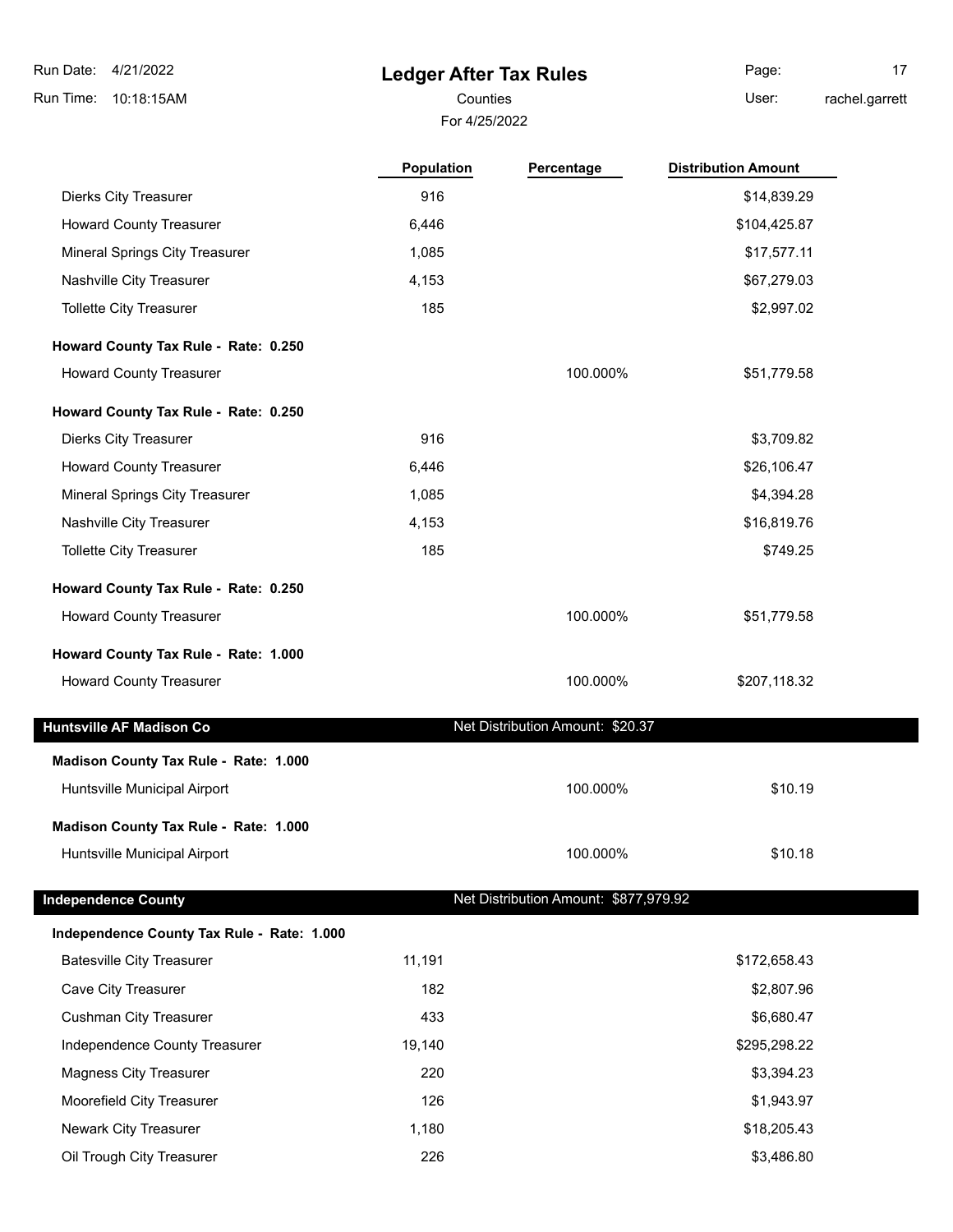| Run Date: 4/21/2022<br>10:18:15AM<br>Run Time: | <b>Ledger After Tax Rules</b><br>Counties<br>For 4/25/2022 |                                       | Page:<br>User:             | 18<br>rachel.garrett |
|------------------------------------------------|------------------------------------------------------------|---------------------------------------|----------------------------|----------------------|
|                                                | Population                                                 | Percentage                            | <b>Distribution Amount</b> |                      |
| Pleasant Plains City Treasurer                 | 352                                                        |                                       | \$5,430.77                 |                      |
| Southside City Treasurer                       | 4,279                                                      |                                       | \$66,017.82                |                      |
| Sulphur Rock City Treasurer                    | 609                                                        |                                       | \$9,395.85                 |                      |
| Independence County Tax Rule - Rate: 0.500     |                                                            |                                       |                            |                      |
| Independence County Treasurer                  |                                                            | 100.000%                              | \$292,659.97               |                      |
| <b>Izard County</b>                            |                                                            | Net Distribution Amount: \$60,875.19  |                            |                      |
| Izard County Tax Rule - Rate: 0.500            |                                                            |                                       |                            |                      |
| Izard County Treasurer                         |                                                            | 100.000%                              | \$60,875.19                |                      |
| <b>Jackson County</b>                          |                                                            | Net Distribution Amount: \$438,328.34 |                            |                      |
| Jackson County Tax Rule - Rate: 1.000          |                                                            |                                       |                            |                      |
| Amagon City Treasurer                          | 69                                                         |                                       | \$802.27                   |                      |
| <b>Beedeville City Treasurer</b>               | 84                                                         |                                       | \$976.68                   |                      |
| <b>Campbell Station City Treasurer</b>         | 232                                                        |                                       | \$2,697.49                 |                      |
| Diaz City Treasurer                            | 1,224                                                      |                                       | \$14,231.61                |                      |
| <b>Grubbs City Treasurer</b>                   | 301                                                        |                                       | \$3,499.77                 |                      |
| Jackson County Treasurer                       | 4,123                                                      |                                       | \$47,938.67                |                      |
| Jacksonport City Treasurer                     | 150                                                        |                                       | \$1,744.07                 |                      |
| Newport City Treasurer                         | 8,005                                                      |                                       | \$93,075.19                |                      |
| Swifton City Treasurer                         | 733                                                        |                                       | \$8,522.69                 |                      |
| <b>Tuckerman City Treasurer</b>                | 1,707                                                      |                                       | \$19,847.51                |                      |
| <b>Tupelo City Treasurer</b>                   | 70                                                         |                                       | \$813.90                   |                      |
| Weldon City Treasurer                          | 57                                                         |                                       | \$662.75                   |                      |
| Jackson County Tax Rule - Rate: 0.500          |                                                            |                                       |                            |                      |
| Jackson County Treasurer                       |                                                            | 100.000%                              | \$97,406.30                |                      |
| Jackson County Tax Rule - Rate: 0.380          |                                                            |                                       |                            |                      |
| Jackson County Treasurer                       |                                                            | 100.000%                              | \$73,054.72                |                      |
| Jackson County Tax Rule - Rate: 0.380          |                                                            |                                       |                            |                      |
| Jackson County Treasurer                       |                                                            | 100.000%                              | \$73,054.72                |                      |
| <b>Jefferson County</b>                        |                                                            | Net Distribution Amount: \$892,712.84 |                            |                      |
| Jefferson County Tax Rule - Rate: 1.000        |                                                            |                                       |                            |                      |

Altheimer City Treasurer **696** \$7,390.17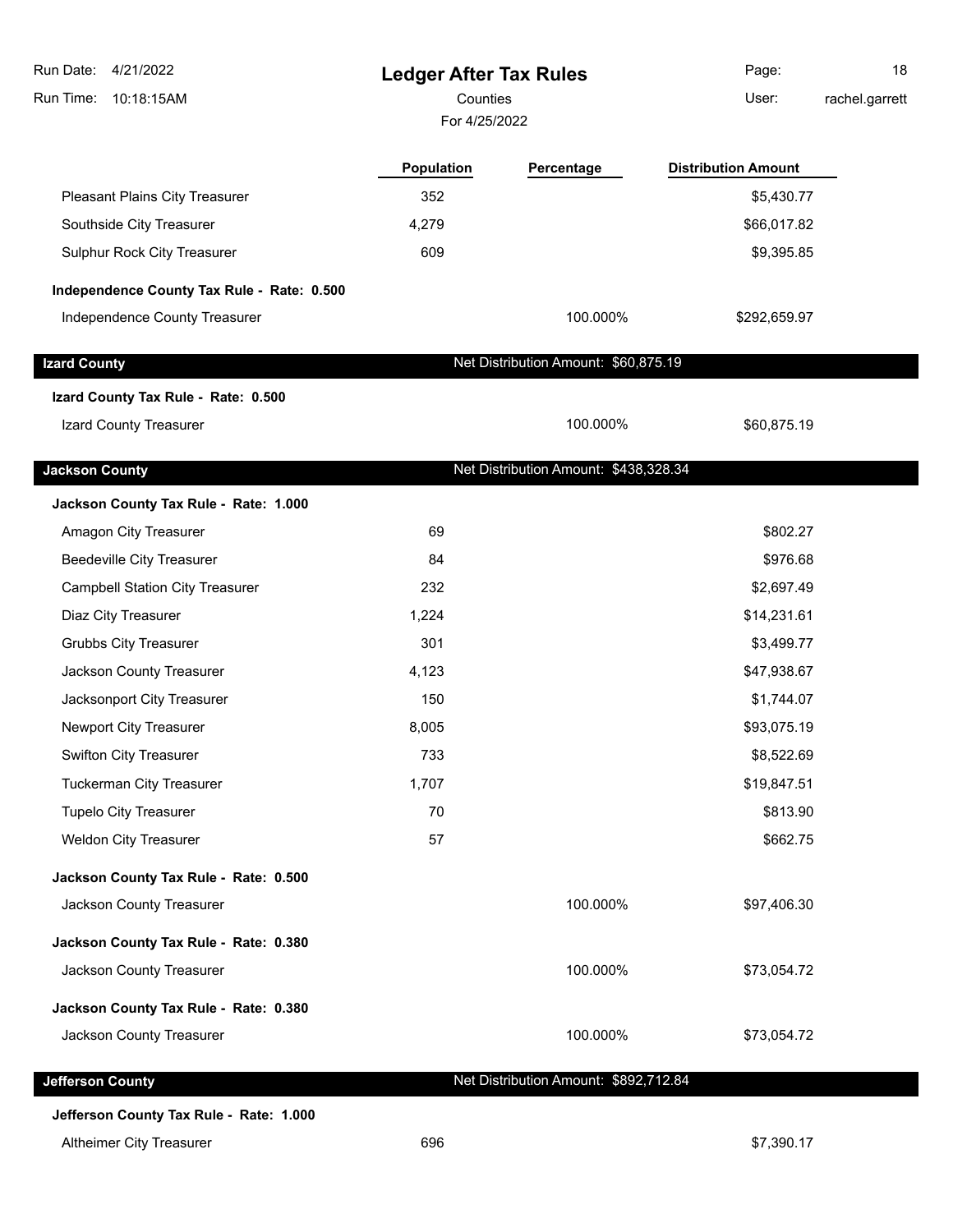| 4/21/2022<br>Run Date:                  | <b>Ledger After Tax Rules</b> |                                       | Page:                      | 19 |
|-----------------------------------------|-------------------------------|---------------------------------------|----------------------------|----|
| Run Time:<br>10:18:15AM                 | Counties                      | User:                                 | rachel.garrett             |    |
|                                         | For 4/25/2022                 |                                       |                            |    |
|                                         | Population                    | Percentage                            | <b>Distribution Amount</b> |    |
| Humphrey City Treasurer                 | 214                           |                                       | \$2,272.26                 |    |
| Jefferson County Treasurer              | 17,778                        |                                       | \$188,767.75               |    |
| Pine Bluff City Treasurer               | 41,253                        |                                       | \$438,026.56               |    |
| Redfield City Treasurer                 | 1,505                         |                                       | \$15,980.17                |    |
| Sherrill City Treasurer                 | 53                            |                                       | \$562.76                   |    |
| Wabbaseka City Treasurer                | 180                           |                                       | \$1,911.25                 |    |
| White Hall City Treasurer               | 5,581                         |                                       | \$59,259.35                |    |
| Jefferson County Tax Rule - Rate: 0.250 |                               |                                       |                            |    |
| Jefferson County Treasurer              |                               | 100.000%                              | \$178,542.57               |    |
| <b>Johnson County</b>                   |                               | Net Distribution Amount: \$300,727.54 |                            |    |
| Johnson County Tax Rule - Rate: 1.000   |                               |                                       |                            |    |
| <b>Clarksville City Treasurer</b>       | 9,381                         |                                       | \$109,562.51               |    |
| Coal Hill City Treasurer                | 820                           |                                       | \$9,576.94                 |    |
| Hartman City Treasurer                  | 516                           |                                       | \$6,026.46                 |    |
| Johnson County Treasurer                | 12,653                        |                                       | \$147,776.83               |    |
| Knoxville City Treasurer                | 660                           |                                       | \$7,708.27                 |    |
| Lamar City Treasurer                    | 1,719                         |                                       | \$20,076.53                |    |
| Jonesboro AF Craighead Co               |                               | Net Distribution Amount: \$1,981.09   |                            |    |
| Craighead County Tax Rule - Rate: 1.000 |                               |                                       |                            |    |
| Jonesboro Municipal Airport             |                               | 100.000%                              | \$1,981.09                 |    |
| Kirk Field AF Greene Co                 |                               | Net Distribution Amount: \$104.78     |                            |    |
| Greene County Tax Rule - Rate: 1.000    |                               |                                       |                            |    |
| Kirk Field Airport                      |                               | 100.000%                              | \$76.20                    |    |
| Greene County Tax Rule - Rate: 0.380    |                               |                                       |                            |    |
| Kirk Field Airport                      |                               | 100.000%                              | \$28.58                    |    |
| <b>Lafayette County</b>                 |                               | Net Distribution Amount: \$119,922.54 |                            |    |
| Lafayette County Tax Rule - Rate: 1.000 |                               |                                       |                            |    |
| <b>Bradley City Treasurer</b>           | 405                           |                                       | \$3,422.01                 |    |
| <b>Buckner City Treasurer</b>           | 165                           |                                       | \$1,394.15                 |    |
| Lafayette County Treasurer              | 3,565                         |                                       | \$30,122.16                |    |
| Lewisville City Treasurer               | 915                           |                                       | \$7,731.21                 |    |
|                                         |                               |                                       |                            |    |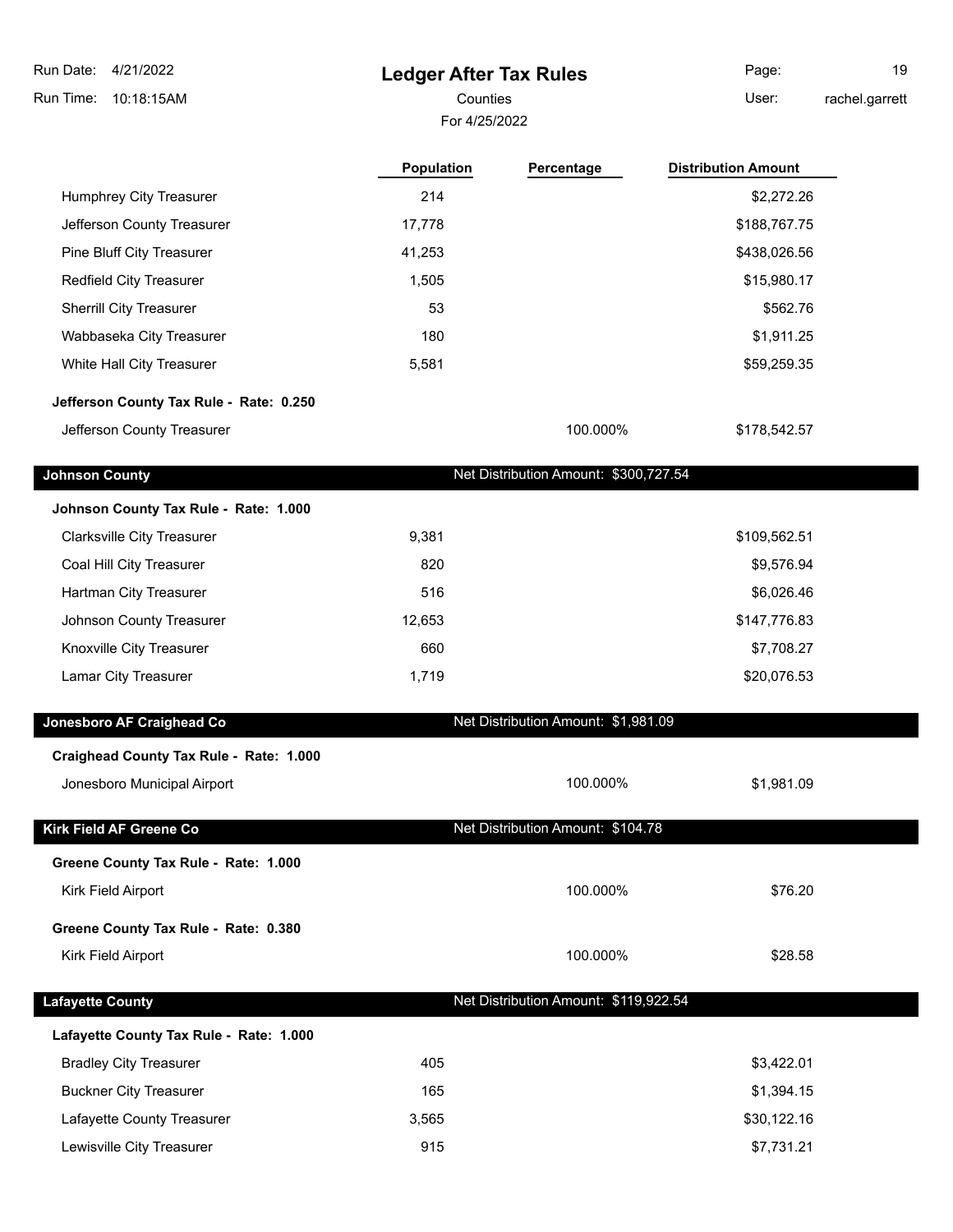| Run Date:<br>Run Time: | 4/21/2022<br>10:18:15AM                                                | <b>Ledger After Tax Rules</b><br>Counties<br>For 4/25/2022 |                                   | Page:<br>User:                            | 20<br>rachel.garrett |
|------------------------|------------------------------------------------------------------------|------------------------------------------------------------|-----------------------------------|-------------------------------------------|----------------------|
|                        | <b>Stamps City Treasurer</b>                                           | <b>Population</b><br>1,258                                 | Percentage                        | <b>Distribution Amount</b><br>\$10,629.38 |                      |
|                        | Lafayette County Tax Rule - Rate: 1.250<br>Lafayette County Treasurer  |                                                            | 100.000%                          | \$66,623.63                               |                      |
|                        | Lake Village AF Chicot Co<br>Chicot County Tax Rule - Rate: 1.000      |                                                            | Net Distribution Amount: \$421.05 |                                           |                      |
|                        | Lake Village Municipal Airport                                         |                                                            | 100.000%                          | \$210.53                                  |                      |
|                        | Chicot County Tax Rule - Rate: 1.000<br>Lake Village Municipal Airport |                                                            | 100.000%                          | \$210.52                                  |                      |

**Lawrence County Lawrence County Net Distribution Amount: \$471,730.90** 

#### **Lawrence County Tax Rule - Rate: 1.000**

|                                        |       | 50.000%  | \$94,346.18 |  |
|----------------------------------------|-------|----------|-------------|--|
| Alicia City Treasurer                  | 143   |          | \$1,207.62  |  |
| <b>Black Rock City Treasurer</b>       | 590   |          | \$4,982.48  |  |
| <b>College City Treasurer</b>          |       |          | \$0.00      |  |
| Hoxie City Treasurer                   | 2,598 |          | \$21,939.79 |  |
| Imboden City Treasurer                 | 640   |          | \$5,404.72  |  |
| Lynn City Treasurer                    | 258   |          | \$2,178.78  |  |
| Minturn City Treasurer                 | 87    |          | \$734.70    |  |
| Portia City Treasurer                  | 424   |          | \$3,580.63  |  |
| Powhatan City Treasurer                | 104   |          | \$878.27    |  |
| Ravenden City Treasurer                | 426   |          | \$3,597.52  |  |
| Sedgwick City Treasurer                | 163   |          | \$1,376.52  |  |
| Smithville City Treasurer              | 87    |          | \$734.70    |  |
| <b>Strawberry City Treasurer</b>       | 268   |          | \$2,263.23  |  |
| <b>Walnut Ridge City Treasurer</b>     | 5,384 |          | \$45,467.22 |  |
| Lawrence County Treasurer              |       | 50.000%  | \$94,346.18 |  |
| Lawrence County Tax Rule - Rate: 0.500 |       |          |             |  |
| Lawrence County Treasurer              |       | 100.000% | \$94,346.18 |  |
| Lawrence County Tax Rule - Rate: 0.500 |       |          |             |  |
| Lawrence County Treasurer              |       | 100.000% | \$94,346.18 |  |
| Lawrence County Tax Rule - Rate: 0.130 |       |          |             |  |
| Lawrence County Treasurer              |       | 100.000% | \$23,586.55 |  |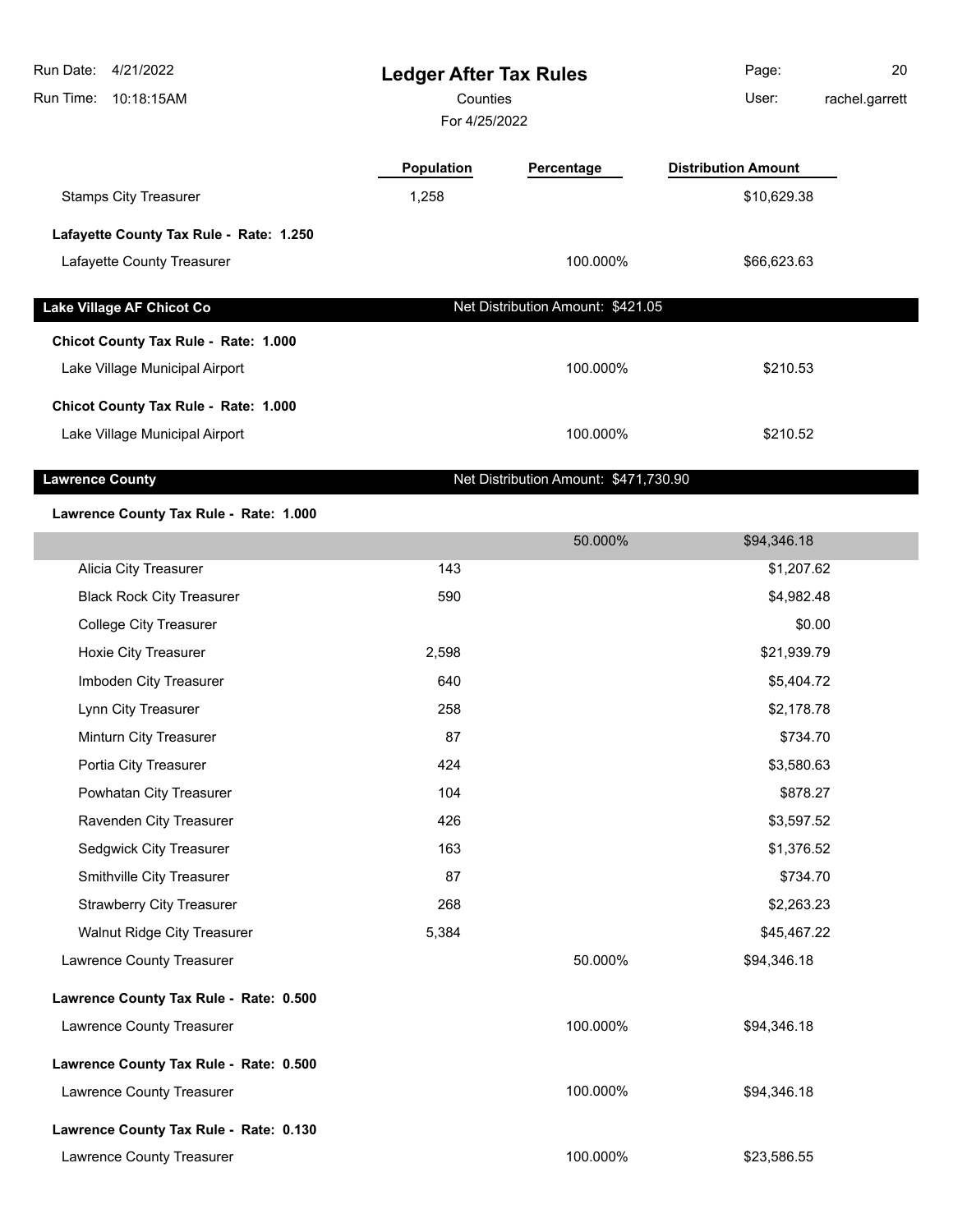| Run Date: 4/21/2022<br>Run Time: 10:18:15AM | <b>Ledger After Tax Rules</b><br>Counties<br>For 4/25/2022 |                                       | Page:<br>User:             | 21<br>rachel.garrett |
|---------------------------------------------|------------------------------------------------------------|---------------------------------------|----------------------------|----------------------|
|                                             | Population                                                 | Percentage                            | <b>Distribution Amount</b> |                      |
| Lawrence County Tax Rule - Rate: 0.380      |                                                            |                                       |                            |                      |
| Lawrence County Treasurer                   |                                                            | 100.000%                              | \$70,759.63                |                      |
| <b>Lee County</b>                           |                                                            | Net Distribution Amount: \$72,470.83  |                            |                      |
| Lee County Tax Rule - Rate: 1.000           |                                                            |                                       |                            |                      |
| Aubrey City Treasurer                       | 108                                                        |                                       | \$910.10                   |                      |
| Haynes City Treasurer                       | 122                                                        |                                       | \$1,028.07                 |                      |
| LaGrange City Treasurer                     | 52                                                         |                                       | \$438.20                   |                      |
| Lee County Treasurer                        | 4,403                                                      |                                       | \$37,103.38                |                      |
| Marianna City Treasurer                     | 3,575                                                      |                                       | \$30,125.96                |                      |
| Moro City Treasurer                         | 177                                                        |                                       | \$1,491.55                 |                      |
| Rondo City Treasurer                        | 163                                                        |                                       | \$1,373.57                 |                      |
| <b>Lincoln County</b>                       |                                                            | Net Distribution Amount: \$183,499.80 |                            |                      |
| Lincoln County Tax Rule - Rate: 1.000       |                                                            |                                       |                            |                      |
| <b>Gould City Treasurer</b>                 | 663                                                        |                                       | \$4,700.58                 |                      |
| <b>Grady City Treasurer</b>                 | 305                                                        |                                       | \$2,162.41                 |                      |
| <b>Lincoln County Treasurer</b>             | 9,800                                                      |                                       | \$69,480.64                |                      |
| <b>Star City Treasurer</b>                  | 2,173                                                      |                                       | \$15,406.27                |                      |
| Lincoln County Tax Rule - Rate: 0.380       |                                                            |                                       |                            |                      |
| <b>Lincoln County Treasurer</b>             |                                                            | 100.000%                              | \$34,406.21                |                      |
| Lincoln County Tax Rule - Rate: 0.630       |                                                            |                                       |                            |                      |
| <b>Lincoln County Treasurer</b>             |                                                            | 100.000%                              | \$57,343.69                |                      |
| <b>Little River County</b>                  |                                                            | Net Distribution Amount: \$509,686.41 |                            |                      |
| Little River County Tax Rule - Rate: 1.000  |                                                            |                                       |                            |                      |
| Ashdown City Treasurer                      | 4,261                                                      |                                       | \$62,813.87                |                      |
| Foreman City Treasurer                      | 977                                                        |                                       | \$14,402.52                |                      |
| Little River County Treasurer               | 6,254                                                      |                                       | \$92,193.84                |                      |
| Ogden City Treasurer                        | 131                                                        |                                       | \$1,931.15                 |                      |
| <b>Wilton City Treasurer</b>                | 287                                                        |                                       | \$4,230.83                 |                      |
| Winthrop City Treasurer                     | 116                                                        |                                       | \$1,710.02                 |                      |
| Little River County Tax Rule - Rate: 0.500  |                                                            |                                       |                            |                      |
| Little River County Treasurer               |                                                            | 100.000%                              | \$88,641.11                |                      |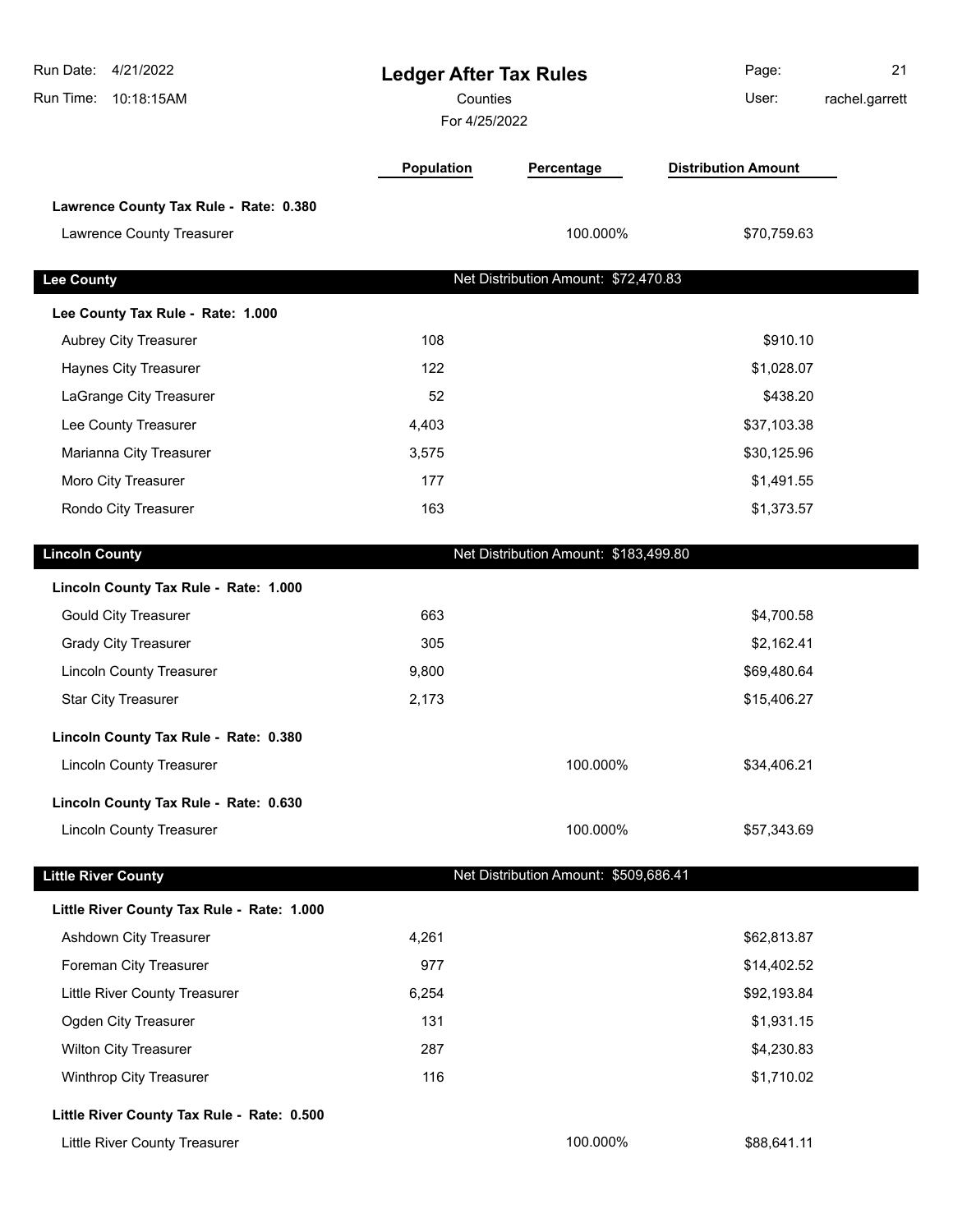**Ledger After Tax Rules** Run Time: 10:18:15AM Run Date: 4/21/2022 For 4/25/2022 Counties **Counties** User: Page: 22 rachel.garrett **Population Percentage Distribution Amount Little River County Tax Rule - Rate: 0.500** Little River County Treasurer 100.000% \$88,641.11 **Little River County Tax Rule - Rate: 0.250** Little River County Treasurer **100.000%** \$44,320.56 **Little River County Tax Rule - Rate: 0.250** Little River County Treasurer 100.000% \$44,320.56 **Little River County Tax Rule - Rate: 0.380** Little River County Treasurer 100.000% \$66,480.84 **Little Rock National AF Pulaski Co** Net Distribution Amount: \$20,408.53 **Pulaski County Tax Rule - Rate: 1.000** Alexander City Treasurer 1988 and 220 \$11.25 Cammack Village City Treasurer **1988 1998 39.78 \$39.78** Jacksonville City Treasurer 1980 1990 100 29,477 1990 100 29,477 \$1,507.25 Little Rock City Treasurer 1988 and 202,591 **202,591 and 202,591 310,359.12** Maumelle City Treasurer 19,251 **19,251 19,251 19,251 19,251** North Little Rock City Treasurer 64,591 \$3,302.74 Little Rock National Airport 47,944 \$2,451.53 Sherwood City Treasurer 1988 1999 10 32,731 32,731 \$1,673.64 Wrightsville City Treasurer 1,542 \$78.86 **Logan County Net Distribution Amount: \$449,639.08 Logan County Tax Rule - Rate: 1.000** Blue Mountain City Treasurer 1988 1998.26 and 1998.26 and 1998.26 and 1998.26 and 1998.26 and 1998.26

| Booneville City Treasurer      | 3.809  | \$40,525.18  |
|--------------------------------|--------|--------------|
| Caulksville City Treasurer     | 154    | \$1,638.46   |
| Logan County Treasurer         | 12.273 | \$130,576.41 |
| Magazine City Treasurer        | 740    | \$7,873.10   |
| Morrison Bluff City Treasurer  | 78     | \$829.87     |
| Paris City Treasurer           | 3.176  | \$33,790.49  |
| <b>Ratcliff City Treasurer</b> | 167    | \$1,776.77   |
| <b>Scranton City Treasurer</b> | 245    | \$2,606.63   |
| <b>Subiaco City Treasurer</b>  | 401    | \$4,266.37   |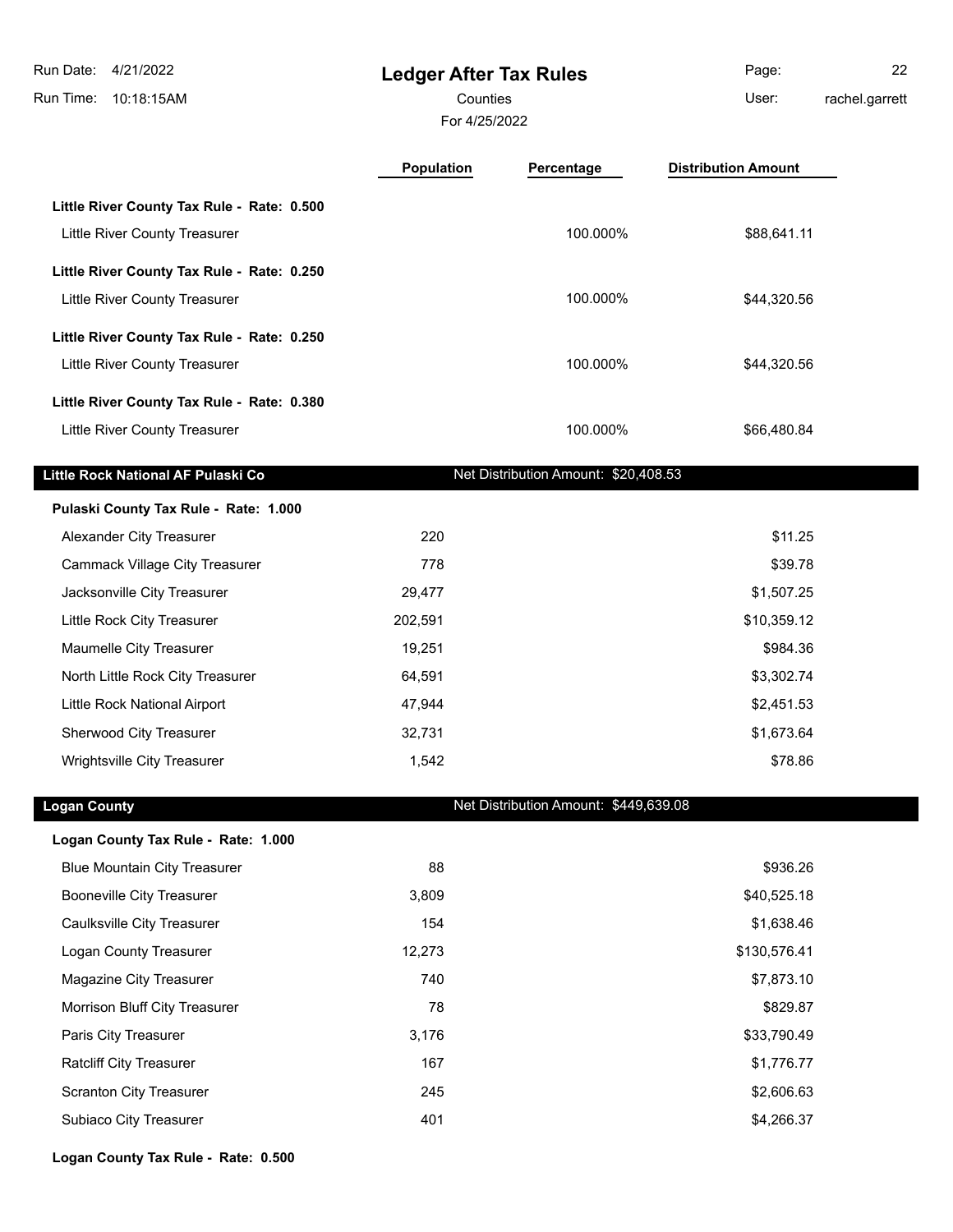| Run Date: 4/21/2022<br>Run Time:<br>10:18:15AM | <b>Ledger After Tax Rules</b><br>Counties<br>For 4/25/2022 |                                         | Page:<br>User:             | 23<br>rachel.garrett |
|------------------------------------------------|------------------------------------------------------------|-----------------------------------------|----------------------------|----------------------|
|                                                | <b>Population</b>                                          | Percentage                              | <b>Distribution Amount</b> |                      |
| Logan County Treasurer                         |                                                            | 100.000%                                | \$112,409.77               |                      |
| Logan County Tax Rule - Rate: 0.500            |                                                            |                                         |                            |                      |
| Logan County Treasurer                         |                                                            | 100.000%                                | \$112,409.77               |                      |
| <b>Lonoke County</b>                           |                                                            | Net Distribution Amount: \$1,295,920.51 |                            |                      |
| Lonoke County Tax Rule - Rate: 1.000           |                                                            |                                         |                            |                      |
| <b>Allport City Treasurer</b>                  | 86                                                         |                                         | \$1,003.84                 |                      |
| <b>Austin City Treasurer</b>                   | 3,460                                                      |                                         | \$40,387.17                |                      |
| <b>Cabot City Treasurer</b>                    | 26,569                                                     |                                         | \$310,129.14               |                      |
| Carlisle City Treasurer                        | 2,033                                                      |                                         | \$23,730.38                |                      |
| Coy City Treasurer                             | 87                                                         |                                         | \$1,015.52                 |                      |
| <b>England City Treasurer</b>                  | 2,477                                                      |                                         | \$28,913.01                |                      |
| Humnoke City Treasurer                         | 219                                                        |                                         | \$2,556.30                 |                      |
| Keo City Treasurer                             | 207                                                        |                                         | \$2,416.23                 |                      |
| Lonoke City Treasurer                          | 4,276                                                      |                                         | \$49,912.01                |                      |
| Lonoke County Treasurer                        | 28,549                                                     |                                         | \$333,240.87               |                      |
| Ward City Treasurer                            | 6,052                                                      |                                         | \$70,642.54                |                      |
| Lonoke County Tax Rule - Rate: 0.500           |                                                            |                                         |                            |                      |
| Lonoke County Treasurer                        |                                                            | 100.000%                                | \$431,973.50               |                      |
| <b>Madison County</b>                          |                                                            | Net Distribution Amount: \$342,545.67   |                            |                      |
| Madison County Tax Rule - Rate: 1.000          |                                                            |                                         |                            |                      |
| Hindsville City Treasurer                      | 90                                                         |                                         | \$933.03                   |                      |
| Huntsville City Treasurer                      | 2,879                                                      |                                         | \$29,846.53                |                      |
| <b>Madison County Treasurer</b>                | 13,441                                                     |                                         | \$139,342.55               |                      |
| St. Paul City Treasurer                        | 111                                                        |                                         | \$1,150.73                 |                      |
| Madison County Tax Rule - Rate: 1.000          |                                                            |                                         |                            |                      |
| <b>Madison County Treasurer</b>                |                                                            | 100.000%                                | \$171,272.83               |                      |
| Magnolia AF Columbia Co                        |                                                            | Net Distribution Amount: \$104.60       |                            |                      |
| Columbia County Tax Rule - Rate: 1.000         |                                                            |                                         |                            |                      |
| Magnolia Municipal Airport                     |                                                            | 100.000%                                | \$69.73                    |                      |
| Columbia County Tax Rule - Rate: 0.500         |                                                            |                                         |                            |                      |
| Magnolia Municipal Airport                     |                                                            | 66.667%                                 | \$23.25                    |                      |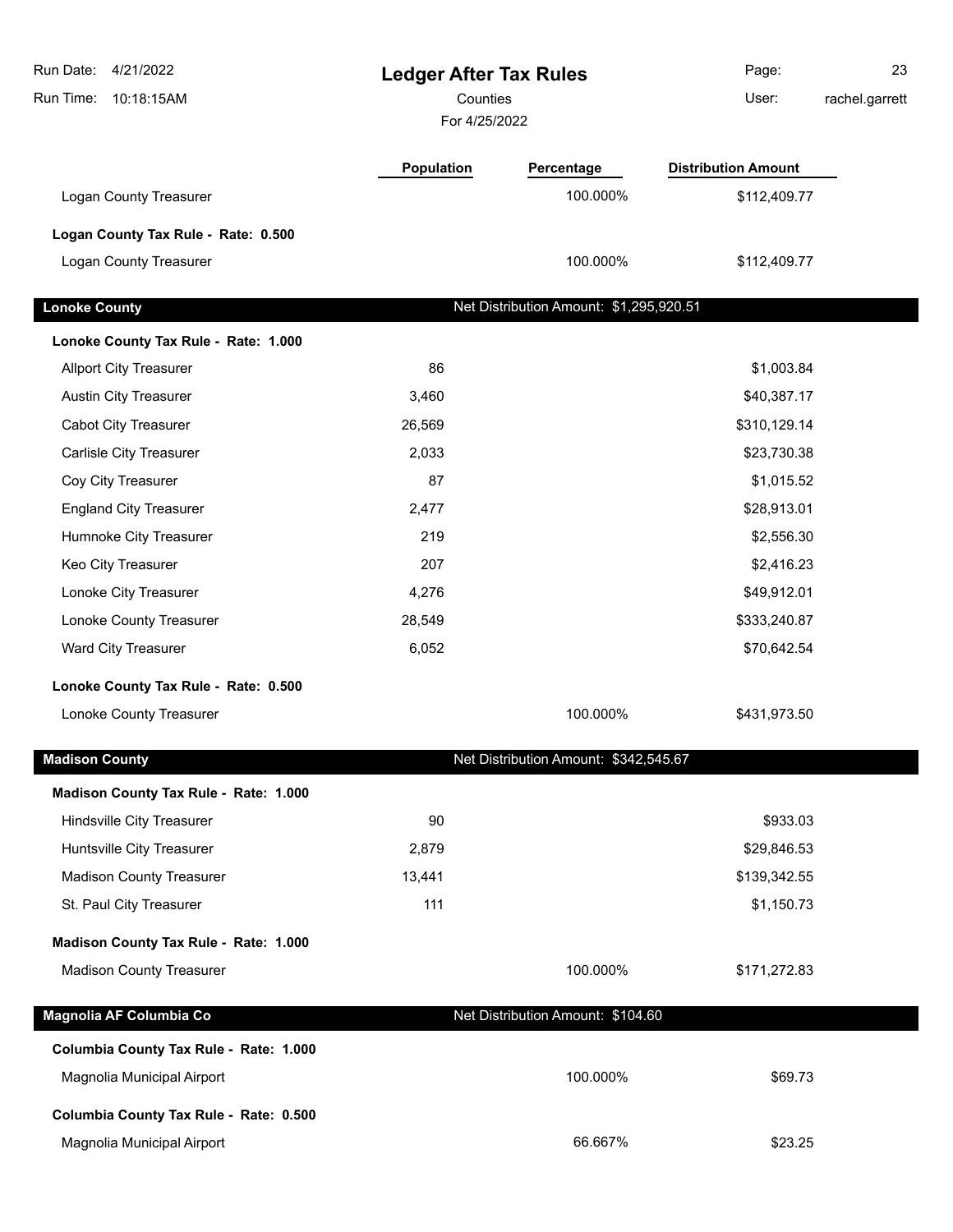| Run Date: 4/21/2022<br>Run Time: 10:18:15AM | <b>Ledger After Tax Rules</b><br>Counties |                                       | Page:<br>User:             | 24<br>rachel.garrett |
|---------------------------------------------|-------------------------------------------|---------------------------------------|----------------------------|----------------------|
|                                             | For 4/25/2022                             |                                       |                            |                      |
|                                             | <b>Population</b>                         | Percentage                            | <b>Distribution Amount</b> |                      |
| Magnolia Municipal Airport                  |                                           | 33.333%                               | \$11.62                    |                      |
| <b>Malvern AF Hot Spring Co</b>             |                                           | Net Distribution Amount: \$59.18      |                            |                      |
| Hot Spring County Tax Rule - Rate: 0.500    |                                           |                                       |                            |                      |
| Hot Spring County Treasurer                 |                                           | 100.000%                              | \$19.73                    |                      |
| Hot Spring County Tax Rule - Rate: 1.000    |                                           |                                       |                            |                      |
| Donaldson City Treasurer                    | 275                                       |                                       | \$0.33                     |                      |
| Friendship City Treasurer                   | 158                                       |                                       | \$0.19                     |                      |
| Hot Spring County Treasurer                 | 20,430                                    |                                       | \$24.39                    |                      |
| Malvern City Treasurer                      | 10,867                                    |                                       | \$12.98                    |                      |
| Midway City Treasurer                       | 377                                       |                                       | \$0.45                     |                      |
| Perla City Treasurer                        | 257                                       |                                       | \$0.31                     |                      |
| Rockport City Treasurer                     | 676                                       |                                       | \$0.80                     |                      |
| <b>Marion County</b>                        |                                           | Net Distribution Amount: \$282,774.67 |                            |                      |
| Marion County Tax Rule - Rate: 1.000        |                                           |                                       |                            |                      |
| <b>Bull Shoals City Treasurer</b>           | 1,952                                     |                                       | \$18,745.69                |                      |
| <b>Flippin City Treasurer</b>               | 1,345                                     |                                       | \$12,916.47                |                      |
| <b>Marion County Treasurer</b>              | 11,626                                    |                                       | \$111,648.25               |                      |
| <b>Pyatt City Treasurer</b>                 | 181                                       |                                       | \$1,738.20                 |                      |
| <b>Summit City Treasurer</b>                | 544                                       |                                       | \$5,224.21                 |                      |
| Yellville City Treasurer                    | 1,178                                     |                                       | \$11,312.71                |                      |
| Marion County Tax Rule - Rate: 0.250        |                                           |                                       |                            |                      |
| <b>Marion County Treasurer</b>              |                                           | 100.000%                              | \$40,396.38                |                      |
| Marion County Tax Rule - Rate: 0.500        |                                           |                                       |                            |                      |
| <b>Marion County Treasurer</b>              |                                           | 100.000%                              | \$80,792.76                |                      |
| <b>Melbourne AF Izard Co</b>                |                                           | Net Distribution Amount: \$32.99      |                            |                      |
| Izard County Tax Rule - Rate: 0.500         |                                           |                                       |                            |                      |
| Melbourne Airport Commission                |                                           | 100.000%                              | \$32.99                    |                      |
| Mena Intermountain AF Polk Co               |                                           | Net Distribution Amount: \$1,742.93   |                            |                      |
| Polk County Tax Rule - Rate: 1.000          |                                           |                                       |                            |                      |
| Mena Intermountain Municipal Airport        |                                           | 100.000%                              | \$871.47                   |                      |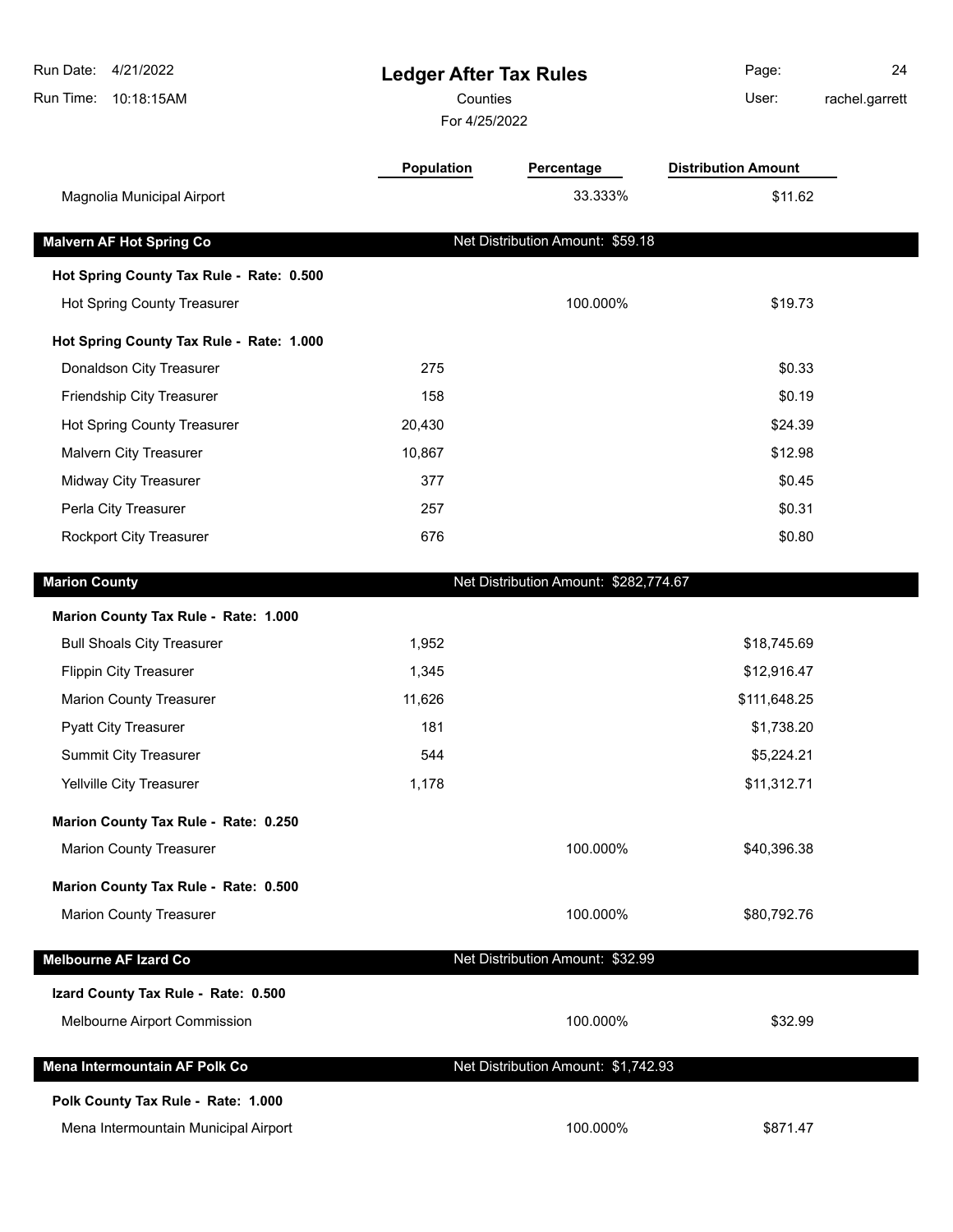| Run Date:<br>4/21/2022<br>Run Time:<br>10:18:15AM | <b>Ledger After Tax Rules</b><br>Counties<br>For 4/25/2022 |                                         | Page:<br>User:             | 25<br>rachel.garrett |
|---------------------------------------------------|------------------------------------------------------------|-----------------------------------------|----------------------------|----------------------|
|                                                   | <b>Population</b>                                          | Percentage                              | <b>Distribution Amount</b> |                      |
| Polk County Tax Rule - Rate: 1.000                |                                                            |                                         |                            |                      |
| Mena Intermountain Municipal Airport              |                                                            | 100.000%                                | \$871.46                   |                      |
| <b>Miller County</b>                              |                                                            | Net Distribution Amount: \$727,733.40   |                            |                      |
| Miller County Tax Rule - Rate: 1.000              |                                                            |                                         |                            |                      |
| Fouke City Treasurer                              |                                                            | 2.000%                                  | \$11,643.73                |                      |
| <b>Garland City Treasurer</b>                     |                                                            | 2.000%                                  | \$11,643.73                |                      |
| <b>Miller County Treasurer</b>                    |                                                            | 51.000%                                 | \$296,915.23               |                      |
| Texarkana City Treasurer                          |                                                            | 45.000%                                 | \$261,984.03               |                      |
| Miller County Tax Rule - Rate: 0.250              |                                                            |                                         |                            |                      |
| <b>Miller County Treasurer</b>                    |                                                            | 100.000%                                | \$145,546.68               |                      |
| <b>Mississippi County</b>                         |                                                            | Net Distribution Amount: \$1,704,265.65 |                            |                      |
| Mississippi County Tax Rule - Rate: 1.000         |                                                            |                                         |                            |                      |
| <b>Bassett City Treasurer</b>                     | 124                                                        |                                         | \$2,077.71                 |                      |
| <b>Birdsong City Treasurer</b>                    | 32                                                         |                                         | \$536.18                   |                      |
| <b>Blytheville City Treasurer</b>                 | 13,406                                                     |                                         | \$224,627.11               |                      |
| <b>Burdette City Treasurer</b>                    | 140                                                        |                                         | \$2,345.80                 |                      |
| Dell City Treasurer                               | 194                                                        |                                         | \$3,250.61                 |                      |
| Dyess City Treasurer                              | 339                                                        |                                         | \$5,680.19                 |                      |
| <b>Etowah City Treasurer</b>                      | 254                                                        |                                         | \$4,255.95                 |                      |
| <b>Gosnell City Treasurer</b>                     | 2,910                                                      |                                         | \$48,759.13                |                      |
| Joiner City Treasurer                             | 498                                                        |                                         | \$8,344.35                 |                      |
| Keiser City Treasurer                             | 751                                                        |                                         | \$12,583.54                |                      |
| Leachville City Treasurer                         | 2,039                                                      |                                         | \$34,164.90                |                      |
| Luxora City Treasurer                             | 942                                                        |                                         | \$15,783.88                |                      |
| Manila City Treasurer                             | 3,682                                                      |                                         | \$61,694.54                |                      |
| Marie City Treasurer                              | 108                                                        |                                         | \$1,809.62                 |                      |
| Mississippi County Treasurer                      | 7,504                                                      |                                         | \$125,734.88               |                      |
| Osceola City Treasurer                            | 6,976                                                      |                                         | \$116,887.87               |                      |
| Victoria City Treasurer                           | 20                                                         |                                         | \$335.11                   |                      |
| <b>Wilson City Treasurer</b>                      | 766                                                        |                                         | \$12,834.89                |                      |

Mississippi County Treasurer 100.000% \$170,426.57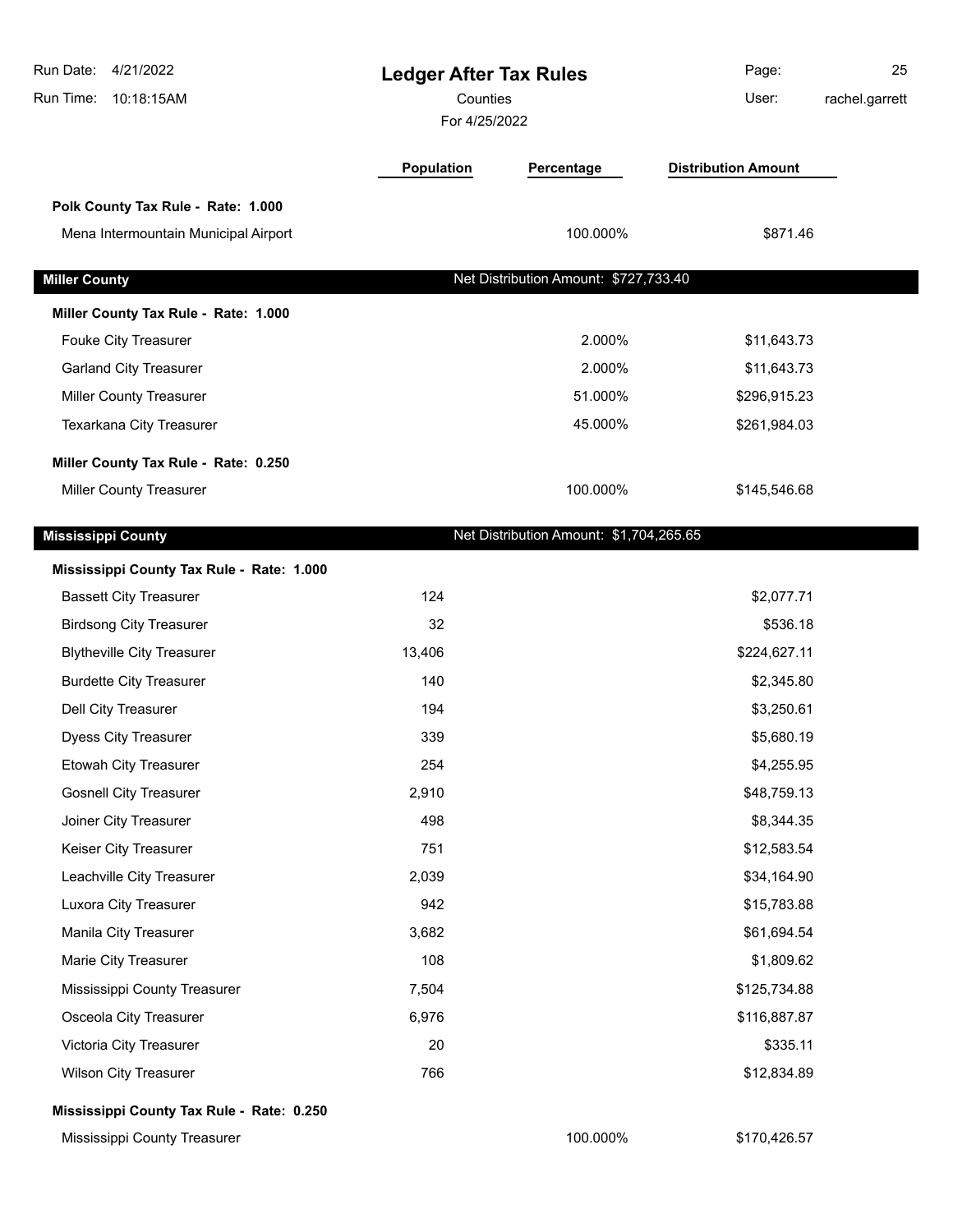| Run Date: 4/21/2022<br>Run Time:<br>10:18:15AM | <b>Ledger After Tax Rules</b><br>Counties<br>For 4/25/2022 |                                       | Page:<br>User:             | 26<br>rachel.garrett |
|------------------------------------------------|------------------------------------------------------------|---------------------------------------|----------------------------|----------------------|
|                                                | Population                                                 | Percentage                            | <b>Distribution Amount</b> |                      |
| Mississippi County Tax Rule - Rate: 0.250      |                                                            |                                       |                            |                      |
| Mississippi County Treasurer                   |                                                            | 50.000%                               | \$85,213.29                |                      |
| Mississippi County Treasurer                   |                                                            | 50.000%                               | \$85,213.28                |                      |
| Mississippi County Tax Rule - Rate: 0.500      |                                                            |                                       |                            |                      |
| Mississippi County Treasurer                   |                                                            | 100.000%                              | \$340,853.13               |                      |
| Mississippi County Tax Rule - Rate: 0.500      |                                                            |                                       |                            |                      |
| Mississippi County Treasurer                   |                                                            | 100.000%                              | \$340,853.12               |                      |
| <b>Montgomery County</b>                       |                                                            | Net Distribution Amount: \$232,031.09 |                            |                      |
| Montgomery County Tax Rule - Rate: 1.000       |                                                            |                                       |                            |                      |
| <b>Black Springs City Treasurer</b>            | 96                                                         |                                       | \$875.18                   |                      |
| <b>Glenwood City Treasurer</b>                 | 62                                                         |                                       | \$565.22                   |                      |
| Montgomery County Treasurer                    | 6,847                                                      |                                       | \$62,420.12                |                      |
| Mount Ida City Treasurer                       | 996                                                        |                                       | \$9,079.95                 |                      |
| Norman City Treasurer                          | 303                                                        |                                       | \$2,762.27                 |                      |
| Oden City Treasurer                            | 180                                                        |                                       | \$1,640.96                 |                      |
| Montgomery County Tax Rule - Rate: 1.000       |                                                            |                                       |                            |                      |
| Montgomery County Treasurer                    |                                                            | 100.000%                              | \$77,343.70                |                      |
| Montgomery County Tax Rule - Rate: 1.000       |                                                            |                                       |                            |                      |
| Montgomery County Treasurer                    |                                                            | 100.000%                              | \$77,343.69                |                      |
| <b>Monticello AF Drew Co</b>                   |                                                            | Net Distribution Amount: \$303.66     |                            |                      |
| Drew County Tax Rule - Rate: 1.000             |                                                            |                                       |                            |                      |
| Drew County Treasurer                          | 8,236                                                      |                                       | \$64.07                    |                      |
| Jerome City Treasurer                          |                                                            |                                       | \$0.00                     |                      |
| Monticello City Treasurer                      | 8,442                                                      |                                       | \$65.67                    |                      |
| <b>Tillar City Treasurer</b>                   | 140                                                        |                                       | \$1.09                     |                      |
| <b>Wilmar City Treasurer</b>                   | 395                                                        |                                       | \$3.07                     |                      |
| Winchester City Treasurer                      | 137                                                        |                                       | \$1.06                     |                      |
| Drew County Tax Rule - Rate: 0.250             |                                                            |                                       |                            |                      |
| Monticello Municipal Airport                   |                                                            | 100.000%                              | \$33.74                    |                      |
| Drew County Tax Rule - Rate: 1.000             |                                                            |                                       |                            |                      |
| Monticello Municipal Airport                   |                                                            | 75.000%                               | \$101.22                   |                      |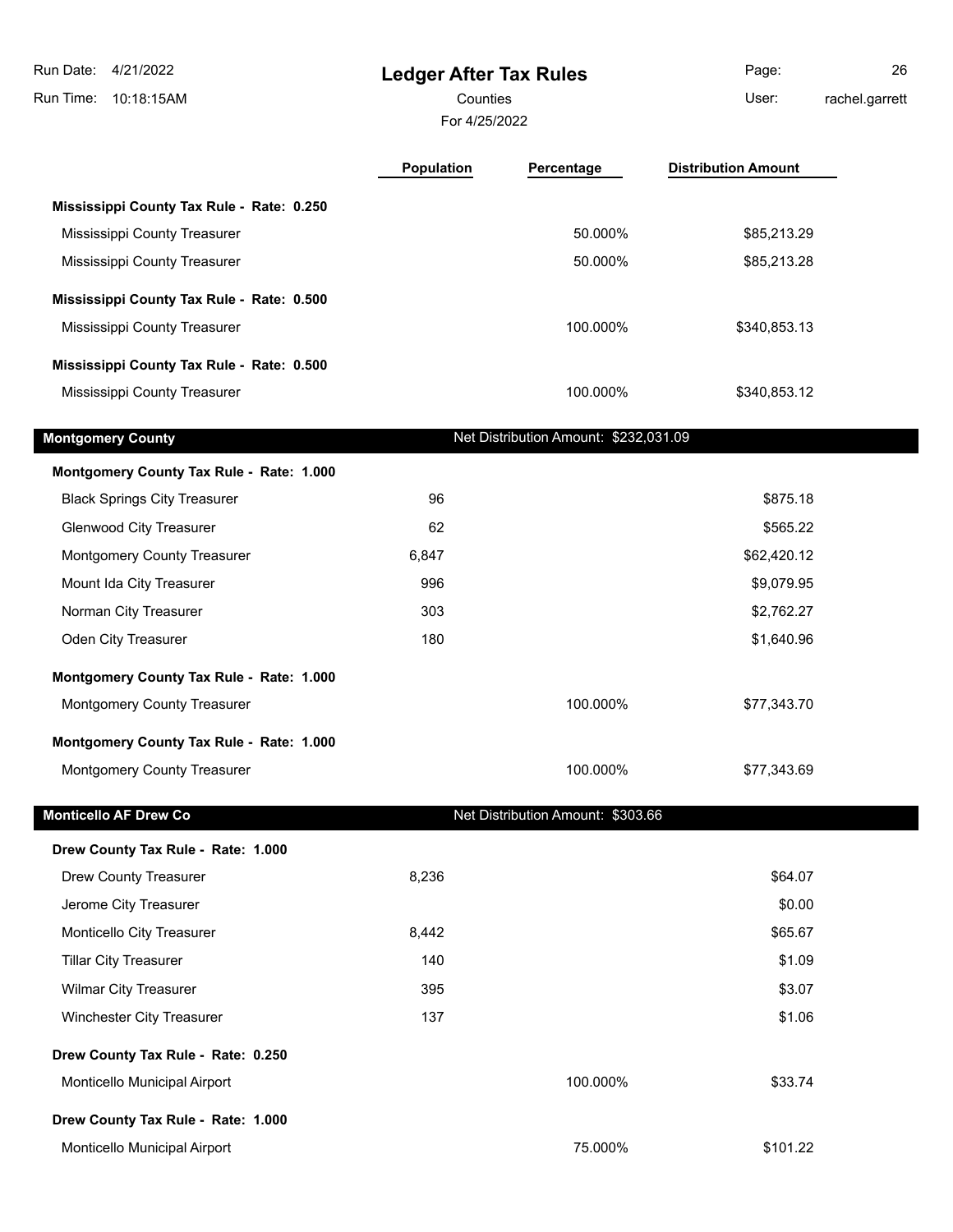| Run Date:<br>4/21/2022<br>Run Time:<br>10:18:15AM | <b>Ledger After Tax Rules</b><br>Counties<br>For 4/25/2022 |                                       | Page:<br>User:             | 27<br>rachel.garrett |
|---------------------------------------------------|------------------------------------------------------------|---------------------------------------|----------------------------|----------------------|
|                                                   | Population                                                 | Percentage                            | <b>Distribution Amount</b> |                      |
| Monticello Municipal Airport                      |                                                            | 25.000%                               | \$33.74                    |                      |
| <b>Morrilton AF Conway Co</b>                     |                                                            | Net Distribution Amount: \$49.48      |                            |                      |
| Conway County Tax Rule - Rate: 1.000              |                                                            |                                       |                            |                      |
| Morrilton Municipal Airport                       |                                                            | 100.000%                              | \$28.27                    |                      |
| Conway County Tax Rule - Rate: 0.250              |                                                            |                                       |                            |                      |
| Morrilton Municipal Airport                       |                                                            | 100.000%                              | \$7.07                     |                      |
|                                                   |                                                            |                                       |                            |                      |
| Conway County Tax Rule - Rate: 0.250              |                                                            |                                       |                            |                      |
| Morrilton Municipal Airport                       |                                                            | 100.000%                              | \$7.07                     |                      |
| Conway County Tax Rule - Rate: 0.250              |                                                            |                                       |                            |                      |
| Morrilton Municipal Airport                       |                                                            | 100.000%                              | \$7.07                     |                      |
| <b>Nevada County</b>                              |                                                            | Net Distribution Amount: \$164,974.06 |                            |                      |
| Nevada County Tax Rule - Rate: 1.000              |                                                            |                                       |                            |                      |
| <b>Bluff City Treasurer</b>                       | 118                                                        |                                       | \$1,171.30                 |                      |
| <b>Bodcaw City Treasurer</b>                      | 121                                                        |                                       | \$1,201.07                 |                      |
| Cale City Treasurer                               | 73                                                         |                                       | \$724.62                   |                      |
| <b>Emmet City Treasurer</b>                       | 397                                                        |                                       | \$3,940.72                 |                      |
| Nevada County Treasurer                           | 4,080                                                      |                                       | \$40,499.05                |                      |
| <b>Prescott City Treasurer</b>                    | 3,101                                                      |                                       | \$30,781.26                |                      |
| <b>Rosston City Treasurer</b>                     | 272                                                        |                                       | \$2,699.94                 |                      |
| Willisville City Treasurer                        | 148                                                        |                                       | \$1,469.07                 |                      |
| Nevada County Tax Rule - Rate: 0.250              |                                                            |                                       |                            |                      |
| Nevada County Treasurer                           |                                                            | 100.000%                              | \$20,621.76                |                      |
| Nevada County Tax Rule - Rate: 0.750              |                                                            |                                       |                            |                      |
| Nevada County Treasurer                           |                                                            | 100.000%                              | \$61,865.27                |                      |
|                                                   |                                                            |                                       |                            |                      |
| <b>Newport AF Jackson Co</b>                      |                                                            | Net Distribution Amount: \$100.90     |                            |                      |
| Jackson County Tax Rule - Rate: 1.000             |                                                            |                                       |                            |                      |
| Newport Municipal Airport                         |                                                            | 100.000%                              | \$44.84                    |                      |
| Jackson County Tax Rule - Rate: 0.500             |                                                            |                                       |                            |                      |
| Newport Municipal Airport                         |                                                            | 100.000%                              | \$22.42                    |                      |
| Jackson County Tax Rule - Rate: 0.380             |                                                            |                                       |                            |                      |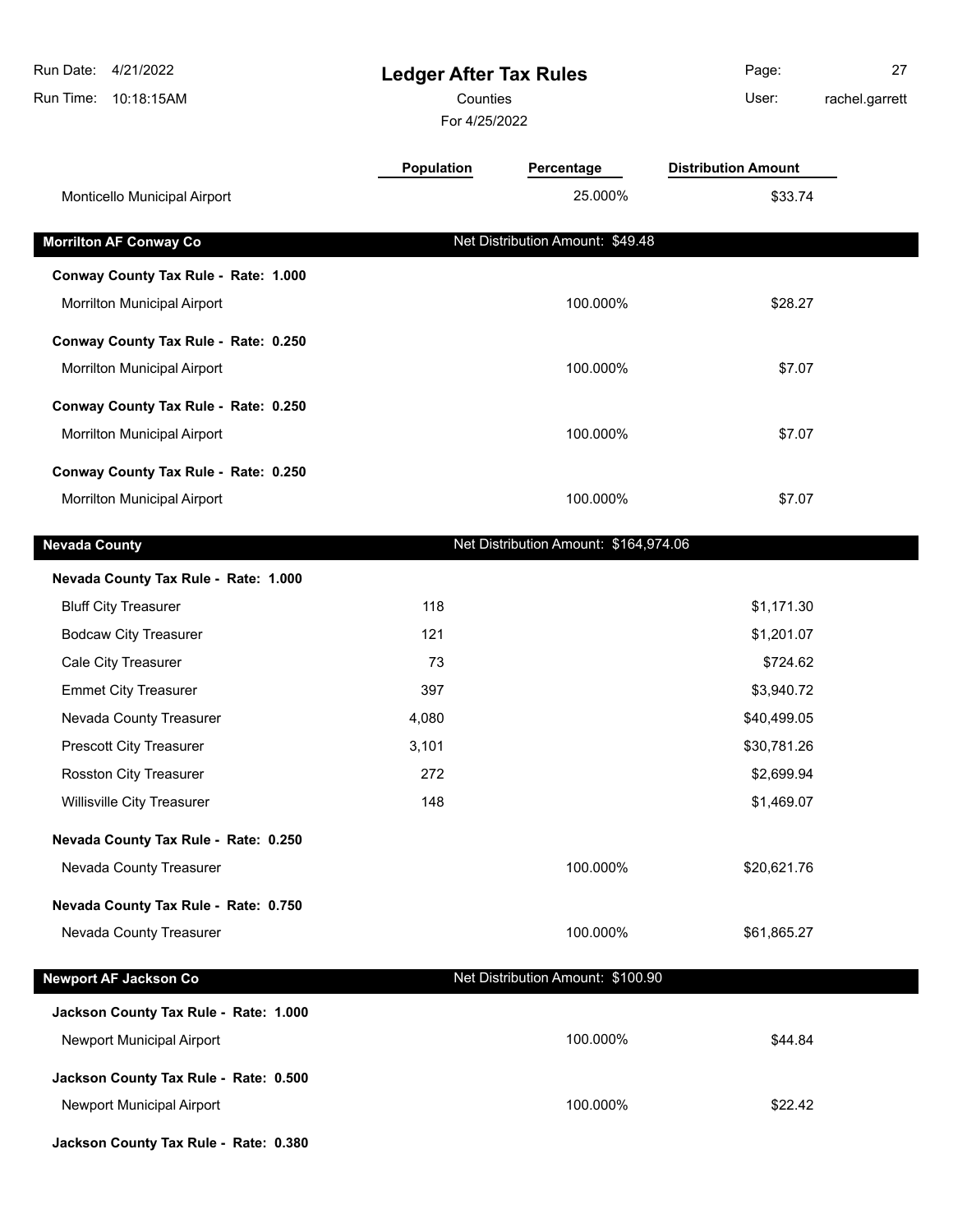| Run Date: 4/21/2022<br>Run Time: 10:18:15AM | <b>Ledger After Tax Rules</b><br>Counties<br>For 4/25/2022 |                                       | Page:<br>User:             | 28<br>rachel.garrett |
|---------------------------------------------|------------------------------------------------------------|---------------------------------------|----------------------------|----------------------|
|                                             | <b>Population</b>                                          | Percentage                            | <b>Distribution Amount</b> |                      |
| Newport Municipal Airport                   |                                                            | 100.000%                              | \$16.82                    |                      |
| Jackson County Tax Rule - Rate: 0.380       |                                                            |                                       |                            |                      |
| Newport Municipal Airport                   |                                                            | 100.000%                              | \$16.82                    |                      |
| <b>Newton County</b>                        |                                                            | Net Distribution Amount: \$50,393.80  |                            |                      |
| Newton County Tax Rule - Rate: 1.000        |                                                            |                                       |                            |                      |
| Jasper City Treasurer                       | 547                                                        |                                       | \$3,815.28                 |                      |
| Newton County Treasurer                     | 6,324                                                      |                                       | \$44,109.40                |                      |
| Western Grove City Treasurer                | 354                                                        |                                       | \$2,469.12                 |                      |
| North Little Rock AF Pulaski Co             |                                                            | Net Distribution Amount: \$533.59     |                            |                      |
| Pulaski County Tax Rule - Rate: 1.000       |                                                            |                                       |                            |                      |
| Alexander City Treasurer                    | 220                                                        |                                       | \$0.29                     |                      |
| <b>Cammack Village City Treasurer</b>       | 778                                                        |                                       | \$1.04                     |                      |
| Jacksonville City Treasurer                 | 29,477                                                     |                                       | \$39.41                    |                      |
| Little Rock City Treasurer                  | 202,591                                                    |                                       | \$270.84                   |                      |
| Maumelle City Treasurer                     | 19,251                                                     |                                       | \$25.74                    |                      |
| North Little Rock City Treasurer            | 64,591                                                     |                                       | \$86.35                    |                      |
| Little Rock National Airport                | 47,944                                                     |                                       | \$64.10                    |                      |
| Sherwood City Treasurer                     | 32,731                                                     |                                       | \$43.76                    |                      |
| Wrightsville City Treasurer                 | 1,542                                                      |                                       | \$2.06                     |                      |
| <b>Ouachita County</b>                      |                                                            | Net Distribution Amount: \$681,736.13 |                            |                      |
| Ouachita County Tax Rule - Rate: 1.000      |                                                            |                                       |                            |                      |
| <b>Bearden City Treasurer</b>               | 776                                                        |                                       | \$9,342.64                 |                      |
| <b>Camden City Treasurer</b>                | 10,612                                                     |                                       | \$127,763.07               |                      |
| <b>Chidester City Treasurer</b>             | 253                                                        |                                       | \$3,045.99                 |                      |
| East Camden City Treasurer                  | 798                                                        |                                       | \$9,607.51                 |                      |
| Louann City Treasurer                       | 153                                                        |                                       | \$1,842.04                 |                      |
| <b>Ouachita County Treasurer</b>            | 9,288                                                      |                                       | \$111,822.78               |                      |
| <b>Stephens City Treasurer</b>              | 770                                                        |                                       | \$9,270.42                 |                      |
| Ouachita County Tax Rule - Rate: 1.000      |                                                            |                                       |                            |                      |
| <b>Ouachita County Treasurer</b>            |                                                            | 100.000%                              | \$272,694.45               |                      |
| Ouchita County Tax Rule - Rate: 0.500       |                                                            |                                       |                            |                      |

I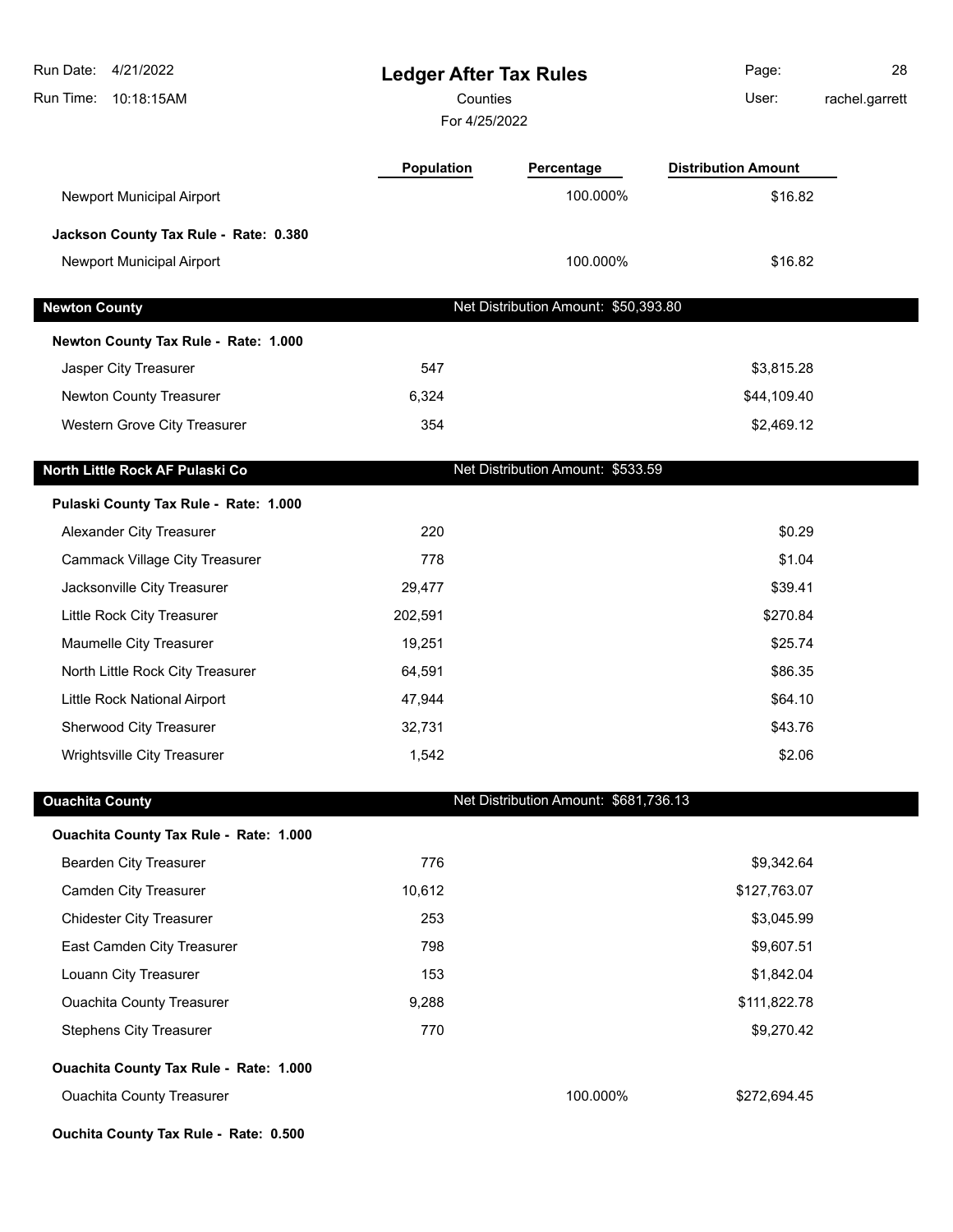| Run Date: 4/21/2022<br>Run Time: 10:18:15AM | <b>Ledger After Tax Rules</b><br>Counties<br>For 4/25/2022 |                                       | Page:<br>User:             | 29<br>rachel.garrett |
|---------------------------------------------|------------------------------------------------------------|---------------------------------------|----------------------------|----------------------|
|                                             | Population                                                 | Percentage                            | <b>Distribution Amount</b> |                      |
| <b>Ouachita County Treasurer</b>            |                                                            | 100.000%                              | \$136,347.23               |                      |
| <b>Ozark Regional AF Baxter Co</b>          |                                                            | Net Distribution Amount: \$394.86     |                            |                      |
| Baxter County Tax Rule - Rate: 1.000        |                                                            |                                       |                            |                      |
| <b>Baxter County Airport</b>                |                                                            | 100.000%                              | \$394.86                   |                      |
| <b>Ozark-Franklin AF Franklin Co</b>        |                                                            | Net Distribution Amount: \$60.33      |                            |                      |
| Franklin County Tax Rule - Rate: 0.500      |                                                            |                                       |                            |                      |
| Ozark/Franklin County Airport               |                                                            | 100.000%                              | \$15.08                    |                      |
| Franklin County Tax Rule - Rate: 0.130      |                                                            |                                       |                            |                      |
| Ozark/Franklin County Airport               | 9,756                                                      | 100.000%                              | \$3.77                     |                      |
| Denning City Treasurer                      |                                                            |                                       | \$0.00                     |                      |
| <b>Charleston City Treasurer</b>            |                                                            |                                       | \$0.00                     |                      |
| <b>Branch City Treasurer</b>                |                                                            |                                       | \$0.00                     |                      |
| <b>Altus City Treasurer</b>                 |                                                            |                                       | \$0.00                     |                      |
| Wiederkehr Village City Treasurer           |                                                            |                                       | \$0.00                     |                      |
| <b>Ozark City Treasurer</b>                 |                                                            |                                       | \$0.00                     |                      |
| Franklin County Tax Rule - Rate: 0.380      |                                                            |                                       |                            |                      |
| Ozark/Franklin County Airport               |                                                            | 100.000%                              | \$11.31                    |                      |
| Franklin County Tax Rule - Rate: 1.000      |                                                            |                                       |                            |                      |
| Ozark/Franklin County Airport               | 9,756                                                      | 100.000%                              | \$30.17                    |                      |
| Altus City Treasurer                        |                                                            |                                       | \$0.00                     |                      |
| <b>Branch City Treasurer</b>                |                                                            |                                       | \$0.00                     |                      |
| <b>Charleston City Treasurer</b>            |                                                            |                                       | \$0.00                     |                      |
| Denning City Treasurer                      |                                                            |                                       | \$0.00                     |                      |
| Ozark City Treasurer                        |                                                            |                                       | \$0.00                     |                      |
| Wiederkehr Village City Treasurer           |                                                            |                                       | \$0.00                     |                      |
| <b>Perry County</b>                         |                                                            | Net Distribution Amount: \$186,725.76 |                            |                      |

**Perry County Tax Rule - Rate: 1.000** Adona City Treasurer **149 149** \$1,009.80 Bigelow City Treasurer **352** \$2,385.56 Casa City Treasurer **120** \$813.26 Fourche City Treasurer **56** \$379.52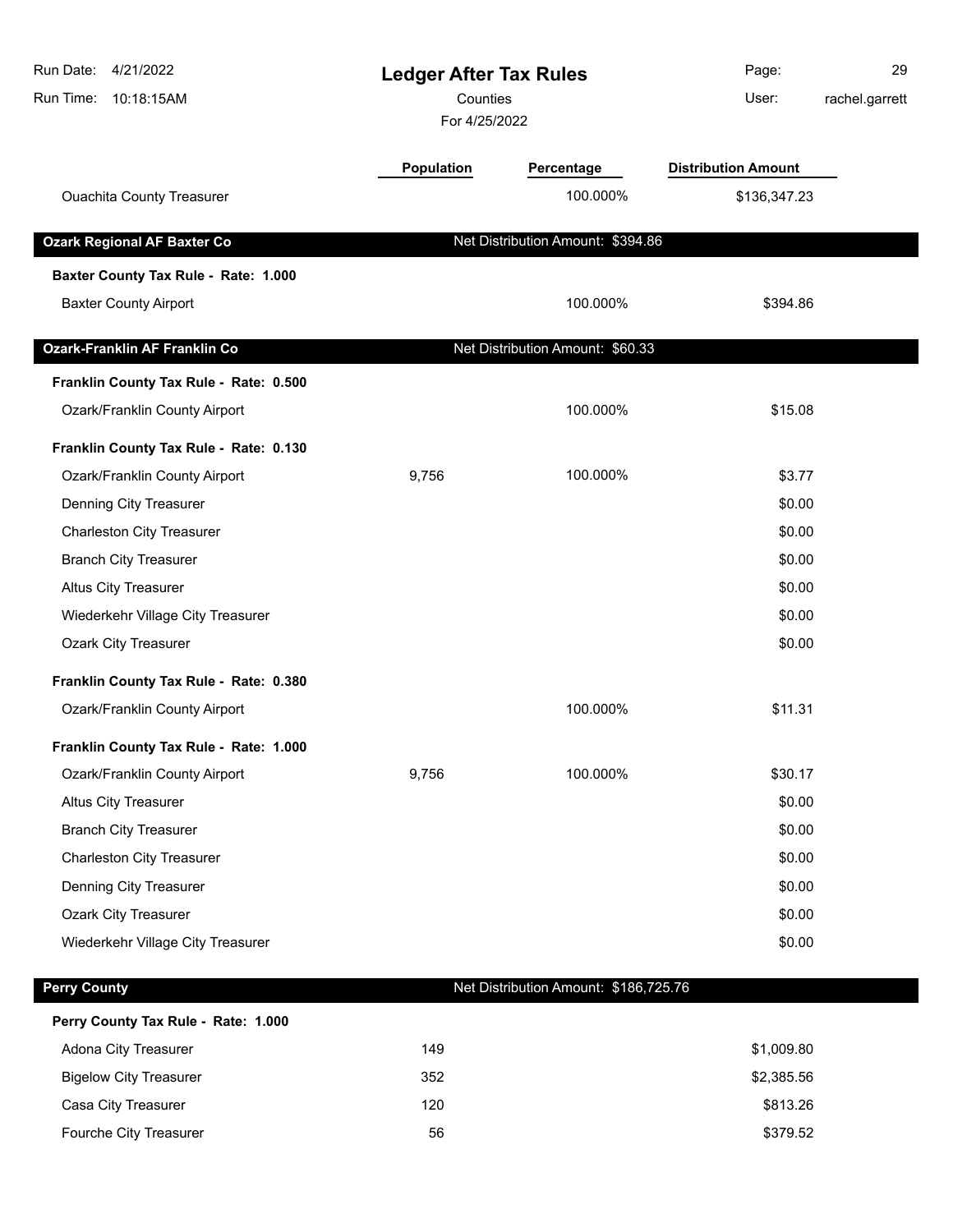# **Ledger After Tax Rules**

For 4/25/2022

Page: 30

Counties **User:** 

rachel.garrett

|                                                                 | Population | Percentage                            | <b>Distribution Amount</b> |
|-----------------------------------------------------------------|------------|---------------------------------------|----------------------------|
| Houston City Treasurer                                          | 143        |                                       | \$969.13                   |
| Perry City Treasurer                                            | 262        |                                       | \$1,775.61                 |
| Perry County Treasurer                                          | 7,564      |                                       | \$51,262.37                |
| Perryville City Treasurer                                       | 1,373      |                                       | \$9,305.03                 |
| Perry County Tax Rule - Rate: 1.000                             |            |                                       |                            |
| Perry County Treasurer                                          |            | 100.000%                              | \$67,900.28                |
| Perry County Tax Rule - Rate: 0.250                             |            |                                       |                            |
| Perry County Treasurer                                          |            | 100.000%                              | \$16,975.07                |
| Perry County Tax Rule - Rate: 0.500                             |            |                                       |                            |
| Perry County Treasurer                                          |            | 100.000%                              | \$33,950.13                |
| <b>Phillips County</b>                                          |            | Net Distribution Amount: \$416,543.49 |                            |
|                                                                 |            |                                       |                            |
| Phillips County Tax Rule - Rate: 1.000                          | 509        |                                       | \$6,398.50                 |
| Elaine City Treasurer<br>Helena-West Helena City Treasurer      | 9,519      |                                       | \$119,660.72               |
| Lake View City Treasurer                                        | 327        |                                       | \$4,110.63                 |
| Lexa City Treasurer                                             | 207        |                                       | \$2,602.14                 |
| <b>Marvell City Treasurer</b>                                   | 855        |                                       | \$10,747.97                |
| <b>Phillips County Treasurer</b>                                | 5,151      |                                       | \$64,751.79                |
|                                                                 |            |                                       |                            |
| Phillips County Tax Rule - Rate: 1.000<br>Elaine City Treasurer |            | 1.610%                                | \$3,353.18                 |
| Helena-West Helena City Treasurer                               |            | 31.050%                               | \$64,668.38                |
| Lake View City Treasurer                                        |            | 1.120%                                | \$2,332.64                 |
| Lexa City Treasurer                                             |            | 0.720%                                | \$1,499.56                 |
| <b>Marvell City Treasurer</b>                                   |            | 3.000%                                | \$6,248.15                 |
| <b>Phillips County Treasurer</b>                                |            | 62.500%                               | \$130,169.83               |
| <b>Pike County</b>                                              |            | Net Distribution Amount: \$281,992.01 |                            |
| Pike County Tax Rule - Rate: 1.000                              |            |                                       |                            |
| Antoine City Treasurer                                          | 113        |                                       | \$1,566.47                 |
| Daisy City Treasurer                                            | 88         |                                       | \$1,219.90                 |
| Delight City Treasurer                                          | 288        |                                       | \$3,992.41                 |
| <b>Glenwood City Treasurer</b>                                  | 2,006      |                                       | \$27,808.28                |
| Murfreesboro City Treasurer                                     | 1,495      |                                       | \$20,724.51                |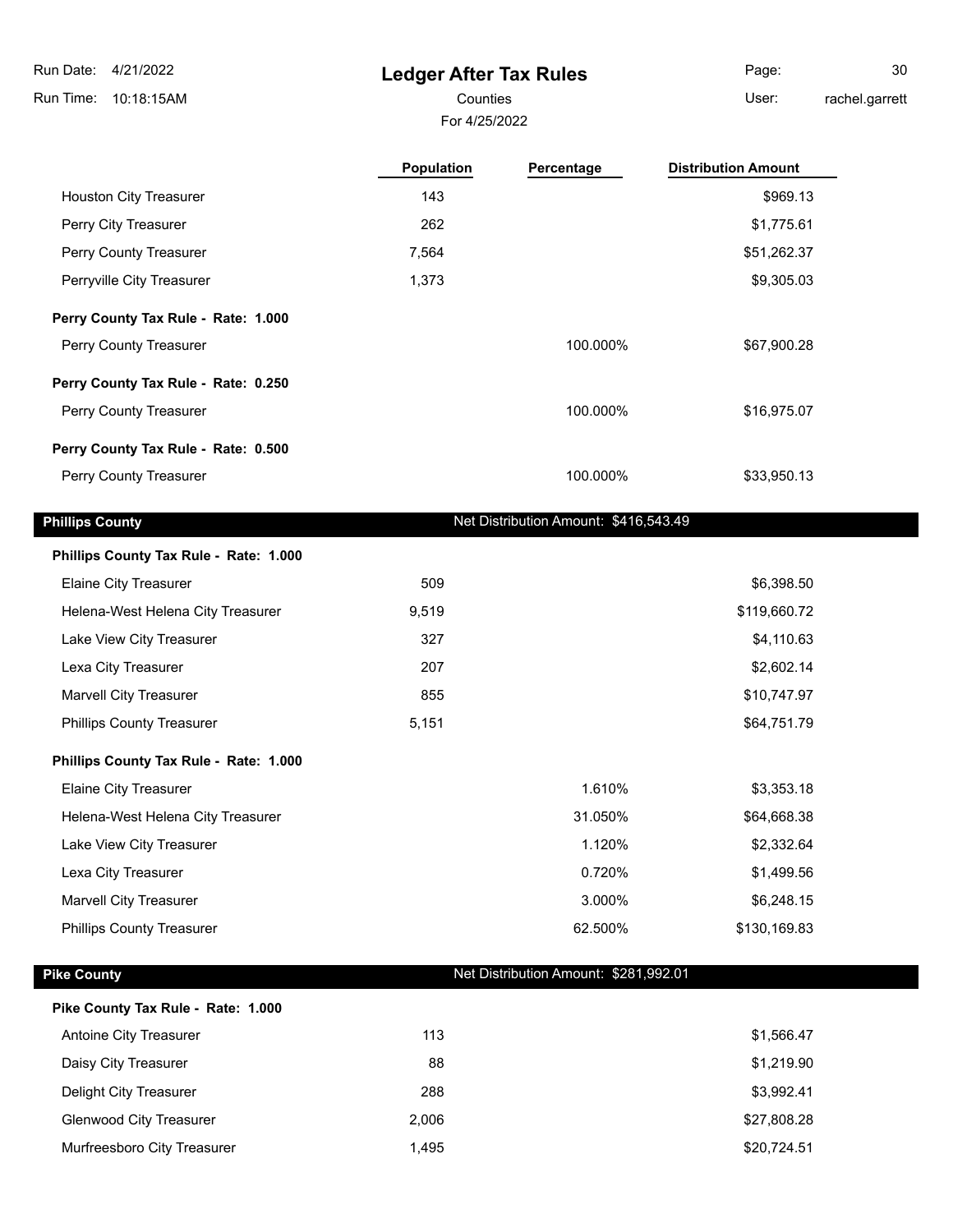| 4/21/2022<br>Run Date:<br>Run Time:<br>10:18:15AM | <b>Ledger After Tax Rules</b><br>Counties<br>For 4/25/2022 |                                       | Page:<br>User:             | 31<br>rachel.garrett |
|---------------------------------------------------|------------------------------------------------------------|---------------------------------------|----------------------------|----------------------|
|                                                   | Population                                                 | Percentage                            | <b>Distribution Amount</b> |                      |
| Pike County Treasurer                             | 6,181                                                      |                                       | \$85,684.44                |                      |
| Pike County Tax Rule - Rate: 1.000                |                                                            |                                       |                            |                      |
| Pike County Treasurer                             |                                                            | 100.000%                              | \$140,996.00               |                      |
| <b>Pocahontas AF Randolph Co</b>                  |                                                            | Net Distribution Amount: \$125.15     |                            |                      |
| Randolph County Tax Rule - Rate: 1.000            |                                                            |                                       |                            |                      |
| Pocahontas Municipal Airport                      |                                                            | 100.000%                              | \$100.12                   |                      |
| Randolph County Tax Rule - Rate: 0.250            |                                                            |                                       |                            |                      |
| Pocahontas Municipal Airport                      |                                                            | 100.000%                              | \$25.03                    |                      |
| <b>Poinsett County</b>                            |                                                            | Net Distribution Amount: \$504,346.39 |                            |                      |
| Poinsett County Tax Rule - Rate: 1.000            |                                                            |                                       |                            |                      |
| <b>Fisher City Treasurer</b>                      | 180                                                        |                                       | \$2,258.90                 |                      |
| Harrisburg City Treasurer                         | 2,212                                                      |                                       | \$27,759.37                |                      |
| Lepanto City Treasurer                            | 1,732                                                      |                                       | \$21,735.63                |                      |
| Marked Tree City Treasurer                        | 2,286                                                      |                                       | \$28,688.02                |                      |
| <b>Poinsett County Treasurer</b>                  | 7,740                                                      |                                       | \$97,132.68                |                      |
| Trumann City Treasurer                            | 7,399                                                      |                                       | \$92,853.32                |                      |
| <b>Tyronza City Treasurer</b>                     | 716                                                        |                                       | \$8,985.40                 |                      |
| <b>Waldenburg City Treasurer</b>                  | 53                                                         |                                       | \$665.12                   |                      |
| Weiner City Treasurer                             | 647                                                        |                                       | \$8,119.50                 |                      |
| Poinsett County Tax Rule - Rate: 0.250            |                                                            |                                       |                            |                      |
| <b>Poinsett County Treasurer</b>                  |                                                            | 100.000%                              | \$72,049.48                |                      |
| Poinsett County Tax Rule - Rate: 0.500            |                                                            |                                       |                            |                      |
| <b>Poinsett County Treasurer</b>                  |                                                            | 100.000%                              | \$144,098.97               |                      |
| <b>Polk County</b>                                |                                                            | Net Distribution Amount: \$527,999.93 |                            |                      |
| Polk County Tax Rule - Rate: 1.000                |                                                            |                                       |                            |                      |
| Cove City Treasurer                               | 319                                                        |                                       | \$4,381.46                 |                      |
| <b>Grannis City Treasurer</b>                     | 496                                                        |                                       | \$6,812.55                 |                      |
| <b>Hatfield City Treasurer</b>                    | 345                                                        |                                       | \$4,738.57                 |                      |
| Mena City Treasurer                               | 5,589                                                      |                                       | \$76,764.78                |                      |
| Polk County Treasurer                             | 11,720                                                     |                                       | \$160,973.92               |                      |
| Vandervoort City Treasurer                        | 115                                                        |                                       | \$1,579.52                 |                      |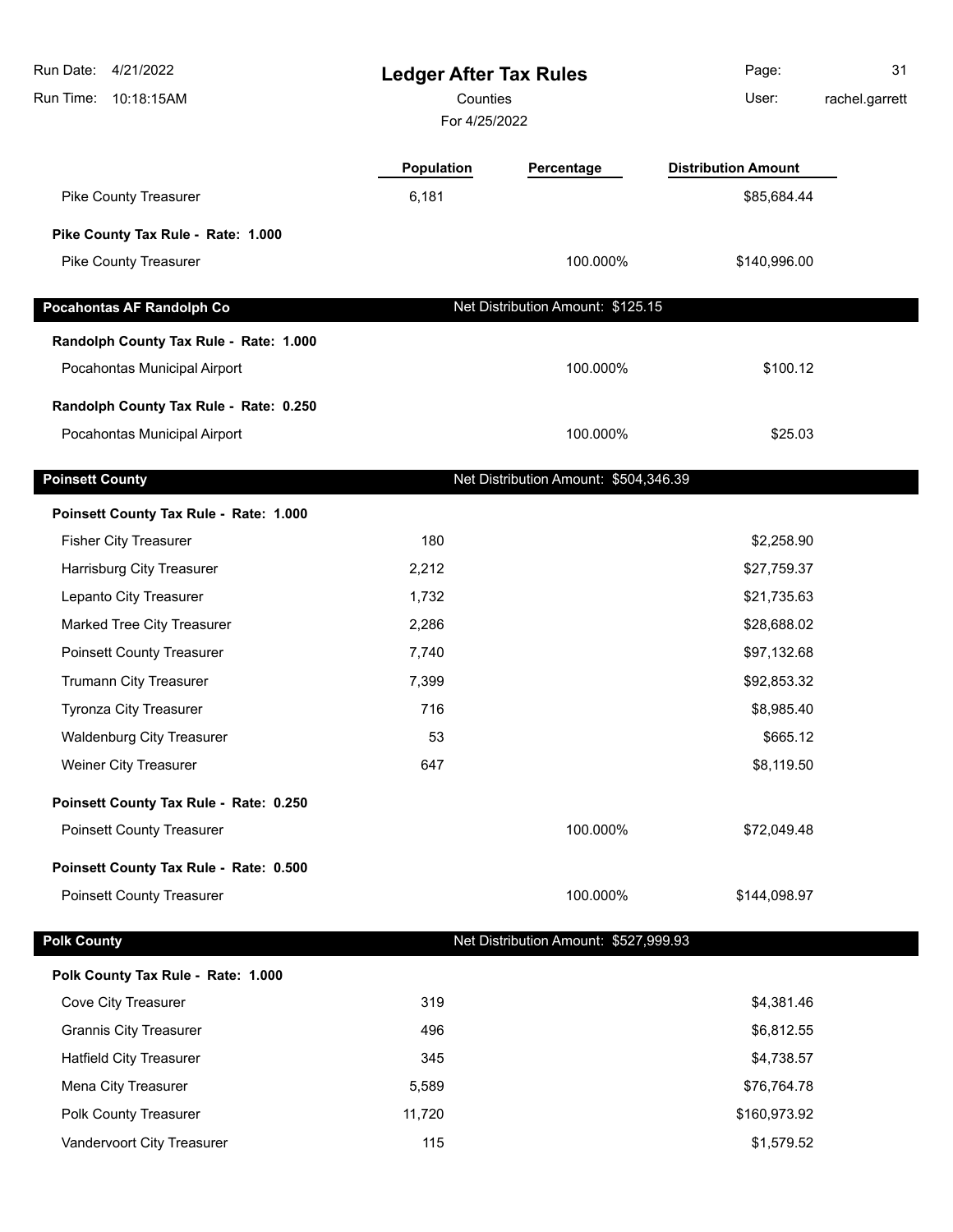**Ledger After Tax Rules** Run Time: 10:18:15AM Run Date: 4/21/2022 For 4/25/2022 Counties **Counties** User: Page: 32 rachel.garrett

|                                    | <b>Population</b> | Percentage | <b>Distribution Amount</b> |
|------------------------------------|-------------------|------------|----------------------------|
| <b>Wickes City Treasurer</b>       | 637               |            | \$8,749.17                 |
| Polk County Tax Rule - Rate: 1.000 |                   |            |                            |
| Cove City Treasurer                | 319               |            | \$4,381.46                 |
| <b>Grannis City Treasurer</b>      | 496               |            | \$6,812.55                 |
| <b>Hatfield City Treasurer</b>     | 345               |            | \$4,738.57                 |
| Mena City Treasurer                | 5,589             |            | \$76,764.78                |
| Polk County Treasurer              | 11.720            |            | \$160,973.91               |
| Vandervoort City Treasurer         | 115               |            | \$1,579.52                 |
| <b>Wickes City Treasurer</b>       | 637               |            | \$8,749.17                 |

**Pope County Tax Rule - Rate: 1.000** Atkins City Treasurer **2,859** 2,859 **\$44,283.86** Dover City Treasurer 1,337 \$20,709.17 Hector City Treasurer **19.11 19.12 Treasurer 19.12 Treasurer 19.13 411 19.13 19.14 19.16 19.16 19.16 19.16 19.16 19.16 19.16 19.16 19.16 19.16 19.16 19.16 19.16 19.16 19.16 19.16 1** London City Treasurer **6. 1998 314,497.97 336 314,497.97** Pope County Treasurer 25,758 \$398,972.95 Pottsville City Treasurer and the control of the control of 3,140 \$48,636.35 \$48,636.35 Russellville City Treasurer 1980 1990 1990 1991 1991 1992 28,940 **\$448,259.85** 28,940

**Pope County Pope County Net Distribution Amount: \$981,726.25** 

| <b>Prairie County</b>                 |       | Net Distribution Amount: \$121,067.66 |             |
|---------------------------------------|-------|---------------------------------------|-------------|
| Prairie County Tax Rule - Rate: 1.000 |       |                                       |             |
| <b>Biscoe City Treasurer</b>          | 305   |                                       | \$2,972.36  |
| Des Arc City Treasurer                | 1,905 |                                       | \$18,565.07 |
| DeValls Bluff City Treasurer          | 520   |                                       | \$5,067.63  |
| Hazen City Treasurer                  | 1,481 |                                       | \$14,433.00 |
| <b>Prairie County Treasurer</b>       | 3,896 |                                       | \$37,968.25 |
| Ulm City Treasurer                    | 175   |                                       | \$1,705.46  |
| Prairie County Tax Rule - Rate: 0.130 |       |                                       |             |
| <b>Prairie County Treasurer</b>       |       | 100.000%                              | \$10,088.97 |
| Prairie County Tax Rule - Rate: 0.380 |       |                                       |             |
| <b>Prairie County Treasurer</b>       |       | 100.000%                              | \$30,266.92 |
|                                       |       |                                       |             |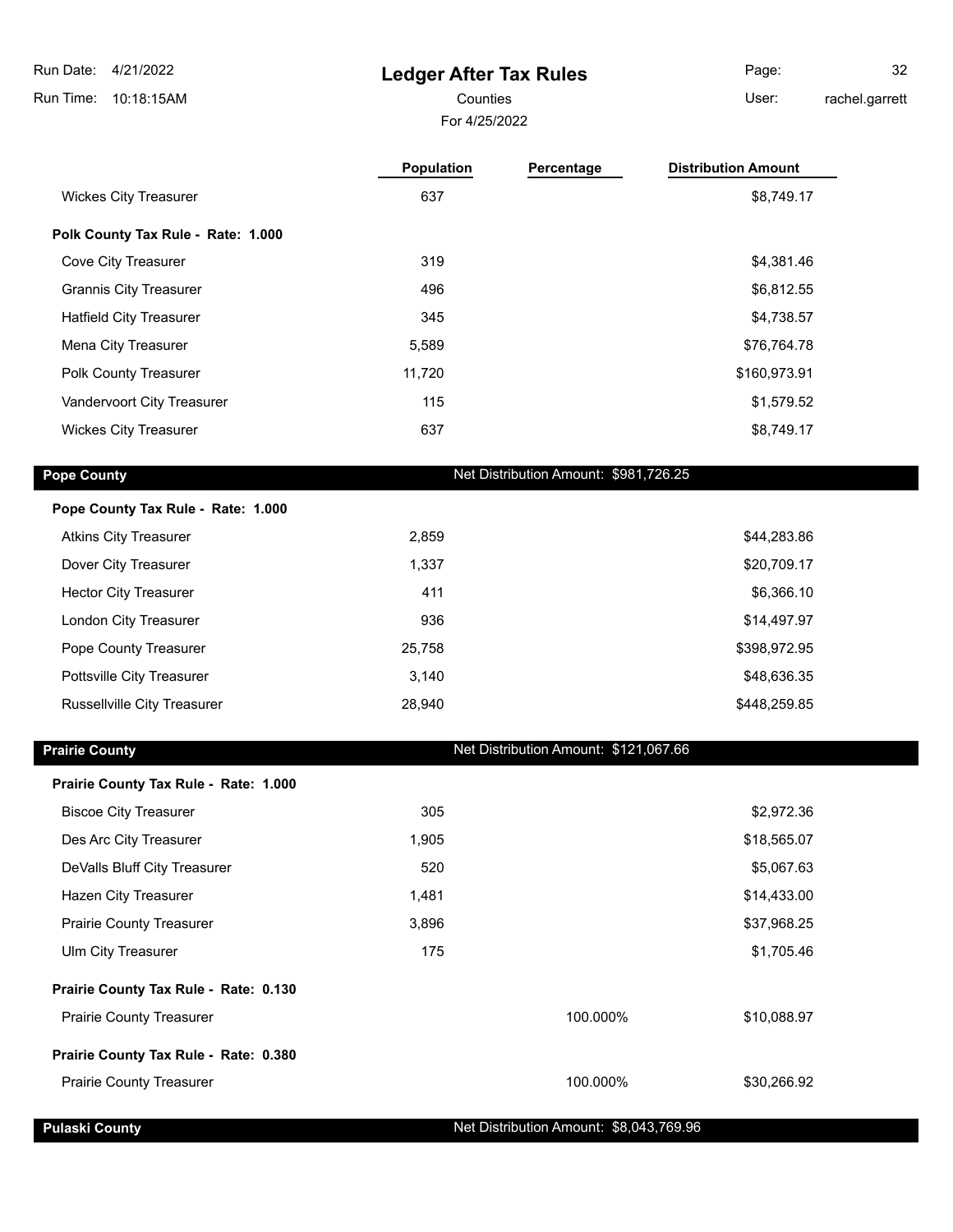| 4/21/2022<br>Run Date:                 | <b>Ledger After Tax Rules</b> |                                       | Page:                      | 33             |  |  |
|----------------------------------------|-------------------------------|---------------------------------------|----------------------------|----------------|--|--|
| Run Time:<br>10:18:15AM                | Counties                      |                                       | User:                      | rachel.garrett |  |  |
| For 4/25/2022                          |                               |                                       |                            |                |  |  |
|                                        | <b>Population</b>             | Percentage                            | <b>Distribution Amount</b> |                |  |  |
| Pulaski County Tax Rule - Rate: 1.000  |                               |                                       |                            |                |  |  |
| <b>Alexander City Treasurer</b>        | 220                           |                                       | \$4,433.77                 |                |  |  |
| <b>Cammack Village City Treasurer</b>  | 778                           |                                       | \$15,679.43                |                |  |  |
| Jacksonville City Treasurer            | 29,477                        |                                       | \$594,065.04               |                |  |  |
| Little Rock City Treasurer             | 202,591                       |                                       | \$4,082,919.89             |                |  |  |
| Maumelle City Treasurer                | 19,251                        |                                       | \$387,975.23               |                |  |  |
| North Little Rock City Treasurer       | 64,591                        |                                       | \$1,301,735.41             |                |  |  |
| Pulaski County Treasurer               | 47,944                        |                                       | \$966,239.92               |                |  |  |
| Sherwood City Treasurer                | 32,731                        |                                       | \$659,644.56               |                |  |  |
| Wrightsville City Treasurer            | 1,542                         |                                       | \$31,076.71                |                |  |  |
| <b>Randolph County</b>                 |                               | Net Distribution Amount: \$321,069.29 |                            |                |  |  |
| Randolph County Tax Rule - Rate: 1.000 |                               |                                       |                            |                |  |  |
| <b>Biggers City Treasurer</b>          | 305                           |                                       | \$4,218.45                 |                |  |  |
| <b>Maynard City Treasurer</b>          | 379                           |                                       | \$5,241.95                 |                |  |  |
| O'Kean City Treasurer                  | 192                           |                                       | \$2,655.55                 |                |  |  |
| Pocahontas City Treasurer              | 7,371                         |                                       | \$101,948.27               |                |  |  |
| Randolph County Treasurer              | 9,814                         |                                       | \$135,737.40               |                |  |  |
| Ravenden Springs City Treasurer        | 119                           |                                       | \$1,645.89                 |                |  |  |
| Reyno City Treasurer                   | 391                           |                                       | \$5,407.92                 |                |  |  |
| Randolph County Tax Rule - Rate: 0.250 |                               |                                       |                            |                |  |  |
| Randolph County Treasurer              |                               | 100.000%                              | \$64,213.86                |                |  |  |
| <b>Rogers AF Benton Co</b>             |                               | Net Distribution Amount: \$6,954.19   |                            |                |  |  |
| Benton County Tax Rule - Rate: 1.000   |                               |                                       |                            |                |  |  |
| Rogers Municipal Airport               |                               | 100.000%                              | \$6,954.19                 |                |  |  |
| <b>Russellville AF Pope Co</b>         |                               | Net Distribution Amount: \$258.07     |                            |                |  |  |
| Pope County Tax Rule - Rate: 1.000     |                               |                                       |                            |                |  |  |
| Russellville Municipal Airport         |                               | 100.000%                              | \$258.07                   |                |  |  |

**Saline County Tax Rule - Rate: 0.380**

**Saline County Saline County Net Distribution Amount: \$624,923.90** 

Saline County Treasurer 100.000% \$624,923.90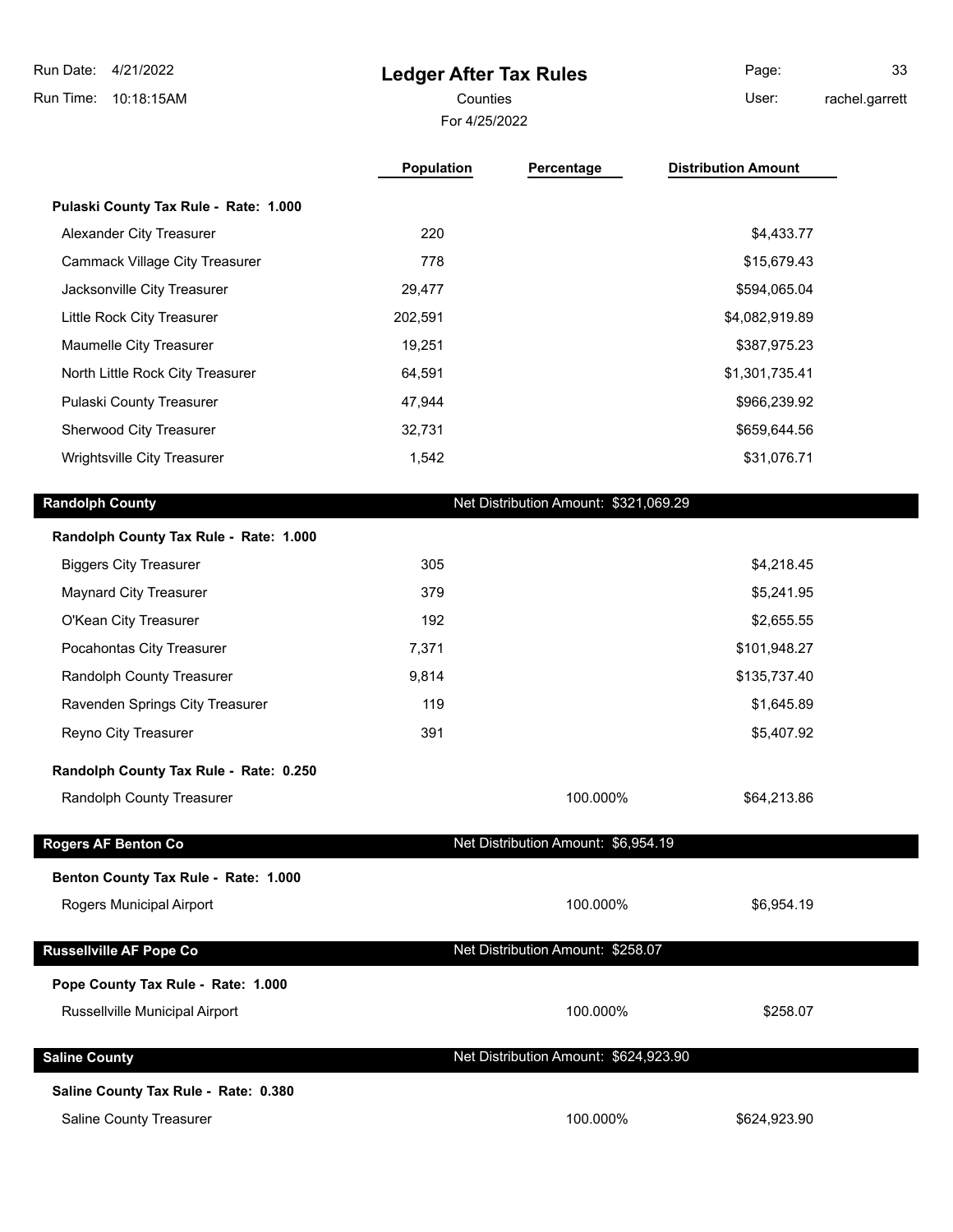| Run Date: 4/21/2022<br>Run Time: 10:18:15AM | <b>Ledger After Tax Rules</b><br>Counties<br>For 4/25/2022 |                                         | Page:<br>User:             | 34<br>rachel.garrett |
|---------------------------------------------|------------------------------------------------------------|-----------------------------------------|----------------------------|----------------------|
|                                             | Population                                                 | Percentage                              | <b>Distribution Amount</b> |                      |
| <b>Saline County AF Co</b>                  |                                                            | Net Distribution Amount: \$118.36       |                            |                      |
| Saline County Tax Rule - Rate: 0.380        |                                                            |                                         |                            |                      |
| Saline County Airport Commission            |                                                            | 100.000%                                | \$118.36                   |                      |
| <b>Scott County</b>                         |                                                            | Net Distribution Amount: \$171,096.52   |                            |                      |
| Scott County Tax Rule - Rate: 1.000         |                                                            |                                         |                            |                      |
| Mansfield City Treasurer                    |                                                            | 10.000%                                 | \$8,554.83                 |                      |
| <b>Scott County Treasurer</b>               |                                                            | 50.000%                                 | \$42,774.13                |                      |
| <b>Waldron City Treasurer</b>               |                                                            | 40.000%                                 | \$34,219.30                |                      |
| Scott County Tax Rule - Rate: 1.000         |                                                            |                                         |                            |                      |
| <b>Scott County Treasurer</b>               |                                                            | 100.000%                                | \$85,548.26                |                      |
| <b>Searcy City AF White Co</b>              |                                                            | Net Distribution Amount: \$670.39       |                            |                      |
| White County Tax Rule - Rate: 0.500         |                                                            |                                         |                            |                      |
| Searcy Municipal Airport                    |                                                            | 100.000%                                | \$191.54                   |                      |
| White County Tax Rule - Rate: 1.000         |                                                            |                                         |                            |                      |
| Searcy Municipal Airport                    |                                                            | 100.000%                                | \$383.08                   |                      |
| White County Tax Rule - Rate: 0.250         |                                                            |                                         |                            |                      |
| Searcy Municipal Airport                    |                                                            | 100.000%                                | \$95.77                    |                      |
| <b>Searcy County</b>                        |                                                            | Net Distribution Amount: \$95,434.29    |                            |                      |
| Searcy County Tax Rule - Rate: 1.000        |                                                            |                                         |                            |                      |
| <b>Big Flat City Treasurer</b>              |                                                            |                                         | \$0.00                     |                      |
| <b>Gilbert City Treasurer</b>               | 26                                                         |                                         | \$211.32                   |                      |
| Leslie City Treasurer                       | 375                                                        |                                         | \$3,047.85                 |                      |
| <b>Marshall City Treasurer</b>              | 1,329                                                      |                                         | \$10,801.58                |                      |
| <b>Pindall City Treasurer</b>               | 95                                                         |                                         | \$772.12                   |                      |
| <b>Searcy County Treasurer</b>              | 5,874                                                      |                                         | \$47,741.53                |                      |
| St. Joe City Treasurer                      | 129                                                        |                                         | \$1,048.46                 |                      |
| Searcy County Tax Rule - Rate: 0.500        |                                                            |                                         |                            |                      |
| <b>Searcy County Treasurer</b>              |                                                            | 100.000%                                | \$31,811.43                |                      |
| <b>Sebastian County</b>                     |                                                            | Net Distribution Amount: \$2,395,259.12 |                            |                      |

**Sebastian County Tax Rule - Rate: 1.000**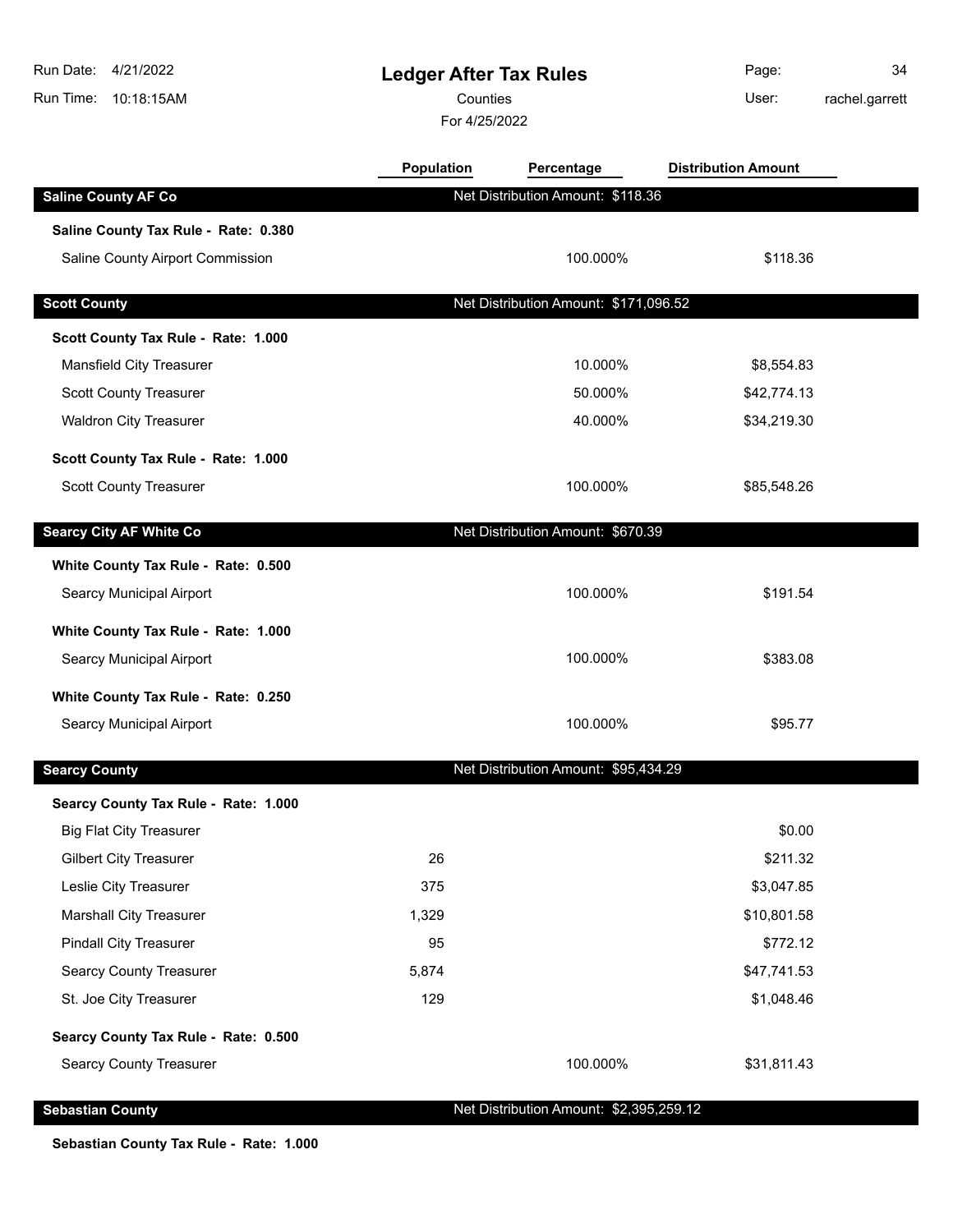#### **Ledger After Tax Rules**

For 4/25/2022

Page: 35

Counties **Counties** User:

rachel.garrett

|                                      | <b>Population</b> | Percentage                            | <b>Distribution Amount</b> |
|--------------------------------------|-------------------|---------------------------------------|----------------------------|
| <b>Barling City Treasurer</b>        | 4,782             |                                       | \$89,626.12                |
| <b>Bonanza City Treasurer</b>        | 587               |                                       | \$11,001.78                |
| <b>Central City Treasurer</b>        | 461               |                                       | \$8,640.24                 |
| Fort Smith City Treasurer            | 89,142            |                                       | \$1,670,734.42             |
| Greenwood City Treasurer             | 9,516             |                                       | \$178,352.61               |
| <b>Hackett City Treasurer</b>        | 784               |                                       | \$14,694.04                |
| <b>Hartford City Treasurer</b>       | 499               |                                       | \$9,352.45                 |
| Huntington City Treasurer            | 490               |                                       | \$9,183.77                 |
| Lavaca City Treasurer                | 2,450             |                                       | \$45,918.86                |
| Mansfield City Treasurer             | 684               |                                       | \$12,819.80                |
| <b>Midland City Treasurer</b>        | 227               |                                       | \$4,254.52                 |
| Sebastian County Treasurer           | 18,177            |                                       | \$340,680.51               |
|                                      |                   |                                       |                            |
| <b>Sevier County</b>                 |                   | Net Distribution Amount: \$664,161.82 |                            |
| Sevier County Tax Rule - Rate: 1.000 |                   |                                       |                            |
| Ben Lomond City Treasurer            | 140               |                                       | \$1,878.56                 |
|                                      |                   |                                       |                            |

| DeQueen City Treasurer        | 6.105 | \$81,918.46 |
|-------------------------------|-------|-------------|
| Gillham City Treasurer        | 157   | \$2,106.67  |
| <b>Horatio City Treasurer</b> | 920   | \$12,344.80 |

- Lockesburg City Treasurer 1988 1994 594 594 594 594 594 594 595 594 595 594 57,970.44 Sevier County Treasurer The County of Treasurer 1,923 Seviet County 1,923 Seviet County 1,923 Seviet County 1,923
- **Sevier County Tax Rule Rate: 0.500**

Sevier County Treasurer **100.000%** \$106,265.89

**Sevier County Tax Rule - Rate: 0.250** Sevier County Treasurer **100.000%** \$53,132.95

**Sevier County Tax Rule - Rate: 0.380** Sevier County Treasurer 100.000% \$79,699.42

# **Sevier County Tax Rule - Rate: 1.000**

#### Sevier County Treasurer **100.000%** \$212,531.78

|  | Sevier County AF Co |  |
|--|---------------------|--|
|  |                     |  |

#### **Sevier County AF Co Net Distribution Amount: \$49.48**

### **Sevier County Tax Rule - Rate: 1.000**

Sevier County Airport Commission 615.83

**Sevier County Tax Rule - Rate: 0.500**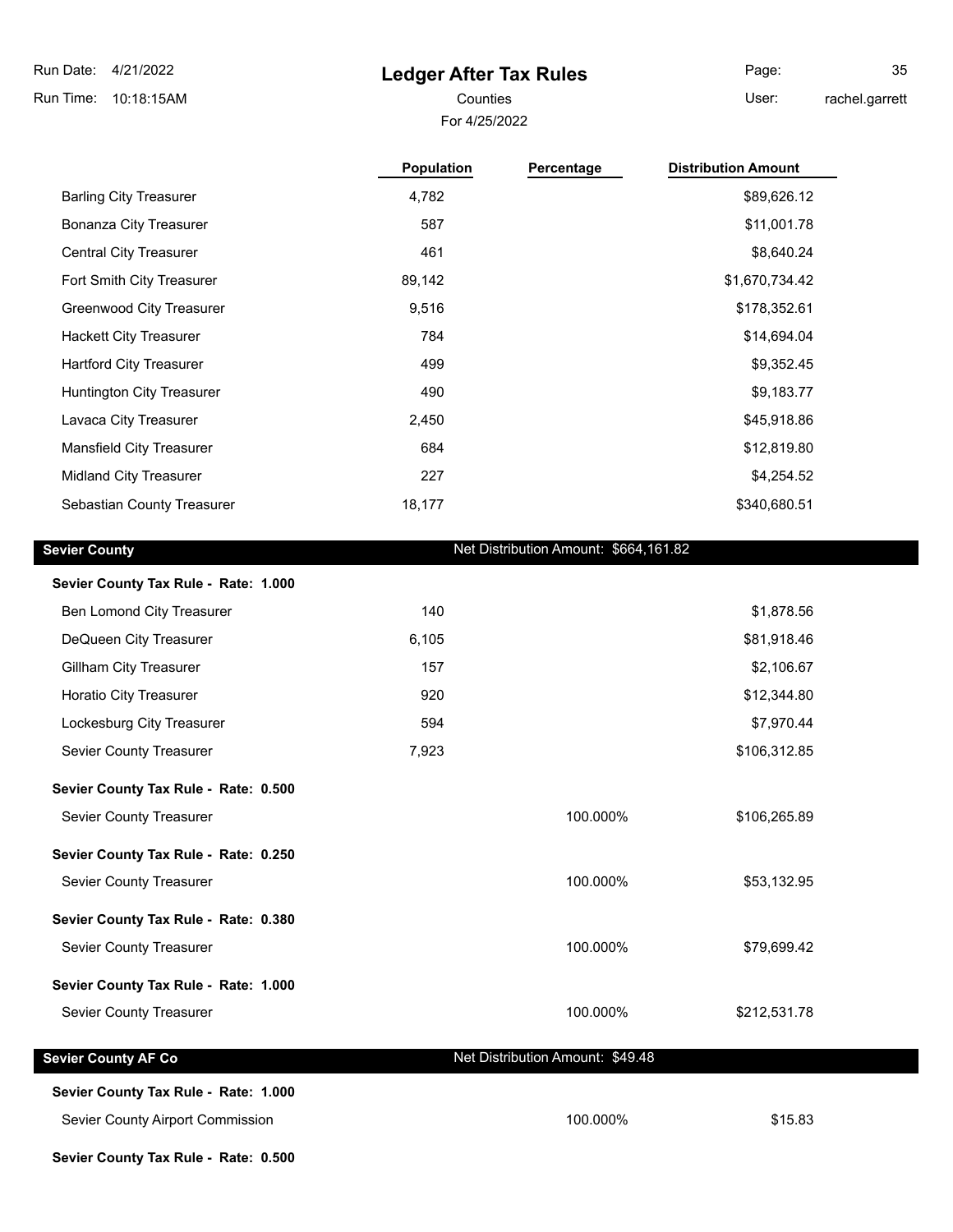**Ledger After Tax Rules** Run Time: 10:18:15AM Run Date: 4/21/2022 For 4/25/2022 Counties **Counties** User: Page: 36 rachel.garrett **Population Percentage Distribution Amount** Sevier County Airport Commission  $$7.92$ **Sevier County Tax Rule - Rate: 0.250** Sevier County Airport Commission 63.96 **Sevier County Tax Rule - Rate: 0.380** Sevier County Airport Commission 65.94 **Sevier County Tax Rule - Rate: 1.000** Sevier County Airport Commission 615.83 **Sharp County County Net Distribution Amount: \$385,748.35 Sharp County Tax Rule - Rate: 1.000** Ash Flat City Treasurer 1,024 \$13,069.18 Cave City Treasurer 1,740 \$22,207.40 Cherokee Village City Treasurer 1990 1990 1991 1991 1991 1992 1994 1995 1996 1997 1998 1999 1999 1999 1999 199 Evening Shade City Treasurer 1980 1990 1991 120 420 **65,360.41** \$5,360.41 Hardy City Treasurer **1996 1206 1206 1206 1206 1206 1206 1206 1206 1206 1206 1206 1206 1206** Highland City Treasurer **1982 12,533.14 \$12,533.14** Horseshoe Bend City Treasurer 13 **13 13 165.92 13 165.92 13** Sharp County Treasurer 1980 104,221.64 Sidney City Treasurer 192 by the state of the state of the state of the state of the state of the state of the state of the state of the state of the state of the state of the state of the state of the state of the state o Williford City Treasurer **79** \$1,008.28 **Sharp County Tax Rule - Rate: 0.250** Sharp County Treasurer **100.000%** \$55,106.91 **Sharp County Tax Rule - Rate: 0.500** Sharp County Treasurer **100.000%** \$110,213.81 **Sharp County AF Co Net Distribution Amount: \$56.27 Sharp County Tax Rule - Rate: 1.000** Sharp County Regional Airport **1988 Sharp County Regional Airport 1988 1988 1998 75.000%** \$24.11 Sharp County Regional Airport **1988** CONSERVING 25.000% \$8.04 **Sharp County Tax Rule - Rate: 0.250** Sharp County Regional Airport 100.000% \$8.04 **Sharp County Tax Rule - Rate: 0.500** Sharp County Regional Airport 100.000% \$16.08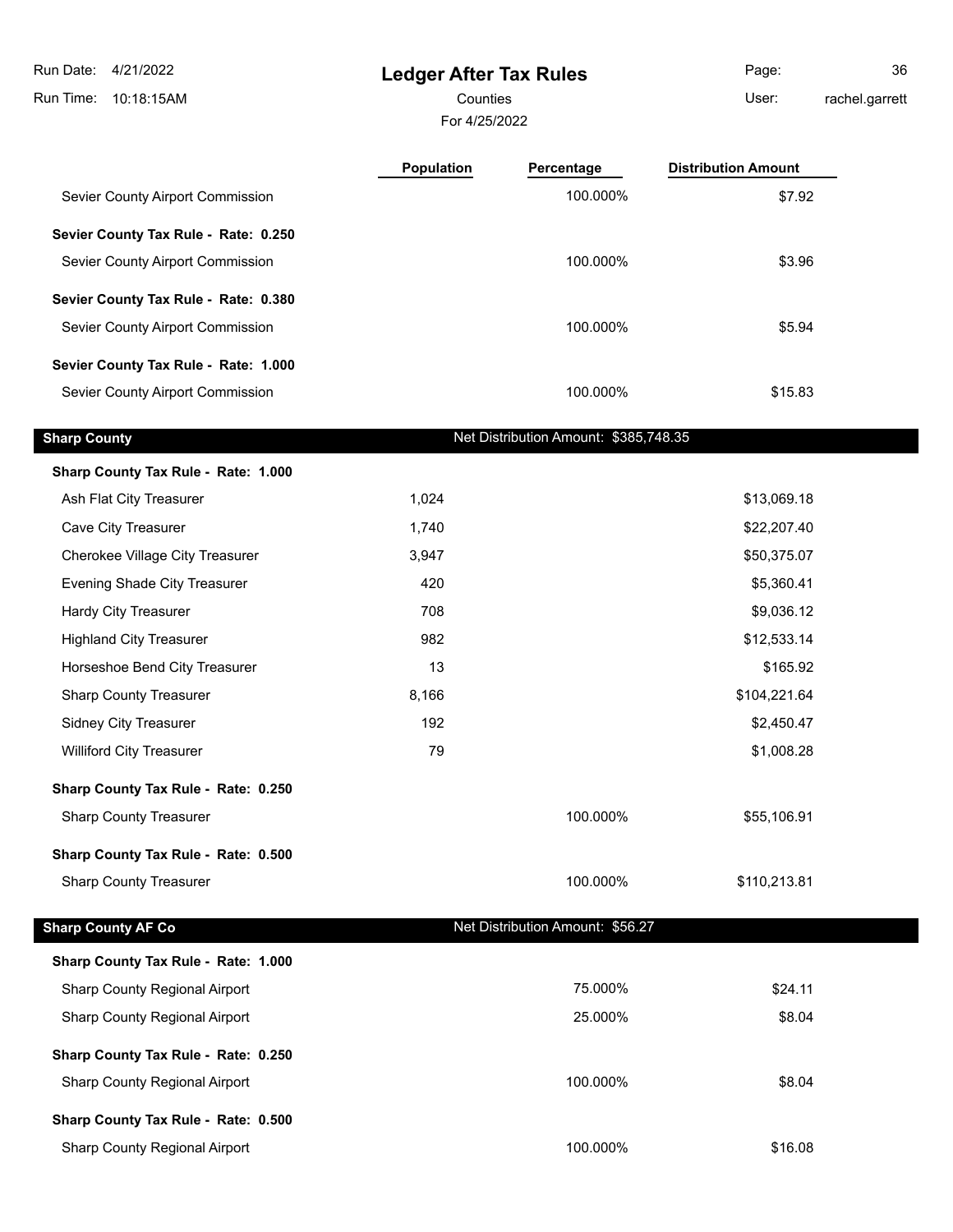| Run Date:<br>4/21/2022<br>10:18:15AM<br>Run Time:                           |                   | <b>Ledger After Tax Rules</b><br>Counties<br>For 4/25/2022 |                            | 37<br>rachel.garrett |
|-----------------------------------------------------------------------------|-------------------|------------------------------------------------------------|----------------------------|----------------------|
|                                                                             | <b>Population</b> | Percentage                                                 | <b>Distribution Amount</b> |                      |
| <b>Sheridan AF Grant Co</b>                                                 |                   | Net Distribution Amount: \$7.76                            |                            |                      |
| Grant County Tax Rule - Rate: 1.000                                         |                   |                                                            |                            |                      |
| Sheridan/Grant County Airport                                               |                   | 100.000%                                                   | \$6.21                     |                      |
| Grant County Tax Rule - Rate: 0.250                                         |                   |                                                            |                            |                      |
| <b>Grant County Treasurer</b>                                               |                   | 100.000%                                                   | \$1.55                     |                      |
| Springdale AF Washington Co                                                 |                   | Net Distribution Amount: \$1,511.52                        |                            |                      |
| Washington County Tax Rule - Rate: 1.000                                    |                   |                                                            |                            |                      |
| Springdale Municipal Airport                                                |                   | 75.000%                                                    | \$906.92                   |                      |
| Springdale Municipal Airport                                                |                   | 25.000%                                                    | \$302.30                   |                      |
| Washington County Tax Rule - Rate: 0.250                                    |                   |                                                            |                            |                      |
| Springdale Municipal Airport                                                |                   | 100.000%                                                   | \$302.30                   |                      |
|                                                                             |                   |                                                            |                            |                      |
| <b>St. Francis County</b>                                                   |                   | Net Distribution Amount: \$762,026.95                      |                            |                      |
| St. Francis County Tax Rule - Rate: 1.000<br><b>Caldwell City Treasurer</b> | 451               |                                                            | \$4,961.37                 |                      |
| <b>Colt City Treasurer</b>                                                  | 293               |                                                            | \$3,223.24                 |                      |
| <b>Forrest City Treasurer</b>                                               | 13,015            |                                                            | \$143,175.70               |                      |
| <b>Hughes City Treasurer</b>                                                | 1,056             |                                                            | \$11,616.87                |                      |
| <b>Madison City Treasurer</b>                                               | 759               |                                                            | \$8,349.62                 |                      |
| Palestine City Treasurer                                                    | 506               |                                                            | \$5,566.42                 |                      |
| St. Francis County Treasurer                                                | 6,519             |                                                            | \$71,714.36                |                      |
| <b>Wheatley City Treasurer</b>                                              | 279               |                                                            | \$3,069.23                 |                      |
| Widener City Treasurer                                                      | 212               |                                                            | \$2,332.17                 |                      |
| St. Francis County Tax Rule - Rate: 1.000                                   |                   |                                                            |                            |                      |
| <b>Caldwell City Treasurer</b>                                              | 451               |                                                            | \$4,961.37                 |                      |
| <b>Colt City Treasurer</b>                                                  | 293               |                                                            | \$3,223.24                 |                      |
| <b>Forrest City Treasurer</b>                                               | 13,015            |                                                            | \$143,175.70               |                      |
| <b>Hughes City Treasurer</b>                                                | 1,056             |                                                            | \$11,616.87                |                      |
| <b>Madison City Treasurer</b>                                               | 759               |                                                            | \$8,349.62                 |                      |
| Palestine City Treasurer                                                    | 506               |                                                            | \$5,566.42                 |                      |
| St. Francis County Treasurer                                                | 6,519             |                                                            | \$71,714.36                |                      |
| <b>Wheatley City Treasurer</b>                                              | 279               |                                                            | \$3,069.23                 |                      |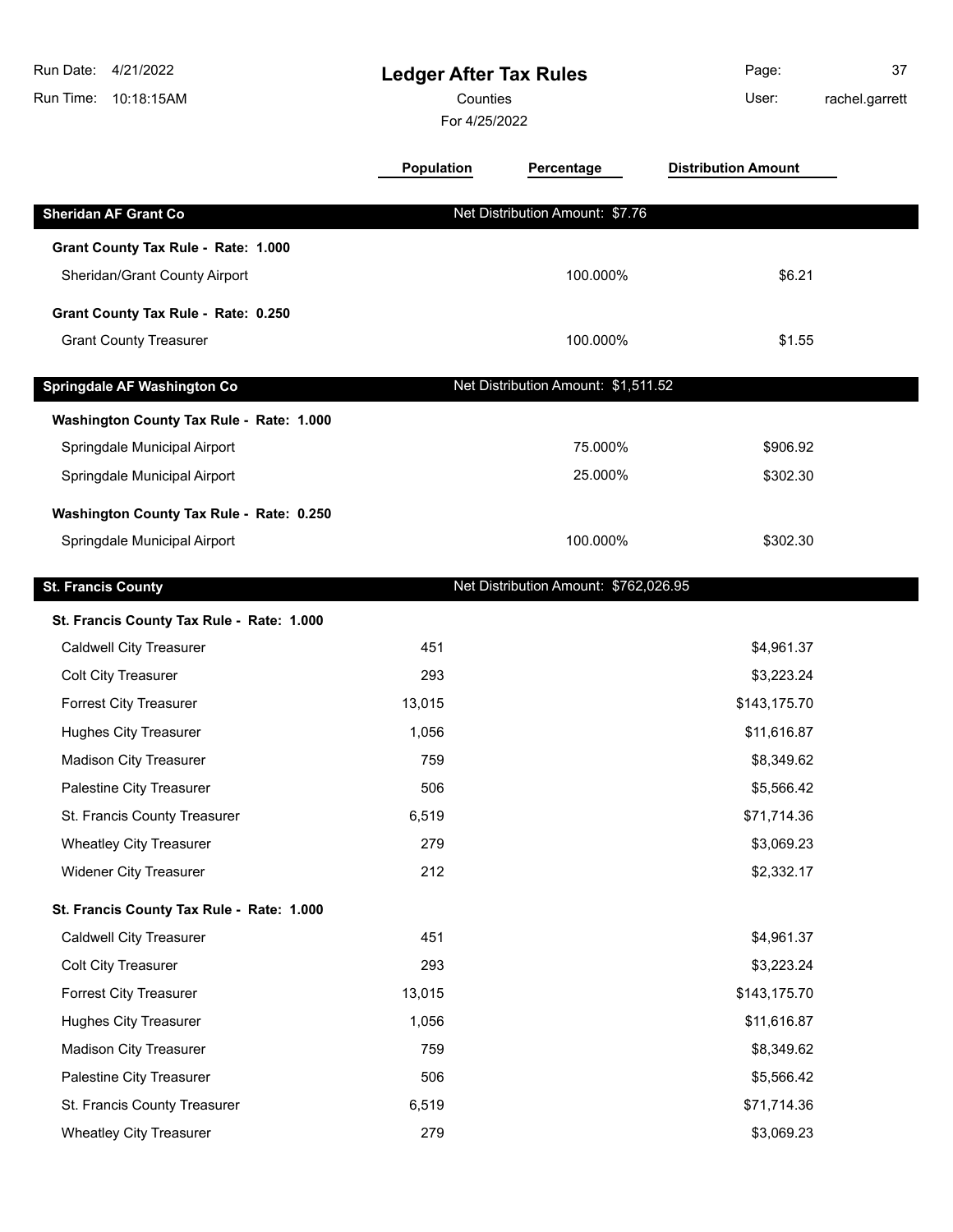| Run Date:<br>4/21/2022<br>Run Time: 10:18:15AM | <b>Ledger After Tax Rules</b><br>Counties<br>For 4/25/2022 |                                       | Page:<br>User:             | 38<br>rachel.garrett |
|------------------------------------------------|------------------------------------------------------------|---------------------------------------|----------------------------|----------------------|
|                                                | Population                                                 | Percentage                            | <b>Distribution Amount</b> |                      |
| <b>Widener City Treasurer</b>                  | 212                                                        |                                       | \$2,332.17                 |                      |
| St. Francis County Tax Rule - Rate: 0.250      |                                                            |                                       |                            |                      |
| St. Francis County Treasurer                   |                                                            | 100.000%                              | \$63,502.25                |                      |
| St. Francis County Tax Rule - Rate: 0.630      |                                                            |                                       |                            |                      |
| St. Francis County Treasurer                   |                                                            | 100.000%                              | \$158,755.61               |                      |
| St. Francis County Tax Rule - Rate: 0.130      |                                                            |                                       |                            |                      |
| St. Francis County Treasurer                   |                                                            | 100.000%                              | \$31,751.13                |                      |
| <b>Stone County</b>                            |                                                            | Net Distribution Amount: \$201,190.79 |                            |                      |
| Stone County Tax Rule - Rate: 1.000            |                                                            |                                       |                            |                      |
| Fifty Six City Treasurer                       | 158                                                        |                                       | \$1,714.71                 |                      |
| Mountain View City Treasurer                   | 2,877                                                      |                                       | \$31,222.91                |                      |
| <b>Stone County Treasurer</b>                  | 9,324                                                      |                                       | \$101,189.57               |                      |
| Stone County Tax Rule - Rate: 0.500            |                                                            |                                       |                            |                      |
| <b>Stone County Treasurer</b>                  |                                                            | 100.000%                              | \$67,063.60                |                      |
| <b>Stuttgart AF Prairie Co</b>                 |                                                            | Net Distribution Amount: \$308.51     |                            |                      |
| Prairie County Tax Rule - Rate: 1.000          |                                                            |                                       |                            |                      |
| <b>Biscoe City Treasurer</b>                   | 305                                                        |                                       | \$7.57                     |                      |
| Des Arc City Treasurer                         | 1,905                                                      |                                       | \$47.31                    |                      |
| DeValls Bluff City Treasurer                   | 520                                                        |                                       | \$12.91                    |                      |
| Hazen City Treasurer                           | 1,481                                                      |                                       | \$36.78                    |                      |
| <b>Prairie County Treasurer</b>                | 3,896                                                      |                                       | \$96.75                    |                      |
| Ulm City Treasurer                             | 175                                                        |                                       | \$4.35                     |                      |
| Prairie County Tax Rule - Rate: 0.130          |                                                            |                                       |                            |                      |
| Prairie County Treasurer                       |                                                            | 100.000%                              | \$25.71                    |                      |
| Prairie County Tax Rule - Rate: 0.380          |                                                            |                                       |                            |                      |
| Prairie County Treasurer                       |                                                            | 100.000%                              | \$77.13                    |                      |
| Texarkana AF Miller Co                         |                                                            | Net Distribution Amount: \$2,516.62   |                            |                      |
| Miller County Tax Rule - Rate: 0.250           |                                                            |                                       |                            |                      |
| Texarkana Regional Airport                     |                                                            | 100.000%                              | \$503.32                   |                      |

**Miller County Tax Rule - Rate: 1.000**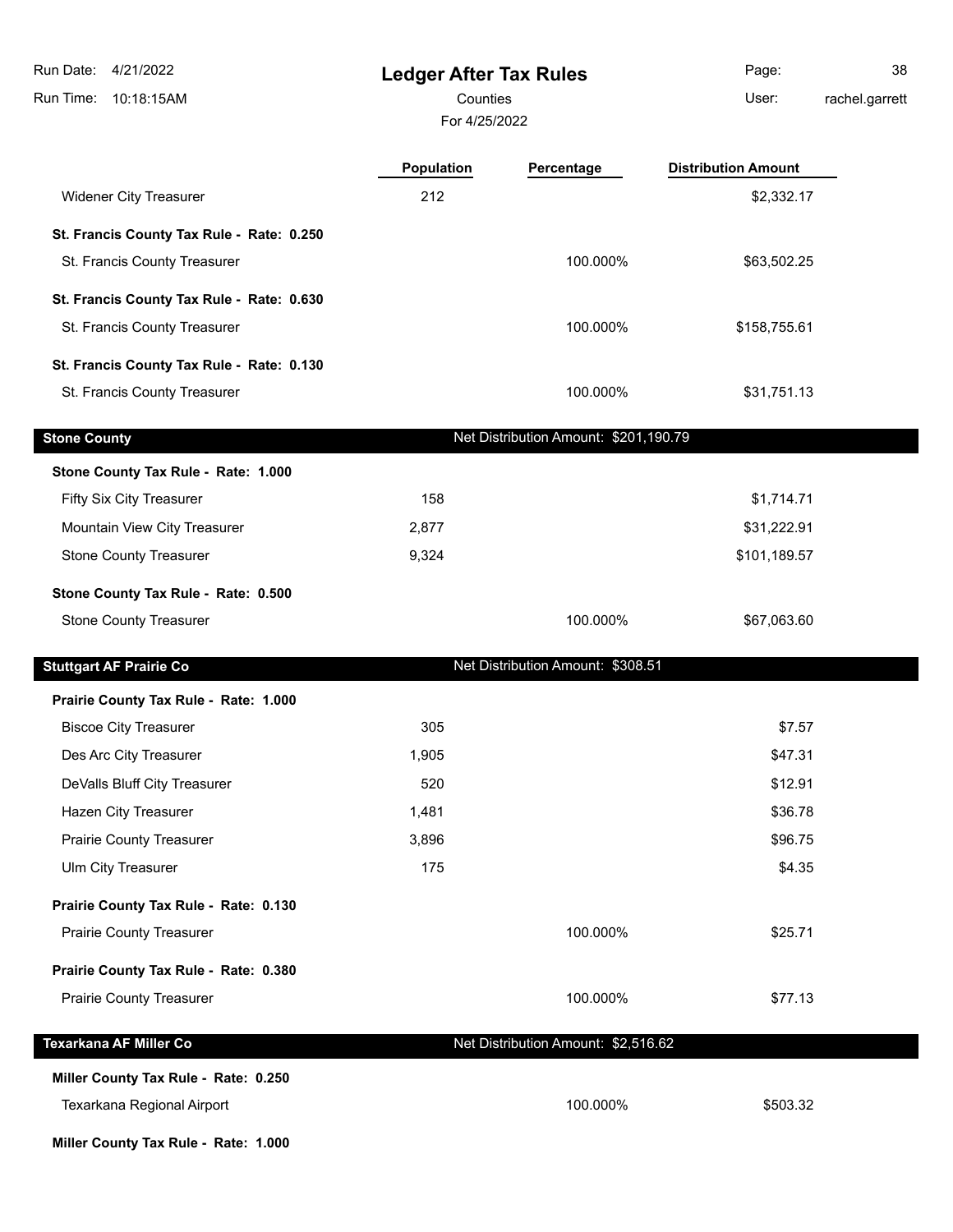| Run Date: 4/21/2022<br>Run Time:<br>10:18:15AM | <b>Ledger After Tax Rules</b><br>Counties<br>For 4/25/2022 |                                         | Page:<br>User:             | 39<br>rachel.garrett |
|------------------------------------------------|------------------------------------------------------------|-----------------------------------------|----------------------------|----------------------|
|                                                |                                                            |                                         |                            |                      |
|                                                | Population                                                 | Percentage                              | <b>Distribution Amount</b> |                      |
| Texarkana Regional Airport                     |                                                            | 100.000%                                | \$2,013.30                 |                      |
| <b>Union County</b>                            |                                                            | Net Distribution Amount: \$1,532,342.52 |                            |                      |
| Union County Tax Rule - Rate: 1.000            |                                                            |                                         |                            |                      |
| <b>Calion City Treasurer</b>                   | 429                                                        |                                         | \$8,416.23                 |                      |
| El Dorado City Treasurer                       | 17,756                                                     |                                         | \$348,341.70               |                      |
| <b>Felsenthal City Treasurer</b>               | 85                                                         |                                         | \$1,667.55                 |                      |
| <b>Huttig City Treasurer</b>                   | 448                                                        |                                         | \$8,788.98                 |                      |
| Junction City Treasurer                        | 503                                                        |                                         | \$9,867.98                 |                      |
| Norphlet City Treasurer                        | 766                                                        |                                         | \$15,027.58                |                      |
| <b>Smackover City Treasurer</b>                | 1,630                                                      |                                         | \$31,977.75                |                      |
| <b>Strong City Treasurer</b>                   | 410                                                        |                                         | \$8,043.48                 |                      |
| <b>Union County Treasurer</b>                  | 17,027                                                     |                                         | \$334,040.01               |                      |
| Union County Tax Rule - Rate: 1.000            |                                                            |                                         |                            |                      |
| <b>Calion City Treasurer</b>                   |                                                            | 1.100%                                  | \$8,427.88                 |                      |
| El Dorado City Treasurer                       |                                                            | 52.000%                                 | \$398,409.06               |                      |
| <b>Felsenthal City Treasurer</b>               |                                                            | 0.200%                                  | \$1,532.34                 |                      |
| <b>Huttig City Treasurer</b>                   |                                                            | 1.700%                                  | \$13,024.91                |                      |
| Junction City Treasurer                        |                                                            | 1.400%                                  | \$10,726.40                |                      |
| Norphlet City Treasurer                        |                                                            | 1.500%                                  | \$11,492.57                |                      |
| Smackover City Treasurer                       |                                                            | 4.800%                                  | \$36,776.22                |                      |
| <b>Strong City Treasurer</b>                   |                                                            | 1.300%                                  | \$9,960.23                 |                      |
| <b>Union County Treasurer</b>                  |                                                            | 36.000%                                 | \$275,821.65               |                      |
| Van Buren County                               |                                                            | Net Distribution Amount: \$304,839.46   |                            |                      |
| Van Buren County Tax Rule - Rate: 1.000        |                                                            |                                         |                            |                      |
| <b>Clinton City Treasurer</b>                  | 2,509                                                      |                                         | \$32,280.00                |                      |
| Damascus City Treasurer                        | 245                                                        |                                         | \$3,152.09                 |                      |
| Fairfield Bay City Treasurer                   | 1,947                                                      |                                         | \$25,049.48                |                      |
| <b>Shirley City Treasurer</b>                  | 248                                                        |                                         | \$3,190.69                 |                      |
| Van Buren County Treasurer                     | 10,847                                                     |                                         | \$139,554.05               |                      |
| Van Buren County Tax Rule - Rate: 0.500        |                                                            |                                         |                            |                      |
| Van Buren County Treasurer                     |                                                            | 100.000%                                | \$101,613.15               |                      |
| <b>Walnut Ridge AF Lawrence Co</b>             |                                                            | Net Distribution Amount: \$282.32       |                            |                      |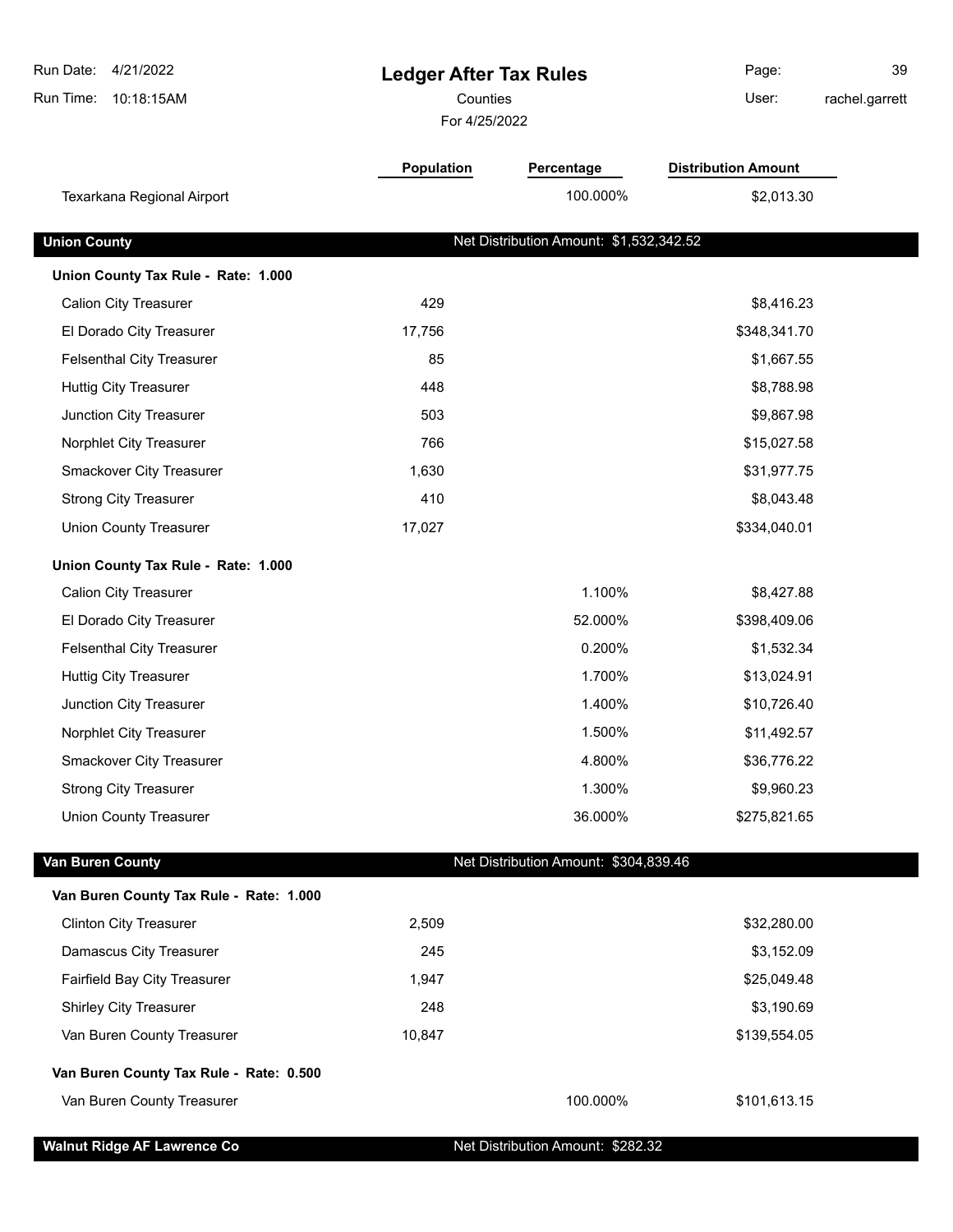Г

# **Ledger After Tax Rules**

For 4/25/2022 Counties **User:** 

Page: 40 rachel.garrett

|                                          | <b>Population</b> | Percentage                              | <b>Distribution Amount</b> |
|------------------------------------------|-------------------|-----------------------------------------|----------------------------|
| Lawrence County Tax Rule - Rate: 1.000   |                   |                                         |                            |
| Walnut Ridge Regional Airport            |                   | 100.000%                                | \$112.93                   |
| Lawrence County Tax Rule - Rate: 0.500   |                   |                                         |                            |
| Walnut Ridge Regional Airport            |                   | 100.000%                                | \$56.46                    |
| Lawrence County Tax Rule - Rate: 0.500   |                   |                                         |                            |
| Walnut Ridge Regional Airport            |                   | 100.000%                                | \$56.46                    |
| Lawrence County Tax Rule - Rate: 0.130   |                   |                                         |                            |
| Walnut Ridge Regional Airport            |                   | 100.000%                                | \$14.12                    |
| Lawrence County Tax Rule - Rate: 0.380   |                   |                                         |                            |
| Walnut Ridge Regional Airport            |                   | 100.000%                                | \$42.35                    |
| <b>Washington County</b>                 |                   | Net Distribution Amount: \$5,365,990.88 |                            |
| Washington County Tax Rule - Rate: 1.000 |                   |                                         |                            |
| <b>Elkins City Treasurer</b>             | 3,602             |                                         | \$62,889.24                |
| Elm Springs City Treasurer               | 1,896             |                                         | \$33,103.27                |
| Farmington City Treasurer                | 7,584             |                                         | \$132,413.09               |
| Fayetteville City Treasurer              | 93,949            |                                         | \$1,640,305.61             |
| Goshen City Treasurer                    | 2,102             |                                         | \$36,699.94                |
| <b>Greenland City Treasurer</b>          | 1,213             |                                         | \$21,178.41                |
| Johnson City Treasurer                   | 3,609             |                                         | \$63,011.45                |
| <b>Lincoln City Treasurer</b>            | 2,294             |                                         | \$40,052.17                |
| Prairie Grove City Treasurer             | 7,045             |                                         | \$123,002.41               |
| Springdale City Treasurer                | 75,083            |                                         | \$1,310,914.07             |
| Tontitown City Treasurer                 | 4,301             |                                         | \$75,093.45                |
| <b>Washington County Treasurer</b>       | 40,497            |                                         | \$707,058.69               |
| West Fork City Treasurer                 | 2,331             |                                         | \$40,698.17                |
| <b>Winslow City Treasurer</b>            | 365               |                                         | \$6,372.73                 |
| Washington County Tax Rule - Rate: 0.250 |                   |                                         |                            |
| Washington County Treasurer              |                   | 100.000%                                | \$1,073,198.18             |
| West Memphis AF Crittenden Co            |                   | Net Distribution Amount: \$798.79       |                            |
| Crittenden County Tax Rule - Rate: 0.750 |                   |                                         |                            |
| West Memphis Municipal Airport           |                   | 100.000%                                | \$342.34                   |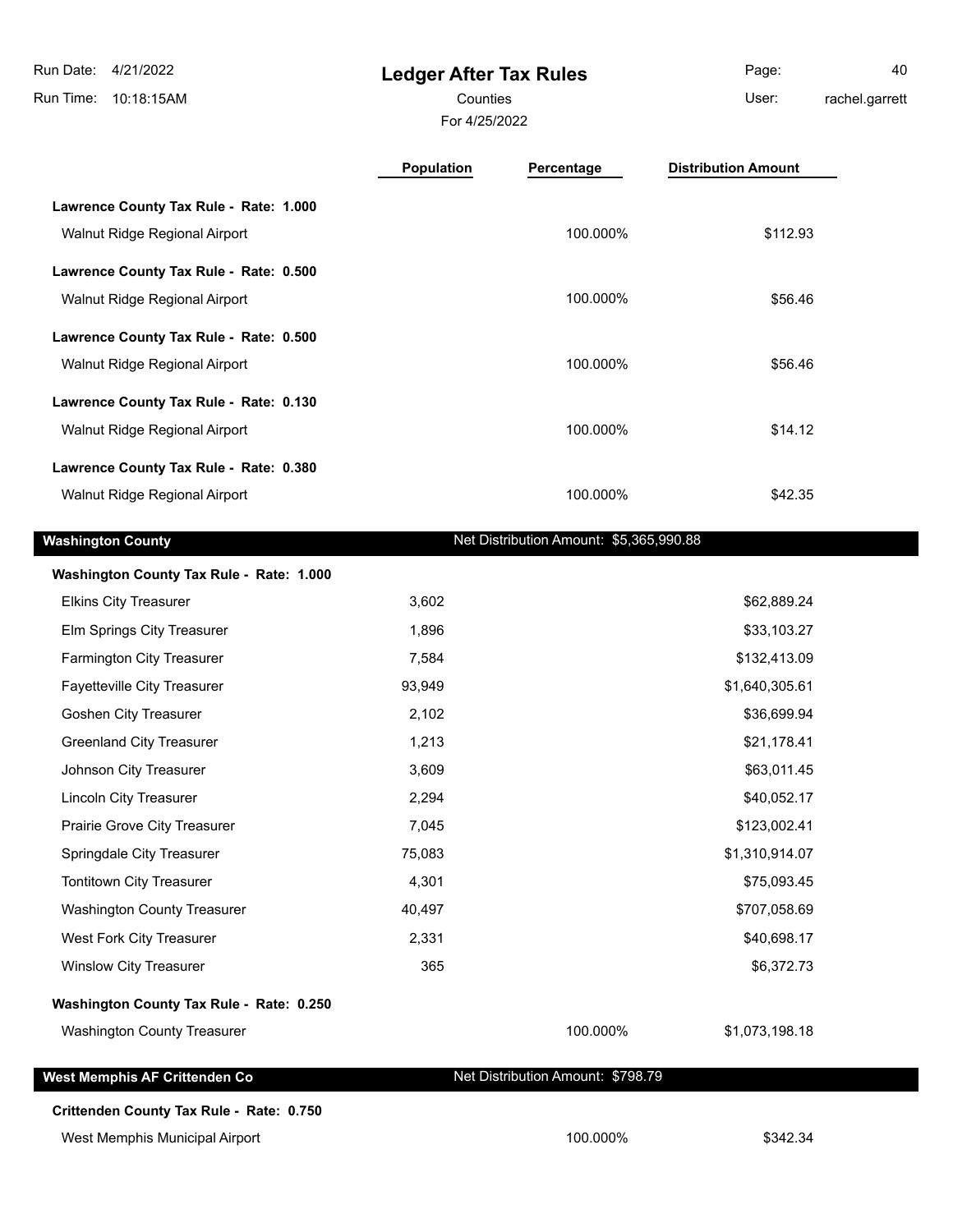| Run Date: 4/21/2022<br>10:18:15AM<br>Run Time: | <b>Ledger After Tax Rules</b><br>Counties<br>For 4/25/2022 |                                         | Page:<br>User:             | 41<br>rachel.garrett |
|------------------------------------------------|------------------------------------------------------------|-----------------------------------------|----------------------------|----------------------|
|                                                | Population                                                 | Percentage                              | <b>Distribution Amount</b> |                      |
| Crittenden County Tax Rule - Rate: 1.000       |                                                            |                                         |                            |                      |
| West Memphis Municipal Airport                 |                                                            | 100.000%                                | \$456.45                   |                      |
| <b>White County</b>                            |                                                            | Net Distribution Amount: \$1,911,819.66 |                            |                      |
| White County Tax Rule - Rate: 1.000            |                                                            |                                         |                            |                      |
| <b>Bald Knob City Treasurer</b>                | 2,522                                                      |                                         | \$35,864.79                |                      |
| <b>Beebe City Treasurer</b>                    | 8,437                                                      |                                         | \$119,980.68               |                      |
| <b>Bradford City Treasurer</b>                 | 678                                                        |                                         | \$9,641.69                 |                      |
| <b>Garner City Treasurer</b>                   | 211                                                        |                                         | \$3,000.58                 |                      |
| Georgetown City Treasurer                      | 81                                                         |                                         | \$1,151.88                 |                      |
| Griffithville City Treasurer                   | 155                                                        |                                         | \$2,204.22                 |                      |
| <b>Higginson City Treasurer</b>                | 705                                                        |                                         | \$10,025.65                |                      |
| Judsonia City Treasurer                        | 1,854                                                      |                                         | \$26,365.32                |                      |
| Kensett City Treasurer                         | 1,400                                                      |                                         | \$19,909.09                |                      |
| Letona City Treasurer                          | 240                                                        |                                         | \$3,412.99                 |                      |
| McRae City Treasurer                           | 616                                                        |                                         | \$8,760.00                 |                      |
| Pangburn City Treasurer                        | 500                                                        |                                         | \$7,110.39                 |                      |
| Rose Bud City Treasurer                        | 494                                                        |                                         | \$7,025.06                 |                      |
| <b>Russell City Treasurer</b>                  | 184                                                        |                                         | \$2,616.62                 |                      |
| Searcy City Treasurer                          | 22,937                                                     |                                         | \$326,181.92               |                      |
| West Point City Treasurer                      | 170                                                        |                                         | \$2,417.53                 |                      |
| <b>White County Treasurer</b>                  | 35,638                                                     |                                         | \$506,799.97               |                      |
| White County Tax Rule - Rate: 0.500            |                                                            |                                         |                            |                      |
| White County Treasurer                         |                                                            | 100.000%                                | \$546,234.19               |                      |
| White County Tax Rule - Rate: 0.250            |                                                            |                                         |                            |                      |
| <b>White County Treasurer</b>                  |                                                            | 100.000%                                | \$273,117.09               |                      |
| <b>Woodruff County</b>                         |                                                            | Net Distribution Amount: \$149,345.71   |                            |                      |
| Woodruff County Tax Rule - Rate: 1.000         |                                                            |                                         |                            |                      |
| Augusta City Treasurer                         | 1,998                                                      |                                         | \$23,799.07                |                      |
| <b>Cotton Plant City Treasurer</b>             | 529                                                        |                                         | \$6,301.16                 |                      |
| Hunter City Treasurer                          | 103                                                        |                                         | \$1,226.88                 |                      |
| <b>McCrory City Treasurer</b>                  | 1,583                                                      |                                         | \$18,855.82                |                      |
| Patterson City Treasurer                       | 310                                                        |                                         | \$3,692.55                 |                      |